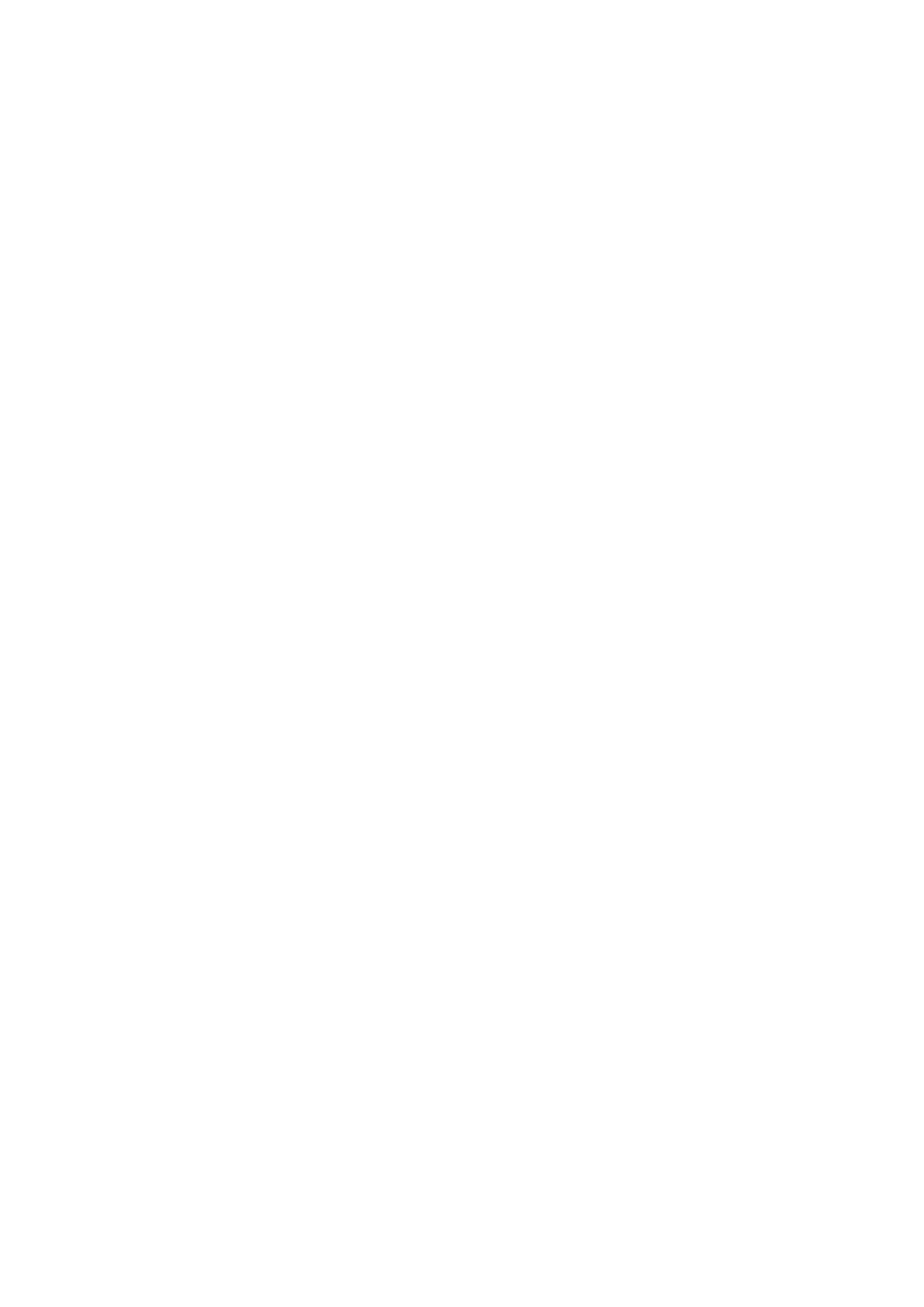

Ellan Vannin

# **ADOPTION ACT 1984**

# **Index**

| <b>Section</b> |                                                                                                                                                        | Page |
|----------------|--------------------------------------------------------------------------------------------------------------------------------------------------------|------|
|                | <b>PART I - ADOPTION ORDERS</b>                                                                                                                        | 7    |
|                | The making of adoption orders<br><u> 1989 - Johann Barn, mars ann an t-Amhain Aonaich an t-Aonaich an t-Aonaich an t-Aonaich an t-Aonaich an t-Aon</u> | 7    |
| 1              |                                                                                                                                                        |      |
| $\overline{2}$ |                                                                                                                                                        |      |
| 3              |                                                                                                                                                        |      |
| 4              |                                                                                                                                                        |      |
| 5              |                                                                                                                                                        |      |
| 6              |                                                                                                                                                        |      |
| 6A             |                                                                                                                                                        |      |
| 6B             |                                                                                                                                                        |      |
|                | Supplemental                                                                                                                                           | 11   |
| 7              |                                                                                                                                                        |      |
| 8              |                                                                                                                                                        |      |
| 9              |                                                                                                                                                        |      |
| 10             |                                                                                                                                                        |      |
| 11             |                                                                                                                                                        |      |
|                | Welfare of children<br><u> 1989 - Johann Barn, mars ann an t-Amhain Aonaichte ann an t-Aonaichte ann an t-Aonaichte ann an t-Aonaichte a</u>           | 13   |
| 12             |                                                                                                                                                        |      |
| 13             |                                                                                                                                                        |      |
| 14             |                                                                                                                                                        |      |
| 15             |                                                                                                                                                        |      |
| 16             | Restriction on arranging adoptions and placing of children14                                                                                           |      |

# **PART II – [CARE AND PROTECTION OF CHILDREN AWAITING](#page-14-0)  [ADOPTION](#page-14-0) 15**

|    | Restrictions on removal of children                                      | 15 |
|----|--------------------------------------------------------------------------|----|
| 17 |                                                                          |    |
| 18 | Restrictions on removal where applicant has provided home for 5 years 15 |    |
| 19 |                                                                          |    |
| 20 |                                                                          |    |

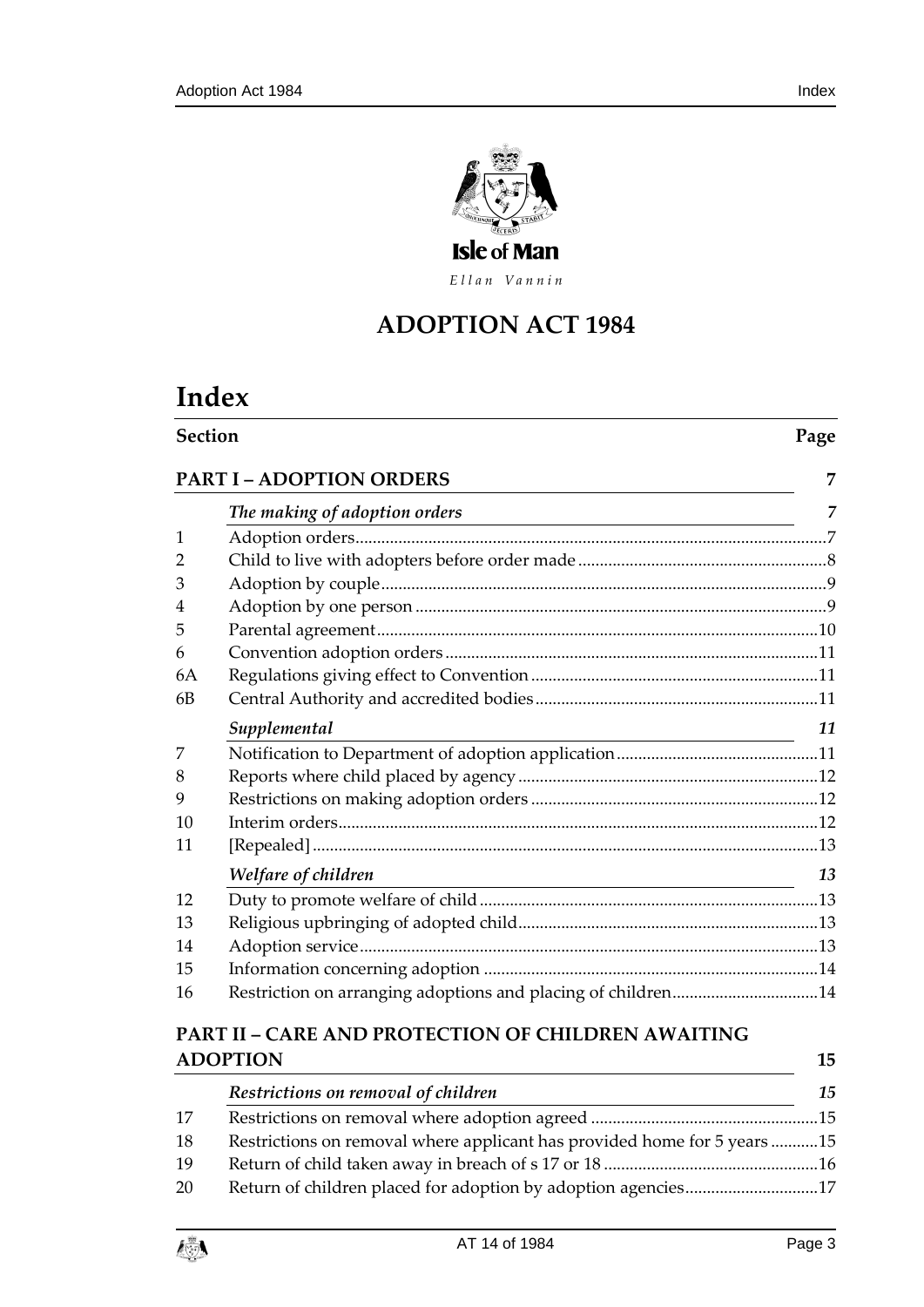| 21  |                                                                      |    |
|-----|----------------------------------------------------------------------|----|
|     | Protected children                                                   | 19 |
| 22  |                                                                      |    |
| 23  | Duty of Department to secure well-being of protected children 19     |    |
| 24  |                                                                      |    |
| 25  |                                                                      |    |
| 26  |                                                                      |    |
| 27  |                                                                      |    |
|     | PART III - STATUS OF ADOPTED CHILDREN                                | 21 |
| 28  |                                                                      |    |
| 29  |                                                                      |    |
| 30  |                                                                      |    |
| 31  |                                                                      |    |
| 32  |                                                                      |    |
| 33  |                                                                      |    |
| 34  |                                                                      |    |
| 35  |                                                                      |    |
| 36  |                                                                      |    |
| 37  |                                                                      |    |
| 38  | <b>ORDERS AND CONVENTION ADOPTIONS</b>                               | 25 |
| 39  |                                                                      |    |
| 40  |                                                                      |    |
| 41  |                                                                      |    |
| 42  |                                                                      |    |
|     |                                                                      |    |
|     | PART V - MISCELLANEOUS AND SUPPLEMENTAL                              | 29 |
| 43  |                                                                      |    |
| 44  | Restriction on removal of children for adoption outside the Island30 |    |
| 44A | Restriction on bringing children into the Island for adoption30      |    |
| 45  |                                                                      |    |
| 46  |                                                                      |    |
| 47  | Effect of determination and orders made overseas in adoption         |    |
|     |                                                                      |    |
| 48  |                                                                      |    |
| 49  |                                                                      |    |
| 49A |                                                                      |    |
| 50  |                                                                      |    |
| 51  |                                                                      |    |
| 52  |                                                                      |    |
| 53  |                                                                      |    |
| 54  |                                                                      |    |

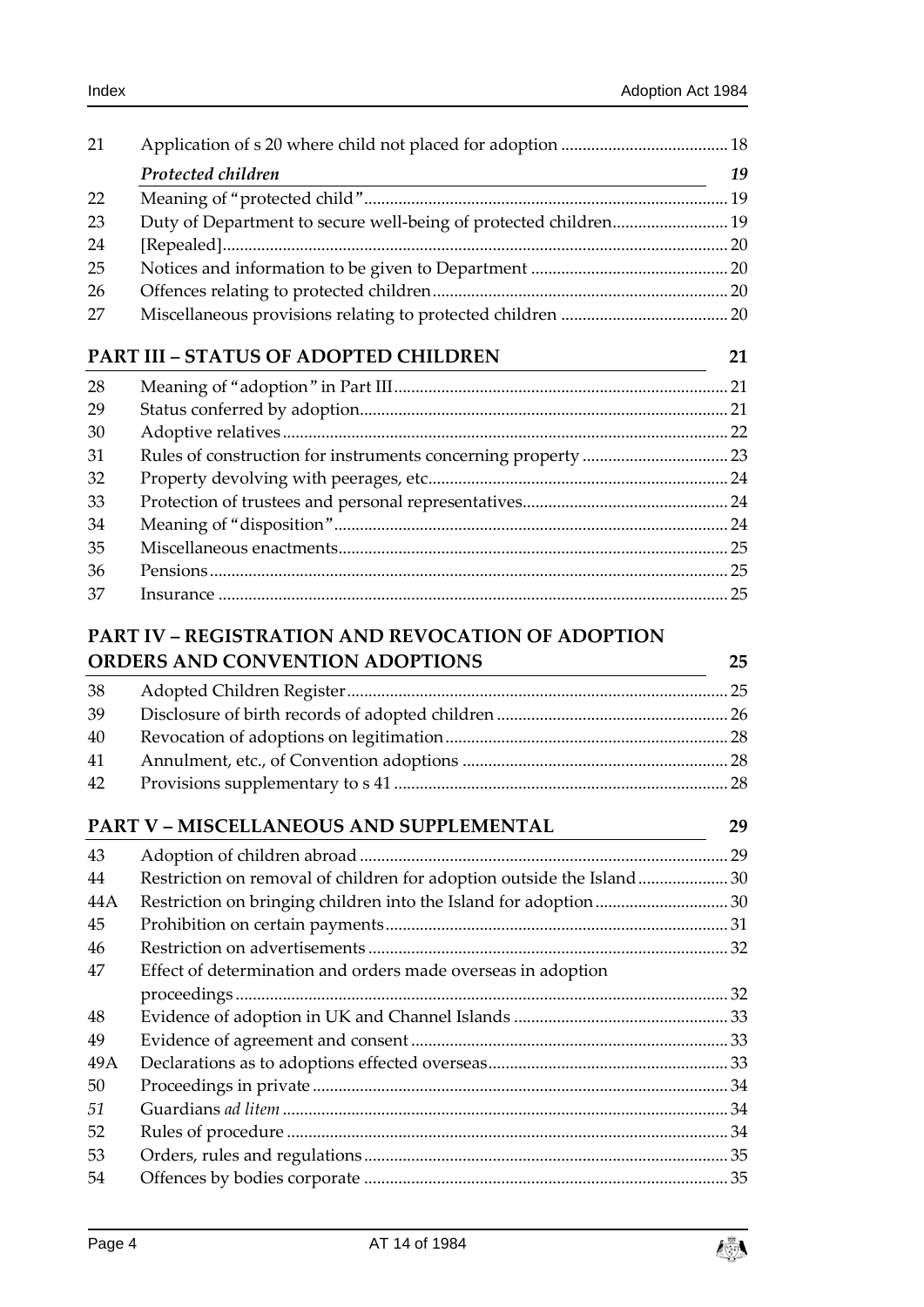| 55 |                                                          |    |
|----|----------------------------------------------------------|----|
| 56 |                                                          |    |
| 57 |                                                          |    |
| 58 |                                                          |    |
| 59 |                                                          |    |
| 60 |                                                          |    |
| 61 |                                                          |    |
|    | <b>SCHEDULE 1</b>                                        | 39 |
|    | <b>SCHEDULE 2</b>                                        | 39 |
|    | REGISTRATION OF ADOPTIONS                                | 39 |
|    | <b>SCHEDULE 2A</b>                                       | 44 |
|    | CONVENTION ON PROTECTION OF CHILDREN AND CO-OPERATION IN |    |
|    | RESPECT OF INTERCOUNTRY ADOPTION                         | 44 |
|    | <b>SCHEDULE 3</b>                                        | 54 |
|    | <b>TRANSITIONAL PROVISIONS AND SAVINGS</b>               | 54 |
|    | <b>SCHEDULE 4</b>                                        | 57 |
|    | <b>CONSEQUENTIAL AMENDMENTS</b>                          | 57 |
|    | <b>SCHEDULE 5</b>                                        | 57 |
|    | <b>ENDNOTES</b>                                          | 59 |
|    | TABLE OF LEGISLATION HISTORY                             | 59 |
|    | <b>TABLE OF RENUMBERED PROVISIONS</b>                    | 59 |
|    | <b>TABLE OF ENDNOTE REFERENCES</b>                       | 59 |

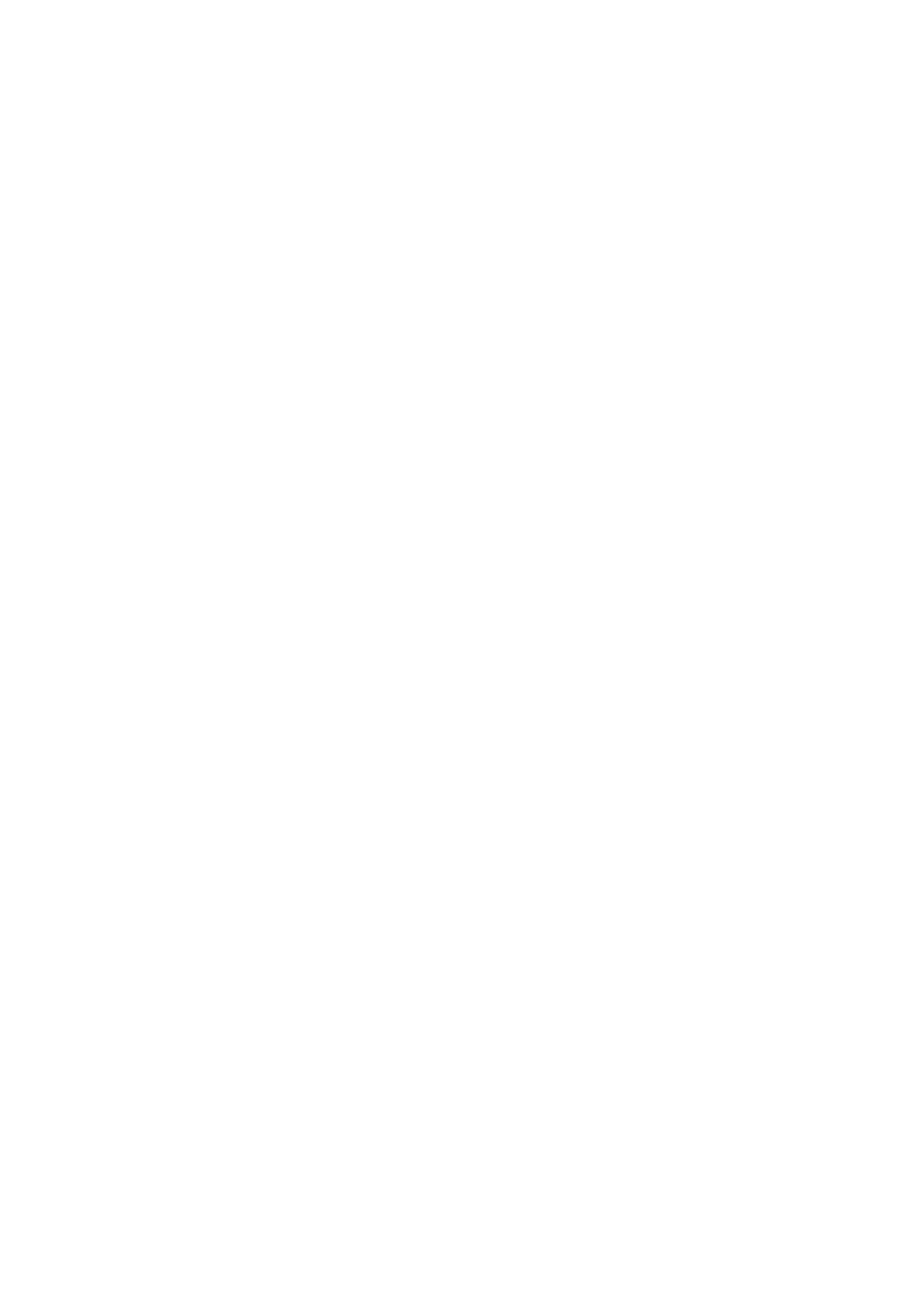

Ellan Vannin

# **ADOPTION ACT 1984**

| Received Royal Assent: | 20 June 1984 |
|------------------------|--------------|
| Passed:                | 10 July 1984 |
| Commenced:             | See endnotes |

**AN ACT** to revise the law relating to adoption, and for connected purposes.

#### **GENERAL NOTES**

1. The maximum fines in this Act are as increased by the *Fines Act 1986* and by the *Criminal Justice (Penalties, Etc.) Act 1993* s 1.

<span id="page-6-0"></span>2. References to a Board of Tynwald are to be construed in accordance with the *Government Departments Act 1987* s 7.

# **PART I – ADOPTION ORDERS**

*The making of adoption orders*

#### <span id="page-6-2"></span><span id="page-6-1"></span>**1 Adoption orders**

[P1976/36/12; P1975/72/8]

- (1) An adoption order is an order giving parental responsibility for a child to the adopters to the exclusion of any other person having such responsibility, made on their application by the High Court (in this Act called "the Court").**<sup>1</sup>**
- (2) The order does not affect parental responsibility so far as it relates to any period before the making of the order.**<sup>2</sup>**
- (3) The making of an adoption order operates to extinguish
	- (a) the parental responsibility for the child of any person other than the adopters;
	- (b) any order under Part I or II of the *Family Law Act 1991* or under the *Children and Young Persons Act 2001*; **3**
	- (c) any duty arising by virtue of an agreement or the order of a court to make payments, so far as the payments are in respect of the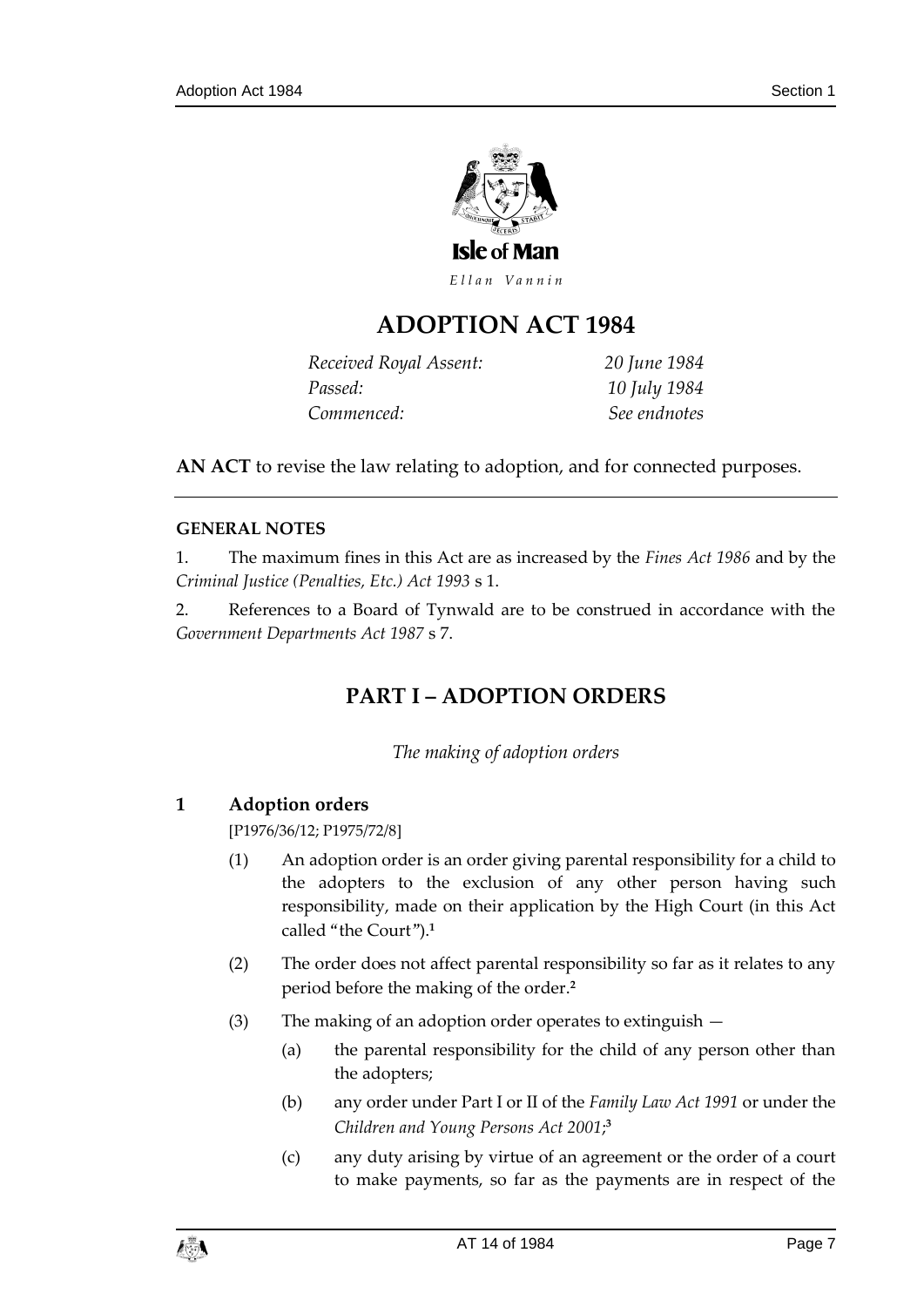child's maintenance or upbringing for any period after the making of the order.**<sup>4</sup>**

- (4) Subsection (3)(c) does not apply to a duty arising by virtue of an agreement —
	- (a) which constitutes a trust; or
	- (b) which expressly provides that the duty is not to be extinguished by the making of an adoption order.**<sup>5</sup>**
- (5) An adoption order may not be made in relation to a child who is or has been married.
- (5A) An adoption order may not be made in relation to a person who is or has been a civil partner.**<sup>6</sup>**
- (6) An adoption order may contain such terms and conditions as the Court thinks fit.
- (7) An adoption order may be made notwithstanding that the child is already an adopted child.

### <span id="page-7-0"></span>**2 Child to live with adopters before order made**

[P1976/36/13; P1975/72/9]

- $(1)$  Where  $-$ 
	- (a) the applicant, or one of the applicants, is a parent, step-parent or relative of the child; or
	- (b) the child was placed with the applicants by an adoption agency or in pursuance of an order of the Court,

an adoption order shall not be made unless the child is at least 19 weeks old and at all times during the preceding 13 weeks had his home with the applicants or one of them.

- (2) Where subsection (1) does not apply, an adoption order shall not be made unless the child is at least 12 months old and at all times during the preceding 12 months had his home with the applicants or one of them.
- (3) An adoption order shall not be made unless the Court is satisfied that sufficient opportunities to see the child with the applicant, or, in the case of an application by a couple, both applicants together in the home environment have been afforded —
	- (a) where the child was placed with the applicant by an approved adoption society, to that society, or
	- (b) in any other case, to the Department of Health and Social Care (in this Act called "the Department").**<sup>7</sup> <sup>8</sup>**
- (4) In relation to  $-$ 
	- (a) an adoption proposed to be effected by a Convention adoption order; or

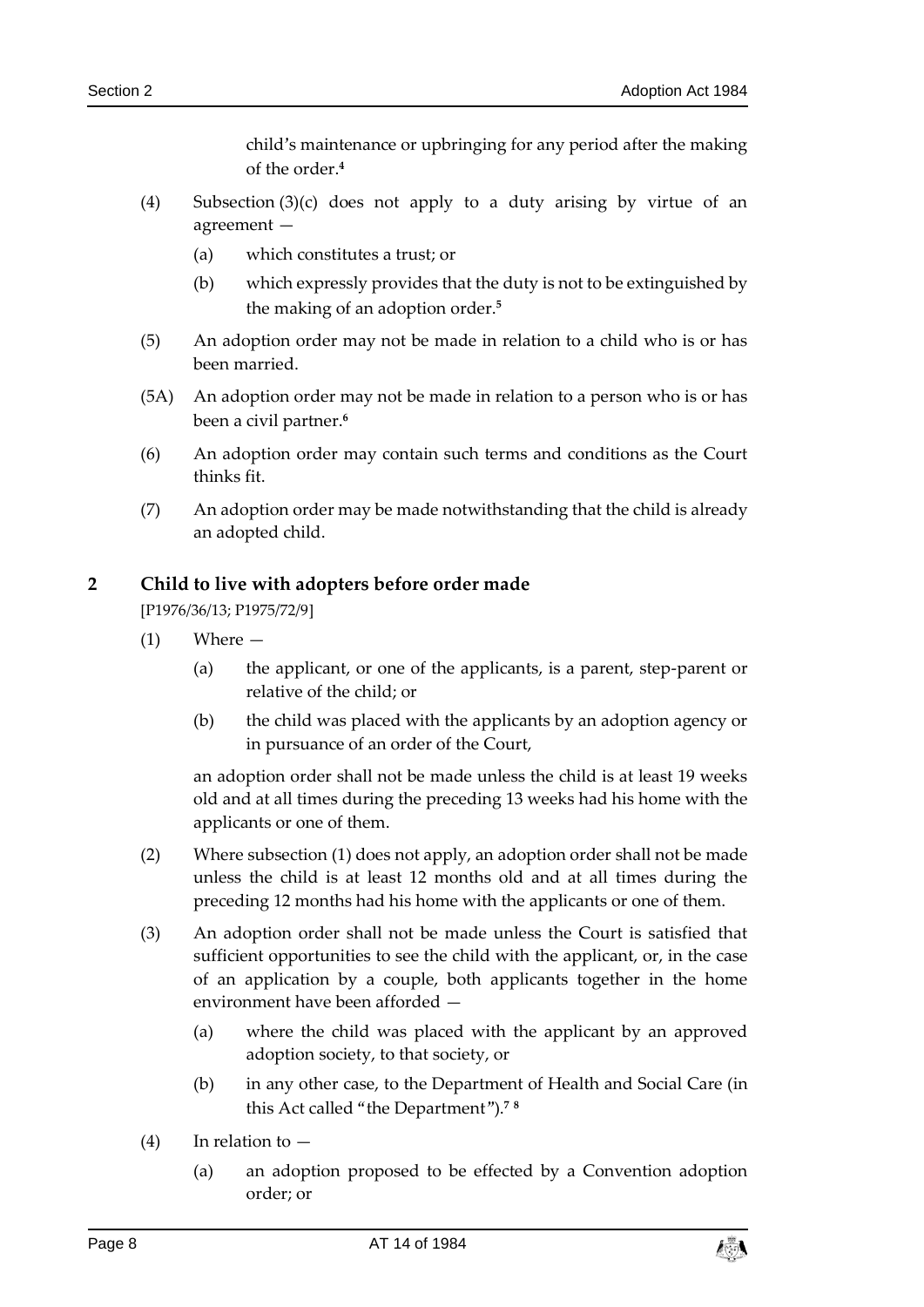(b) an adoption of a child habitually resident outside the British Islands which is proposed to be effected by an adoption order other than a Convention adoption order,

subsection (1) shall have effect with the substitution of "6 months" for "13 weeks". **9**

# <span id="page-8-0"></span>**3 Adoption by couple**<sup>10</sup>

[P1976/36/14; P1975/72/10]

- (1) An adoption order may be made on the application of a couple where each has attained the age of 21 years but an adoption order shall not otherwise be made on the application of more than one person.**<sup>11</sup>**
- (2) An adoption order shall not be made on the application of a couple unless —
	- (a) at least one of them is domiciled in the Island, a part of the United Kingdom or the Channel Islands; or
	- (b) the application is for a Convention adoption order and the requirements of regulations under section 6A are complied with.**<sup>12</sup>**
- (3) [Repealed]**<sup>13</sup>**

# <span id="page-8-1"></span>**4 Adoption by one person**

- (1) An adoption order may be made on the application of one person where he has attained the age of 21 years and —
	- (a) is not married or a civil partner, or
	- (b) is married or a civil partner and the court is satisfied that
		- (i) the applicant's spouse or civil partner cannot be found; or
			- (ii) the spouses or civil partners have separated and are living apart, and the separation is likely to be permanent; or
			- (iii) the applicant's spouse or civil partner is by reason of illhealth, whether physical or mental, incapable of making an application for an adoption order.**<sup>14</sup>**
- (2) An adoption order shall not be made on the application of one person unless —
	- (a) he is domiciled in the Island, a part of the United Kingdom or the Channel Islands; or
	- (b) the application is for a Convention adoption order and the requirements of regulations under section 6A are complied with.**<sup>15</sup>**
- (3) An adoption order shall not be made on the application of the mother or father of the child alone unless the Court is satisfied that —
	- (a) the other natural parent is dead or cannot be found; or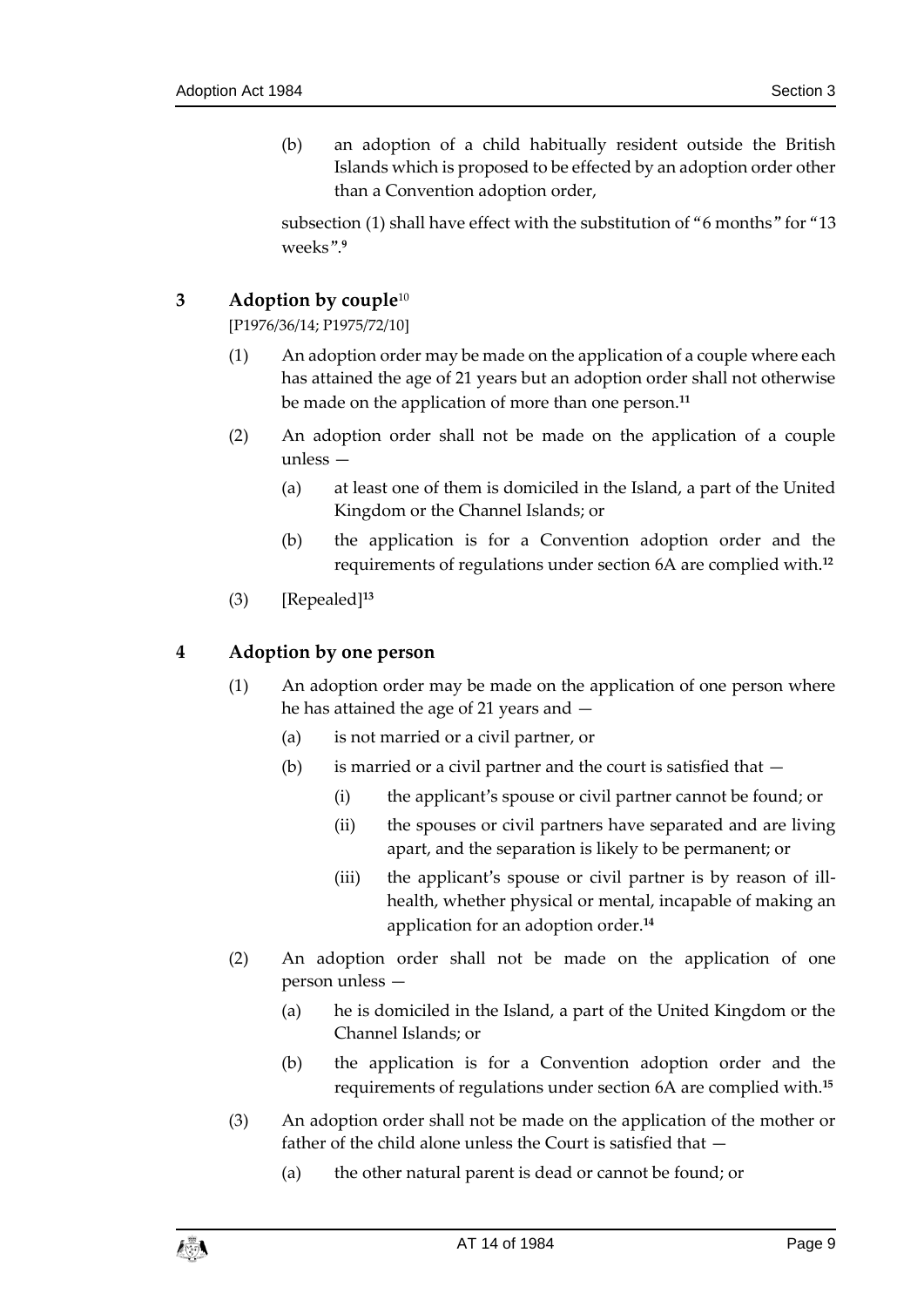(b) there is some other reason justifying the exclusion of the other natural parent,

and where such an order is made the reason justifying the exclusion of the other natural parent shall be recorded by the Court.

(4) [Repealed]**<sup>16</sup>**

#### <span id="page-9-0"></span>**5 Parental agreement**

[P1976/36/16: P1975/72/12: 1]

- (1) An adoption order shall not be made unless, in the case of each parent or guardian of the child, the Court is satisfied that —
	- (a) he freely, and with full understanding of what is involved, agrees unconditionally to the making of an adoption order (whether or not he knows the identity of the applicants); or
	- (b) his agreement to the making of the adoption order should be dispensed with on a ground specified in subsection (2).
- (2) The grounds mentioned in subsection (1)(b) are that the parent or guardian —
	- (a) cannot be found or is incapable of giving agreement;
	- (b) is withholding his agreement unreasonably;
	- (c) has persistently failed without reasonable cause to discharge the parental duties in relation to the child;
	- (d) has abandoned or neglected the child;
	- (e) has persistently ill-treated the child;
	- (f) has seriously ill-treated the child (subject to subsection (5)).
- (2A) Subsection (1) does not apply if there is in force in respect of the child an order under —
	- (a) section 18 of the Adoption Act 1976 (an Act of Parliament);
	- (b) section 18 of the Adoption (Scotland) Act 1978 (an Act of Parliament);
	- (c) article 17(1) or 18(1) of the Adoption (Northern Ireland) Order 1987 [SI 1987/2203]; or
	- (d) section 21 of the Adoption and Children Act 2002 (an Act of Parliament), or any corresponding provision having effect in Scotland or Northern Ireland.**<sup>17</sup>**
- (3) [Repealed]**<sup>18</sup>**
- (4) Agreement is ineffective for the purposes of subsection  $(1)(a)$  if given by the mother less than 6 weeks after the child's birth.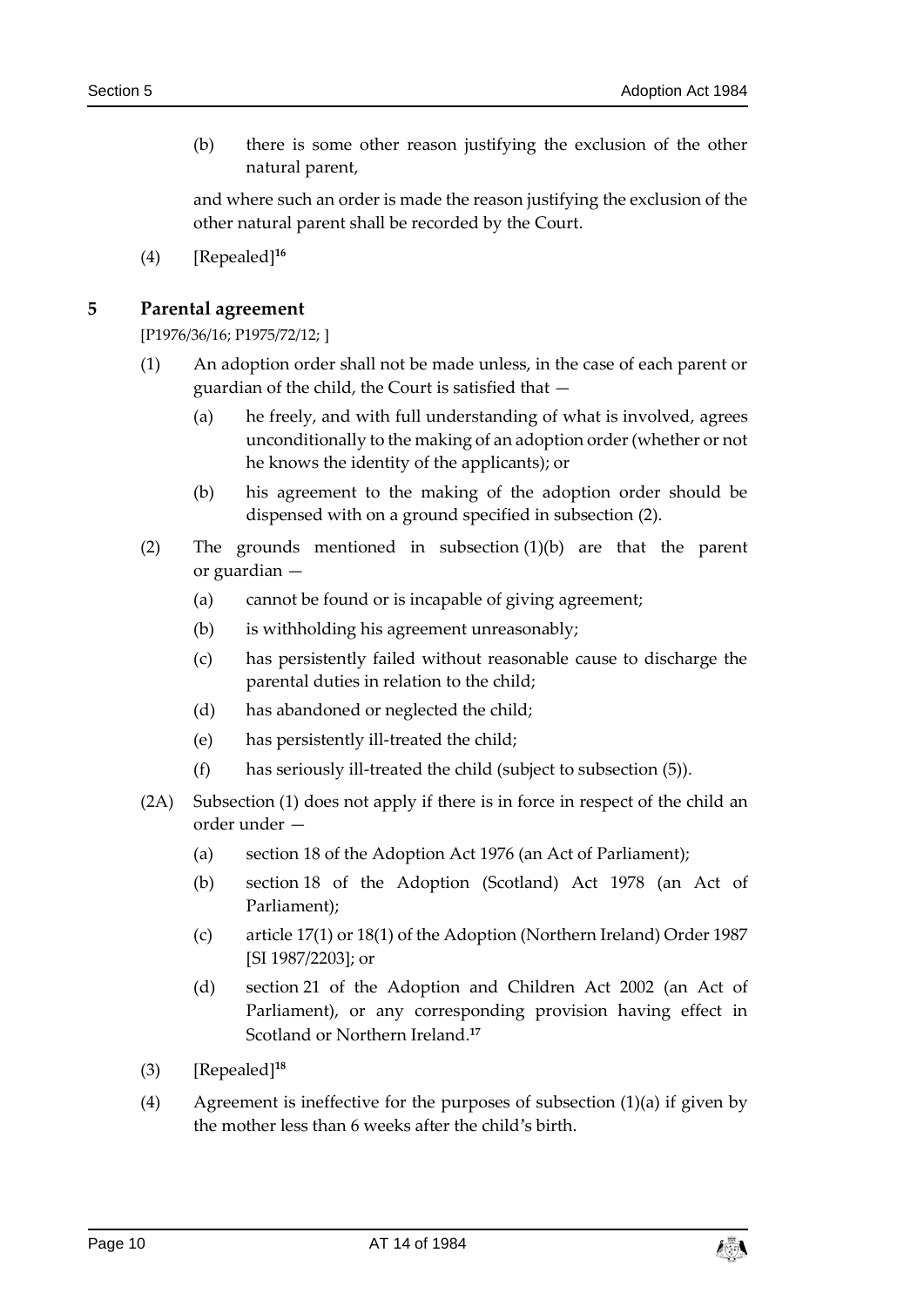(5) Subsection (2)(f) does not apply unless (because of the ill-treatment or for other reasons) the rehabilitation of the child within the household of the parent or guardian is unlikely.

### <span id="page-10-0"></span>**6 Convention adoption orders**

An adoption order shall be made as a Convention adoption order if —

- (a) the application is for a Convention adoption order; and
- (b) such requirements as may be prescribed are complied with.**<sup>19</sup>**

### <span id="page-10-1"></span>**6A Regulations giving effect to Convention**

- (1) Subject to the provisions of this Act, the Department may make regulations providing for giving effect to the Convention on Protection of Children and Co-operation in respect of Intercountry Adoption, concluded at the Hague on 29th May 1993 [Cm 2691] ("the Convention").
- (2) Regulations under this section may
	- (a) apply, with or without modifications, any provision of this Act; and
	- (b) provide that any person who contravenes or fails to comply with any provision of the regulations is to be guilty of an offence and liable on summary conviction to custody for a term not exceeding 3 months, or a fine not exceeding £5,000, or both;
	- (c) make such incidental, supplementary, consequential or transitional provision as appears to the Department to be expedient.**<sup>20</sup>**

# <span id="page-10-2"></span>**6B Central Authority and accredited bodies**

- (1) The functions under the Convention of the Central Authority shall be discharged by the Department.
- (2) An approved adoption society is an accredited body for the purposes of the Convention if it is designated under section 14(2A) for the purpose of providing facilities in respect of Convention adoptions and adoptions effected by Convention adoption orders.
- (3) The functions under Article 9(a) to (c) of the Convention shall be discharged by the Department and by accredited bodies on behalf of the Department.**<sup>21</sup>**

# *Supplemental*

# <span id="page-10-4"></span><span id="page-10-3"></span>**7 Notification to Department of adoption application**

[P1976/36/22; P1975/72/18]

(1) An adoption order shall not be made in respect of a child who was not placed with the applicant by an adoption agency unless the applicant has,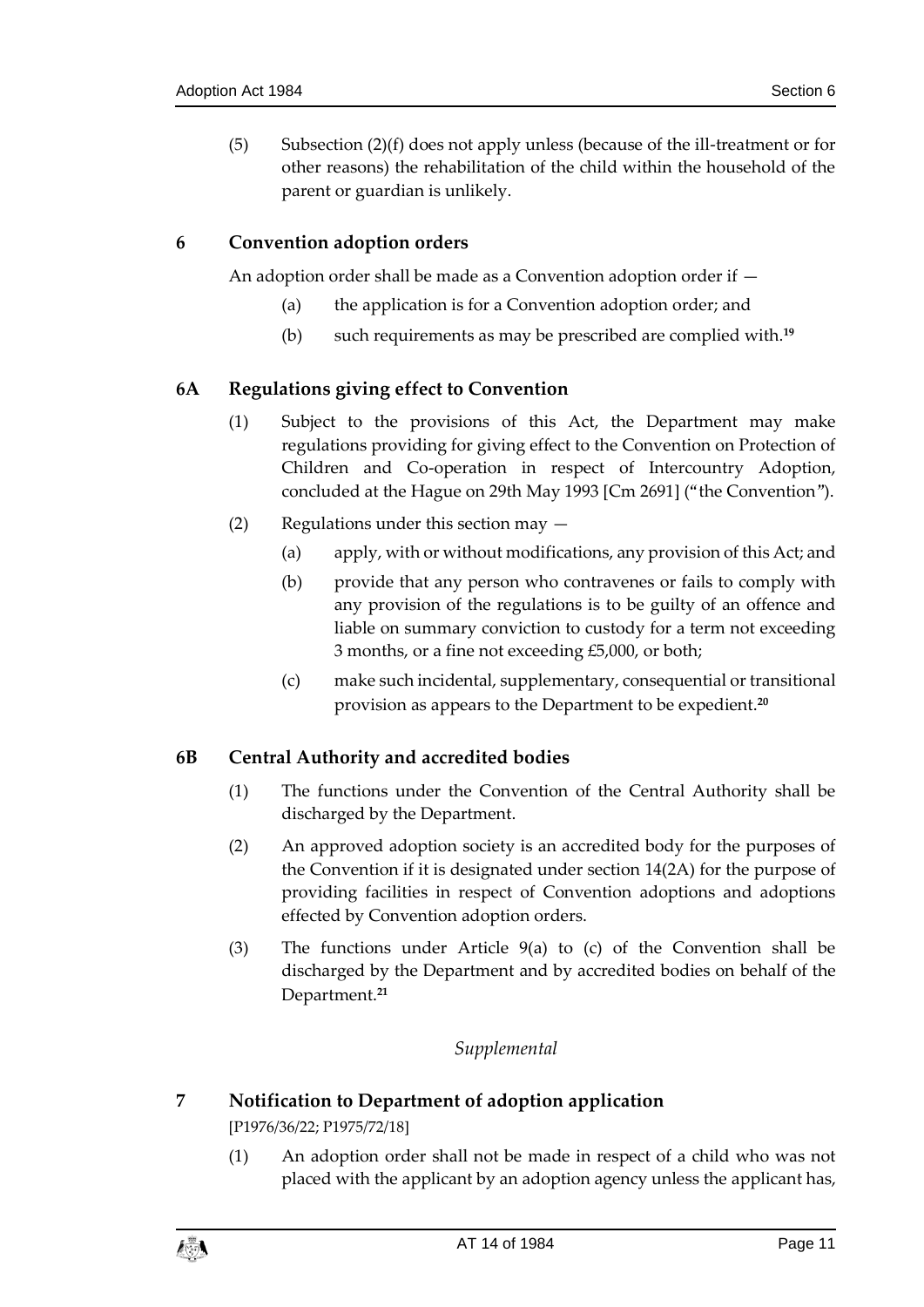at least 3 months before the date of the order, given notice to the Department of his intention to apply for the adoption order.**<sup>22</sup>**

- (2) On receipt of such a notice, the Department shall investigate the matter and submit to the Court a report of their investigation.**<sup>23</sup>**
- (3) Under subsection (2), the Department shall in particular investigate
	- (a) so far as is practicable, the suitability of the applicant, and any other matters relevant to the operation of section 12 in relation to the application; and
	- (b) whether the child was placed with the applicant in contravention of section 16.**<sup>24</sup>**

### <span id="page-11-0"></span>**8 Reports where child placed by agency**

### [P1976/36/23; P1975/72/22(3)]

Where an application for an adoption order relates to a child placed by an adoption agency, the agency shall submit to the Court a report on the suitability of the applicants and any other matters relevant to the operation of section 12, and shall assist the Court in any manner the Court may direct.

#### <span id="page-11-1"></span>**9 Restrictions on making adoption orders**

[P1976/36/24; P1975/72/22(4) and (5)]

- (1) The Court shall not proceed to hear an application for an adoption order in relation to a child where a previous application for a British adoption order made in relation to the child by the same persons was refused by any court unless —
	- (a) in refusing the previous application the court in question directed that this subsection should not apply; or
	- (b) it appears to the Court that because of a change in circumstances or for any other reason it is proper to proceed with the application.
- (2) The Court shall not make an adoption order in relation to a child unless it is satisfied that the applicants have not, as respects the child, contravened section 45.

#### <span id="page-11-2"></span>**10 Interim orders**

[P1976/36/25; P1975/72/19]

(1) Where on an application for an adoption order the requirements of section 5(l) and 7(2) are complied with, the Court may postpone the determination of the application and make an order vesting the legal custody of the child in the applicants for a probationary period, not exceeding 2 years, upon such terms for the maintenance of the child and otherwise as the Court thinks fit.

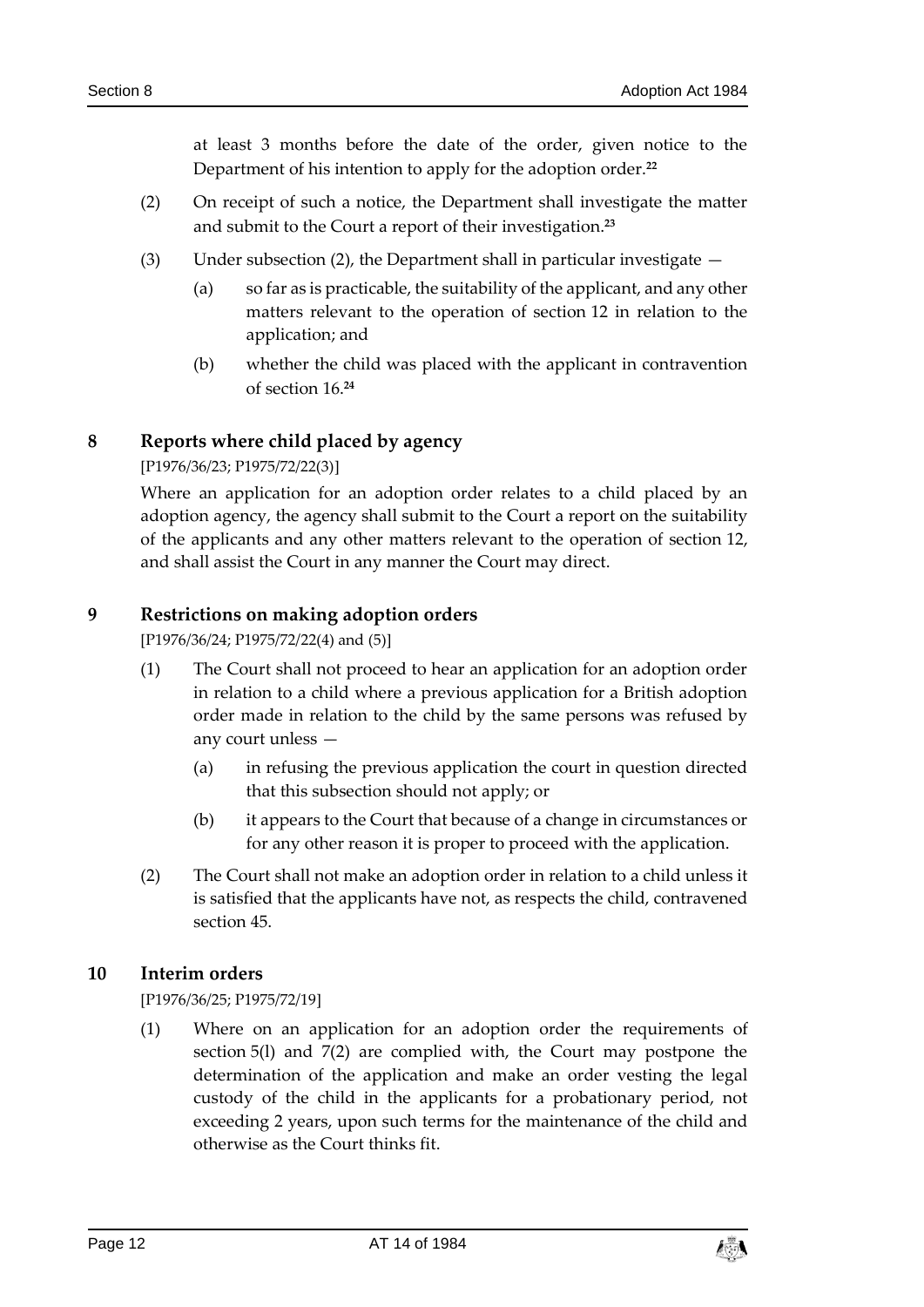(2) Where the probationary period specified in an order under subsection (1) is less than 2 years, the Court may by a further order extend the period to a duration not exceeding 2 years in all.

# <span id="page-12-1"></span><span id="page-12-0"></span>**11 [Repealed]**<sup>25</sup>

*Welfare of children*

#### <span id="page-12-2"></span>**12 Duty to promote welfare of child**

[P1976/36/6; P1975/72/3]

In reaching any decision relating to the adoption of a child, the Court or an adoption agency shall have regard to all the circumstances, first consideration being given to the need to safeguard and promote the welfare of the child throughout his childhood; and shall, so far as practicable, ascertain the wishes and feelings of the child regarding the decision and give due consideration to them, having regard to his age and understanding.

### <span id="page-12-3"></span>**13 Religious upbringing of adopted child**

[P1976/36/7; P1975/72/13]

An adoption agency shall, in placing a child for adoption, have regard (so far as is practicable) to any wishes of a child's parents and guardians as to the religious upbringing of the child.

# <span id="page-12-4"></span>**14 Adoption service**

[P1958/5/32; P1975/72/1(1) and 4(2)]

- (1) It is the duty of the Department to establish and maintain a service designed to meet the needs, in relation to adoption, of —
	- (a) children who have been or may be adopted;
	- (b) parents and guardians of such children; and
	- (c) persons who have adopted or may adopt a child;

and for that purpose to provide appropriate assessment, placing and counselling facilities or to secure that they are provided by approved adoption societies.**<sup>26</sup>**

- (1A) The Department may comply with subsection (1) by providing the service itself or by securing someone else to provide it.**<sup>27</sup>**
- (1B) However, the Department may secure an adoption society whose activities are not carried on for profit to provide the service only if the society is an incorporated body.**<sup>28</sup>**
- (2) The Department may by order designate an adoption society as an approved adoption society for the purposes of this Act.**29**

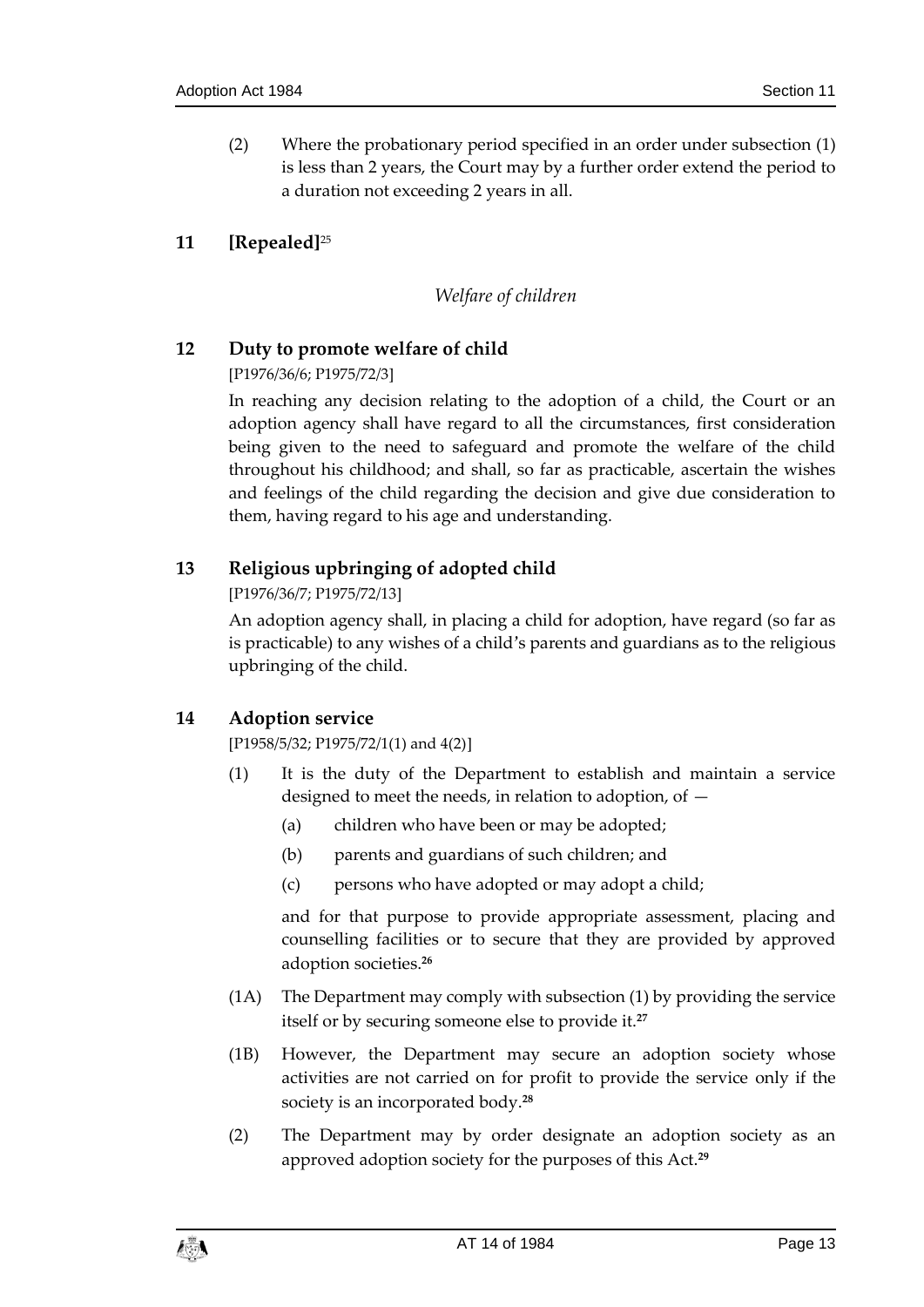- (2A) An order under subsection (2) may designate an adoption society for the purpose of providing facilities —
	- (a) in respect of adoptions other than those mentioned in subsection (2B); or
	- (b) in respect of any adoptions, including those so mentioned.**<sup>30</sup>**
- (2B) The adoptions mentioned in subsection  $(2A)$  are  $-$ 
	- (a) a Convention adoption;
	- (b) an adoption effected by a Convention adoption order;
	- (c) an overseas adoption;
	- (d) an adoption of a child habitually resident in the British Islands which is not a Convention adoption and is effected under the law of a country or territory outside the British Islands; and
	- (e) an adoption of a child habitually resident outside the British Islands which is effected by an adoption order other than a Convention adoption order.**<sup>31</sup>**
- (3) The Department may make regulations for any purposes relating to the exercise by an approved adoption society of its functions.**<sup>32</sup>**
- (4) Any person who contravenes or fails to comply with regulations made under subsection (3) shall be guilty of an offence and liable on summary conviction to a fine not exceeding £5,000.
- (5) The Department may, with the consent of the Treasury, make grants to an approved adoption society for assisting it in the exercise of its functions.**<sup>33</sup>**

#### <span id="page-13-0"></span>**15 Information concerning adoption**

#### [P1976/36/58A; P1983/41/2/35]

Every approved adoption society shall transmit to the Department, at such times and in such form as it may direct, such particulars as the Department may require with respect to —

- (a) their performance of all or any of their functions under this Act; and
- (b) the children and other persons in relation to whom they have exercised those functions.**<sup>34</sup>**

#### <span id="page-13-1"></span>**16 Restriction on arranging adoptions and placing of children**

[P1976/36/11; P1958/5/29; P1975/72/28]

- (1) A person other than an adoption agency shall not make arrangements for the adoption of a child, or place a child for adoption, unless —
	- (a) the proposed adopter is a relative of the child; or
	- (b) he is acting in pursuance of an order of the Court.
- (2) A person who  $-$

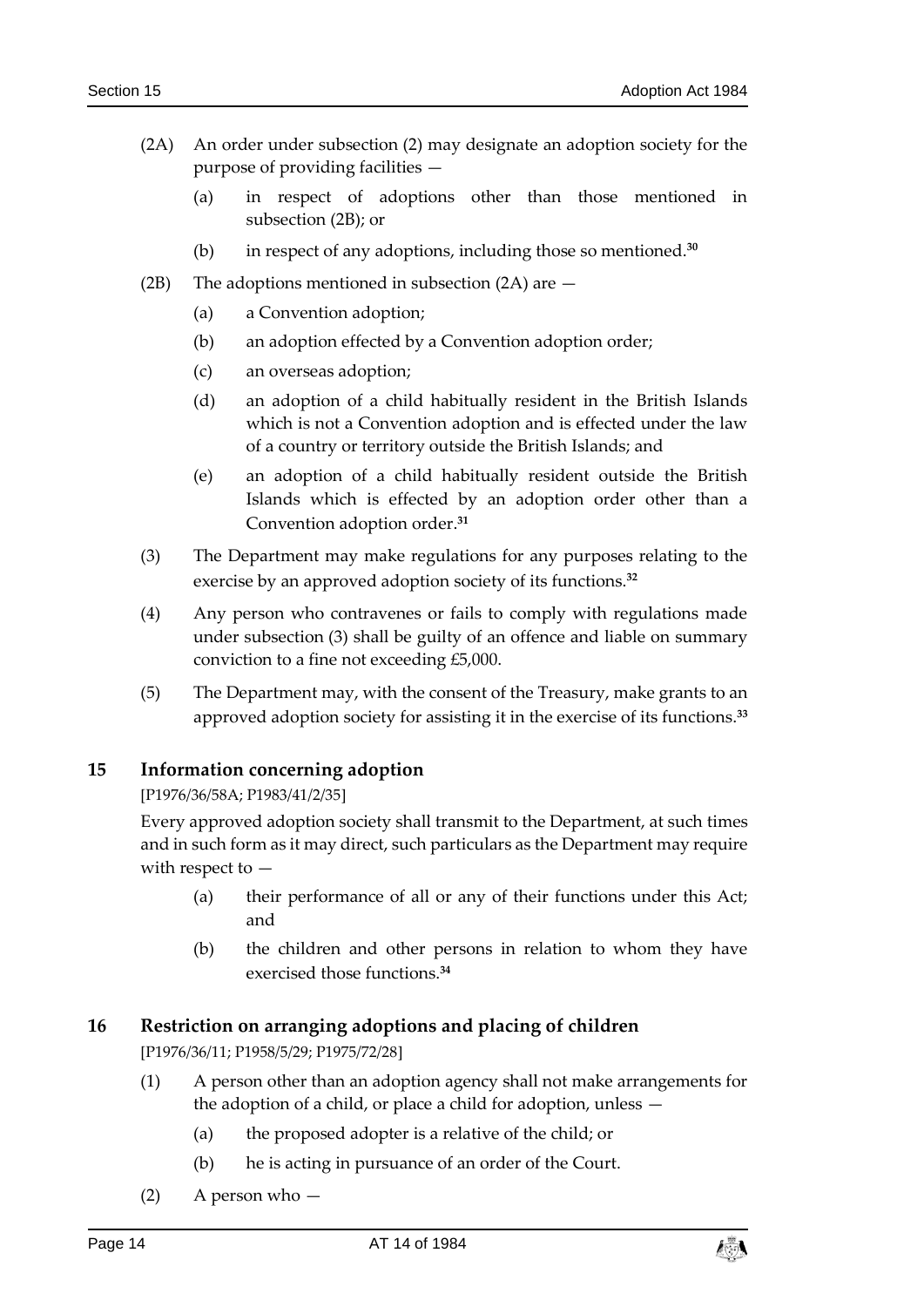- (a) takes part in the management or control of a body of persons which exists wholly or partly for the purpose of making arrangements for the adoption of children and which is not an adoption agency; or
- (b) contravenes subsection (1); or
- (c) receives a child placed with him in contravention of subsection (1),

shall be guilty of an offence and liable on summary conviction to a fine not exceeding £2,500.

- (3) In any proceedings for an offence under subsection  $(2)(a)$ , proof of things done or of words written, spoken or published (whether or not in the presence of any party to the proceedings) by any person taking part in the management or control of a body of persons, or in making arrangements for the adoption of children on behalf of the body, shall be admissible as evidence of the purpose for which that body exists.
- (4) Schedule 1 to the *Family Law Act 1991* shall apply where a person is convicted of a contravention of subsection (1) as they apply where an application for an adoption order is refused.**<sup>35</sup>**

# <span id="page-14-1"></span><span id="page-14-0"></span>**PART II – CARE AND PROTECTION OF CHILDREN AWAITING ADOPTION**

*Restrictions on removal of children*

#### <span id="page-14-2"></span>**17 Restrictions on removal where adoption agreed**

[P1976/36/27; P1958/5/34; P1975/72/29]

- (1) While an application for an adoption order is pending in a case where a parent or guardian of the child has agreed to the making of the adoption order (whether or not he knows the identity of the applicant), the parent or guardian is not entitled, against the will of the person with whom the child has his home, to remove the child from the custody of that person except with the leave of the Court.
- (2) Any person who contravenes subsection (1) shall be guilty of an offence and liable on summary conviction to imprisonment for a term not exceeding 6 months or to a fine not exceeding £5,000, or to both.
- <span id="page-14-3"></span>**18 Restrictions on removal where applicant has provided home for 5 years** [P1976/36/28; P1958/5/34A; P1975/72/29]
	- (1) While an application for an adoption order in respect of a child made by the person with whom the child has had his home for the 5 years preceding the application is pending, no person is entitled, against the will of the applicant, to remove the child from the applicant's custody except with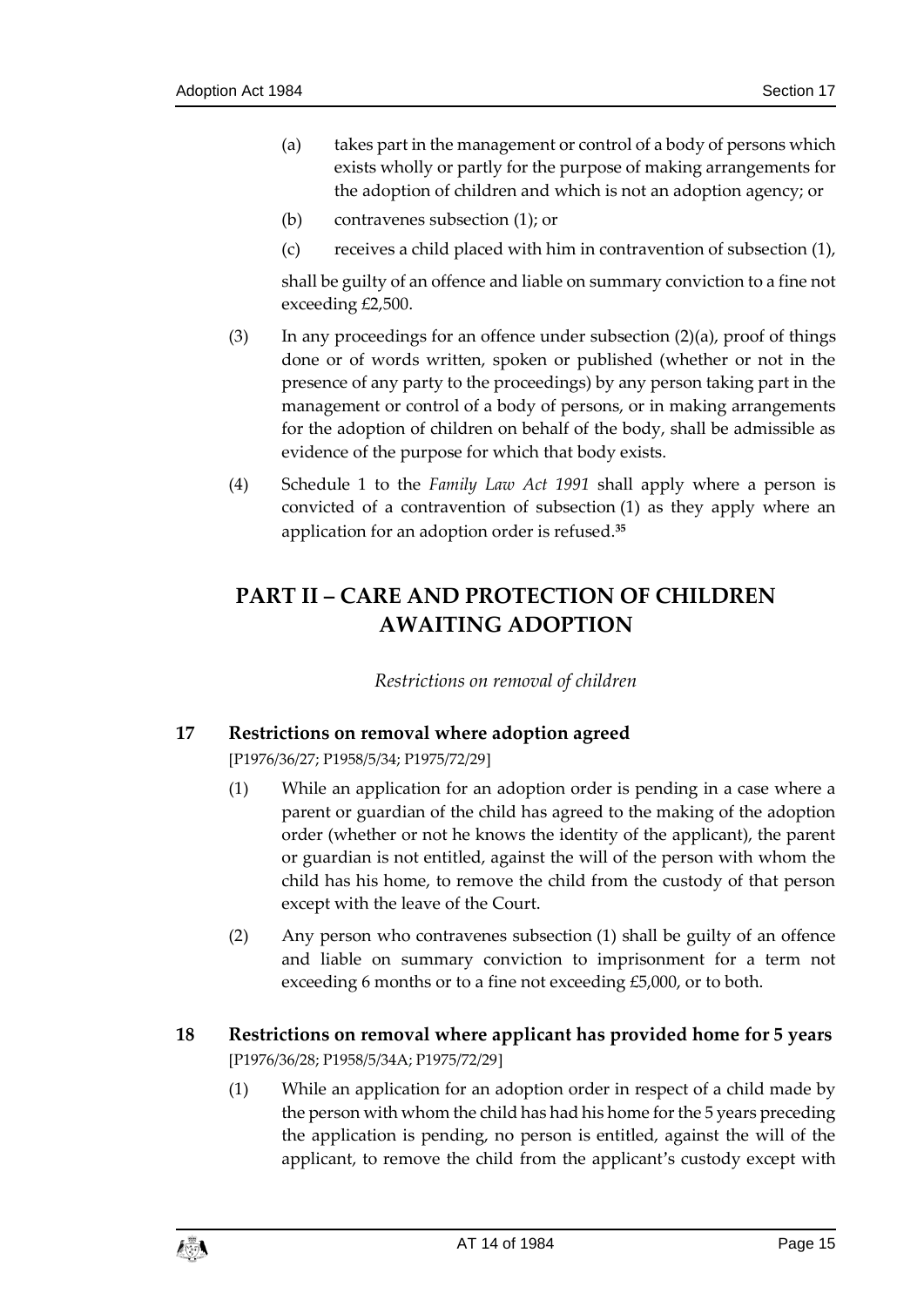the leave of the Court or under authority conferred by any enactment or on the arrest of the child.

- (2) Where a person ("the prospective adopter") gives notice to the Department that he intends to apply for an adoption order in respect of a child who for the preceding 5 years has had his home with the prospective adopter, no person is entitled, against the will of the prospective adopter, to remove the child from the prospective adopter's custody, except with the leave of the Court or under authority conferred by any enactment or on the arrest of the child, before —
	- (a) the prospective adopter applies for the adoption order; or
	- (b) the period of 3 months from the receipt of the notice by the Department expires,**<sup>36</sup>**

whichever occurs first.**<sup>37</sup>**

- (3) In any case where subsection (1) or (2) applies and  $-$ 
	- (a) the child was in the care of the Department before he began to have his home with the applicant or, as the case may be, the prospective adopter; and
	- (b) the child remains in the care of the Department,

the Department shall not remove the child from the actual custody of the applicant or of the prospective adopter except in accordance with section 19 or 20 or with leave of the Court.**<sup>38</sup>**

- (4) [Repealed]**<sup>39</sup>**
- (5) Subsection (2) does not apply to any further notice served by the prospective adopter on the Department in respect of the same child during the period referred to in subsection  $(2)(b)$  or within 28 days after its expiry.**<sup>40</sup>**
- (6) Any person who contravenes subsection (1) or (2) shall be guilty of an offence and shall be liable on summary conviction to imprisonment for a term not exceeding 6 months or to a fine not exceeding £5,000 or to both.
- (7) The Department may by order amend subsection (1) or (2) to substitute a different period for the period of 5 years mentioned in that subsection (or the period which, by a previous order under this subsection, was substituted for that period).**<sup>41</sup>**

#### <span id="page-15-0"></span>**19 Return of child taken away in breach of s 17 or 18**

[P1976/36/29; P1975/72/30]

(1) The Court may, on the application of a person from whose custody a child has been removed in breach of section 17 or 18 order the person who has so removed the child to return the child to the applicant.

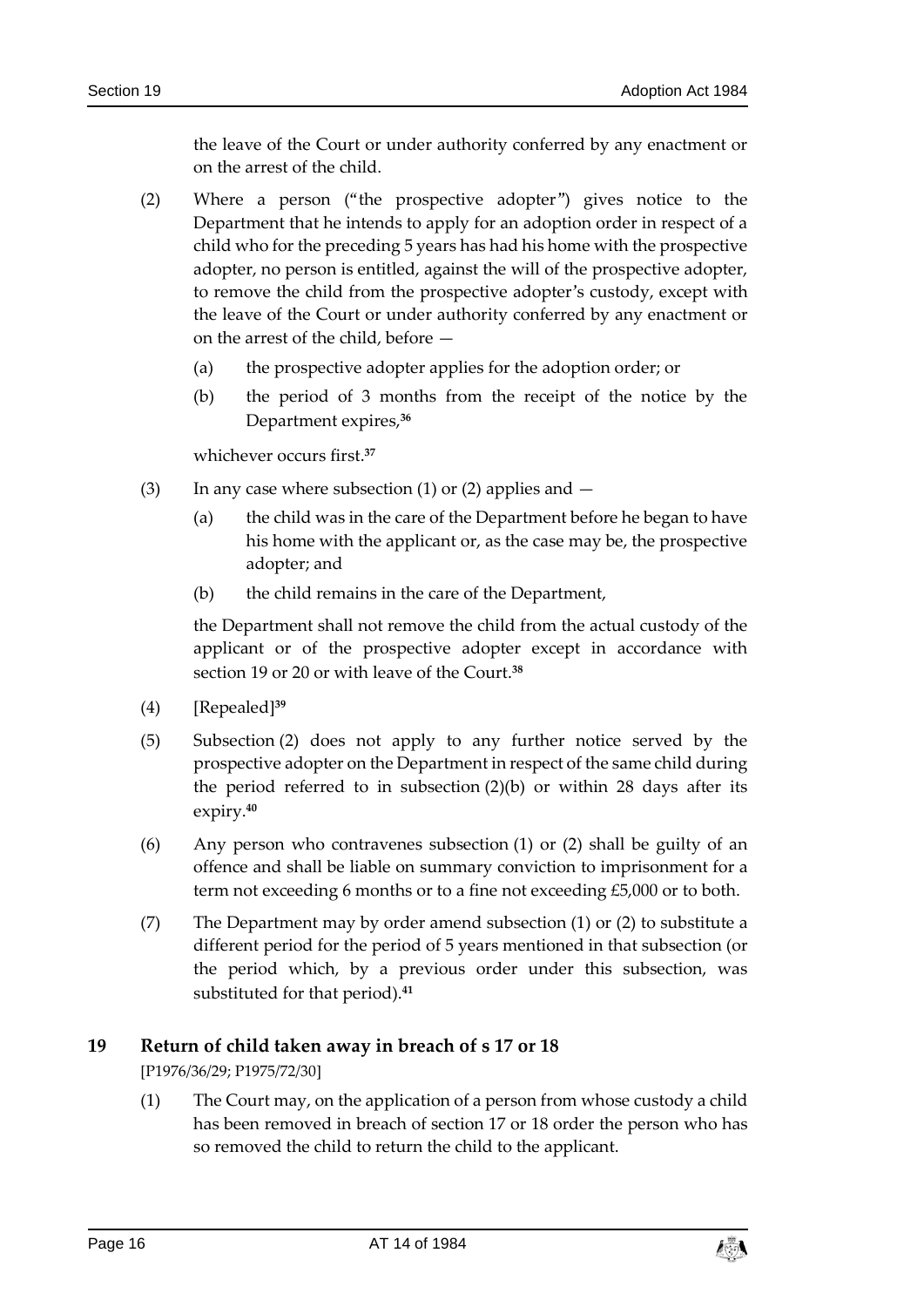- (2) The Court may, on the application of a person who has reasonable grounds for believing that another person is intending to remove a child from the applicant's custody in breach of section 17 or 18 by order direct that other person not to remove the child from the applicant's custody in breach of section 17 or 18.
- (3) If after making an order under subsection (1), the Court is satisfied that the child has not been returned to the applicant, the Court may make an order authorising a constable to search such premises as may be specified in the order for the child and, if the constable finds the child, to return the child to the applicant.
- (4) If a justice of the peace is satisfied by information on oath that there are reasonable grounds for believing that a child to whom an order under subsection (1) relates is in premises specified in the information, he may issue a warrant authorising a constable to search the premises for the child; and, if a constable acting in pursuance of a warrant under this section finds the child, he shall return the child to the person on whose application the order under subsection (1) was made.
- (5) An order under subsection (3) may be enforced in like manner as a warrant for committal.

# <span id="page-16-0"></span>**20 Return of children placed for adoption by adoption agencies**

[P1976/36/30; P1958/5/35; P1975/72/31]

- (1) Subject to subsection (2), at any time after a child has been delivered into the custody of any person in pursuance of arrangements made by an adoption agency for the adoption of the child by that person, and before an adoption order has been made on the application of that person in respect of the child —
	- (a) that person may give notice to the agency of his intention not to retain the custody of the child; or
	- (b) the agency may cause notice to be given to that person of its intention not to allow the child to remain in his custody.
- (2) No notice under subsection (1)(b) shall be given in respect of a child in relation to whom an application has been made for an adoption order except with the leave of the Court.
- (3) Where a notice is given to an adoption agency by any person or by an adoption agency to any person under subsection (1), or where an application for an adoption order made by any person in respect of a child placed in his actual custody by an adoption agency is refused by the Court or withdrawn, that person shall, within 7 days after the date on which notice was given or the application refused or withdrawn, as the case may be, cause the child to be returned to the agency, who shall receive the child.
- (4) Where the period specified in an interim order made under section 10 (whether as originally made or as extended under section 10(2)) expires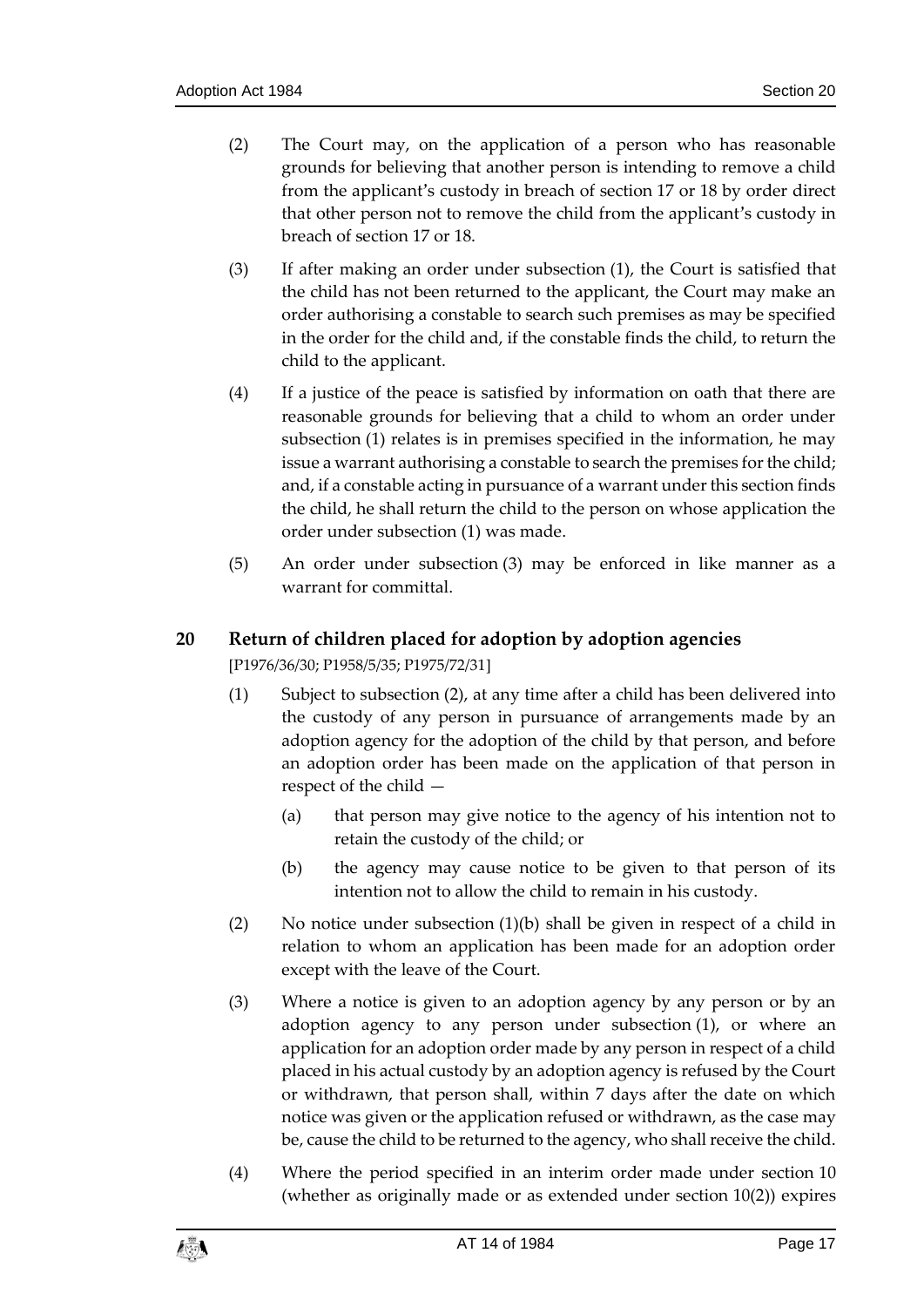without an adoption order having been made in respect of the child, subsection (3) shall apply as if the application for an adoption order upon which the interim order was made, had been refused at the expiration of that period.

- (5) It shall be sufficient compliance with the requirements of subsection (3) if the child is delivered to, and is received by, a suitable person nominated for the purpose by the adoption agency.
- (6) Where an application for an adoption order is refused, the Court may, if it thinks fit at any time before the expiry of the period of 7 days mentioned in subsection (3), order that period to be extended to a duration, not exceeding 6 weeks, specified in the order.
- (7) Any person who contravenes the provisions of this section shall be guilty of an offence and liable on summary conviction to a fine not exceeding £2,500; and the court by which the offender is convicted may order the child in respect of whom the offence is committed to be returned to his parent or guardian or to the adoption agency which made the arrangements referred to in subsection (1).

### <span id="page-17-0"></span>**21 Application of s 20 where child not placed for adoption**

[P1976/36/31; P1958/5/36]

- (1) Where a person gives notice in pursuance of section 7(1) to the Department of his intention to apply for an adoption order in respect of a child who is for the time being in the care of the Department, not being a child who was delivered into the actual custody of that person in pursuance of such arrangements as are mentioned in section 20(l), that section shall apply as if the child had been so delivered, except that where the application is refused by the Court or withdrawn the child need not be returned to the Department unless the Department so requires.**<sup>42</sup>**
- (2) Where notice of intention is given as aforesaid in respect of any child who is for the time being in the care of the Department, then, until the application for an adoption order has been made and disposed of, any right of the Department to require the child to be returned to it otherwise than in pursuance of section 20(1) shall be suspended.**<sup>43</sup>**
- (3) While the child has his home with the person by whom the notice is given, no contribution shall be payable (whether under a contribution order or otherwise) in respect of the child by any person liable under Schedule 3 to the *Children and Young Persons Act 2001* to make contributions in respect of him (but without prejudice to the recovery of any sum due at the time the notice is given), unless 12 weeks have elapsed since the giving of the notice without the application being made or the application has been refused by the Court or withdrawn.**44**

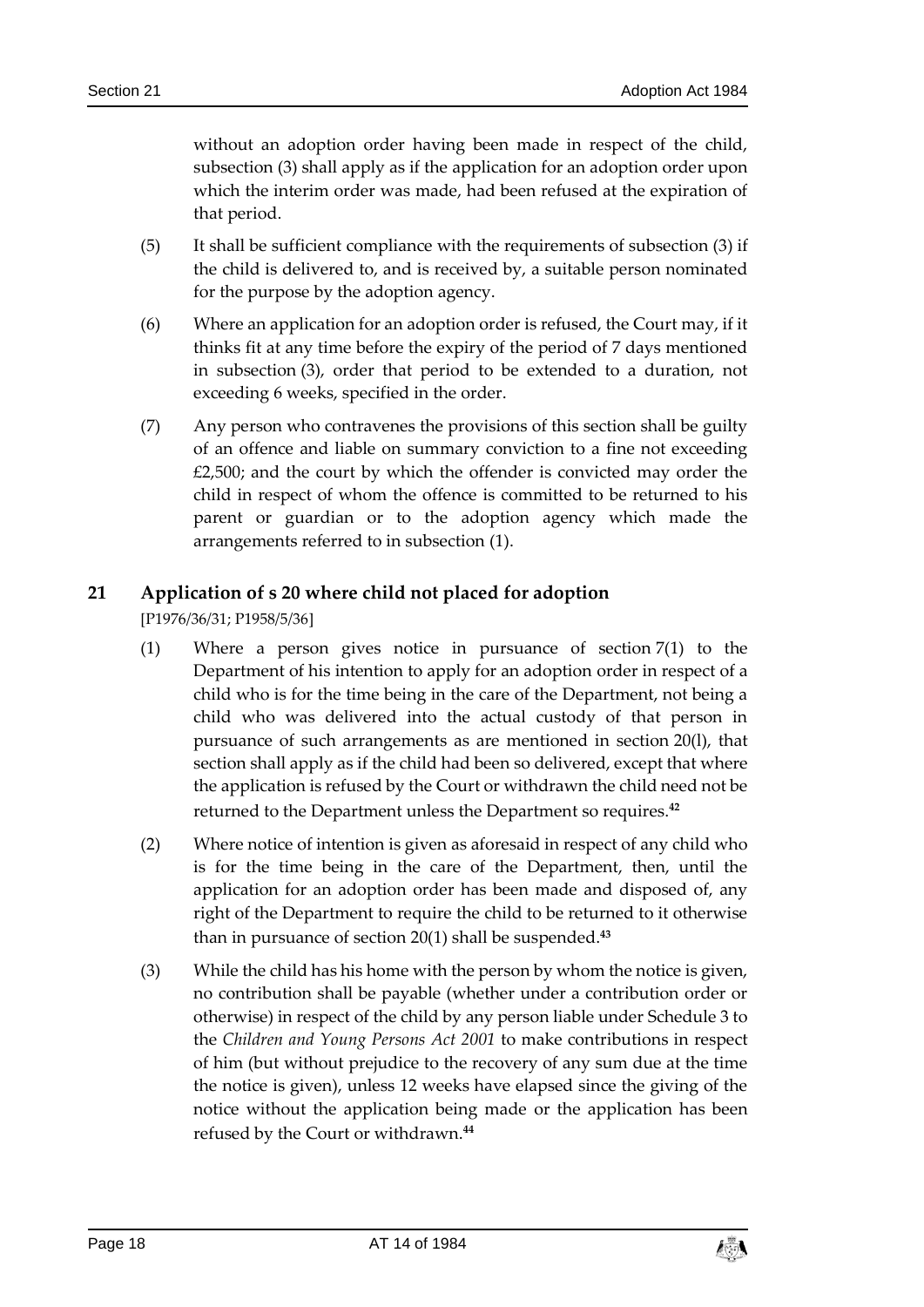### *Protected children*

# <span id="page-18-1"></span><span id="page-18-0"></span>**22 Meaning of "protected child"**

[P1976/36/32; P1958/5/37]

- (1) Where a person gives notice in pursuance of section 7(l) to the Department of his intention to apply for an adoption order in respect of a child, the child is for the purpose of this Part a protected child while he has his home with that person.**<sup>45</sup>**
- (2) A child is not a protected child by reason of any such notice as is mentioned in subsection (1) while he is —
	- (a) in a mental hospital; or**<sup>46</sup>**
	- (b) liable to be detained, or subject to guardianship, under the *Mental Health Act 1998*; or**<sup>47</sup>**
	- (c) suffering from mental disorder within the meaning of the said Act of 1998 and resident in a children's home under the *Regulation of Care Act 2013*; **48**
- (3) A protected child ceases to be a protected child
	- (a) on the appointment of a guardian for him under Part I of the *Children and Young Persons Act 2001*; or**<sup>49</sup>**
	- (b) on the notification to the Department that the application for an adoption order has been withdrawn; or**<sup>50</sup>**
	- (c) on the making of any of the following orders in respect of the child —
		- (i) an adoption order; or
		- (ii) a residence order, a care order or a supervision order under the *Children and Young Persons Act 2001*; **51**
		- (iii) and (iv) [Repealed]**<sup>52</sup>**
	- (d) on his attaining the age of 18 years,

whichever first occurs.

# <span id="page-18-2"></span>**23 Duty of Department to secure well-being of protected children**

[P1958/5/38 and 39]

- (1) The Department shall secure that protected children are visited from time to time by authorised officers who shall satisfy themselves as to the wellbeing of the children and give such advice as to their care and maintenance as may appear to be needed.**<sup>53</sup>**
- (2) Sections 98(1) and (3) to (6) and 99 of the *Children and Young Persons Act 2001* apply to any premises in which an authorised officer has cause to believe —
	- (a) a protected child is or will be living; or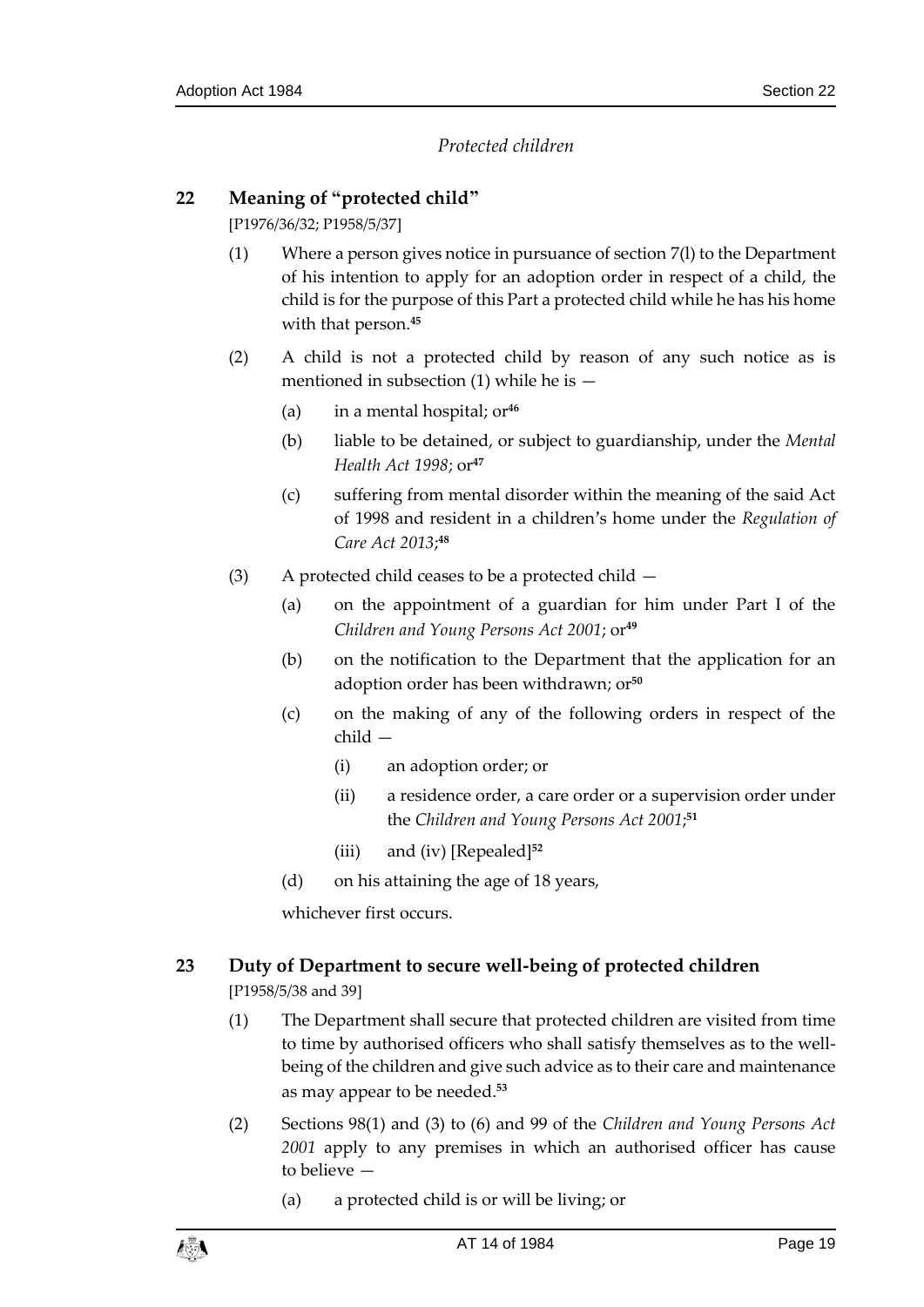(b) a child is or will be living with a person with whom he has been placed by an adoption agency;

as they apply to premises referred to in section 98(1) of that Act.**<sup>54</sup>**

### <span id="page-19-0"></span>**24 [Repealed]**<sup>55</sup>

#### <span id="page-19-1"></span>**25 Notices and information to be given to Department**

[P1976/36/35; P1958/5/40]

- (1) Where a person who has a protected child in his actual custody changes his permanent address he shall, not less than 2 weeks before the change, or, if the change is made in an emergency, not later than one week after the change, give notice specifying the new address to the Department.**<sup>56</sup>**
- (2) If a protected child dies, the person in whose actual custody he was at his death shall within 48 hours give notice of the child's death to the Department.**<sup>57</sup>**

#### <span id="page-19-2"></span>**26 Offences relating to protected children**

[P1976/36/36; P1958/5/44]

- (1) A person shall be guilty of an offence if  $-$ 
	- (a) being required under section 25 to give any notice or information, he fails to give the notice within the time specified in that provision or fails to give the information within a reasonable time, or knowingly makes or causes or procures another person to make any false or misleading statement in the notice or information;
	- (b) he refuses to allow the visiting of a protected child by an authorised officer or the inspection under the power conferred by section 23(2) of any premises; or
	- (c) he refuses to comply with an order under section 24 for the removal of any child or obstructs any person in the execution of such an order.
- (2) A person guilty of an offence under this section shall be liable on conviction on information to imprisonment for a term not exceeding 12 months or to a fine, or to both, or on summary conviction to imprisonment for a term not exceeding 6 months or to a fine not exceeding £5,000, or to both.

#### <span id="page-19-3"></span>**27 Miscellaneous provisions relating to protected children**

[P1976/36/37; P1958/5/45-48]

- (1) [Repealed]**<sup>58</sup>**
- (2) A person who maintains a protected child shall be deemed for the purposes of life assurance to have no interest in the life of the child.

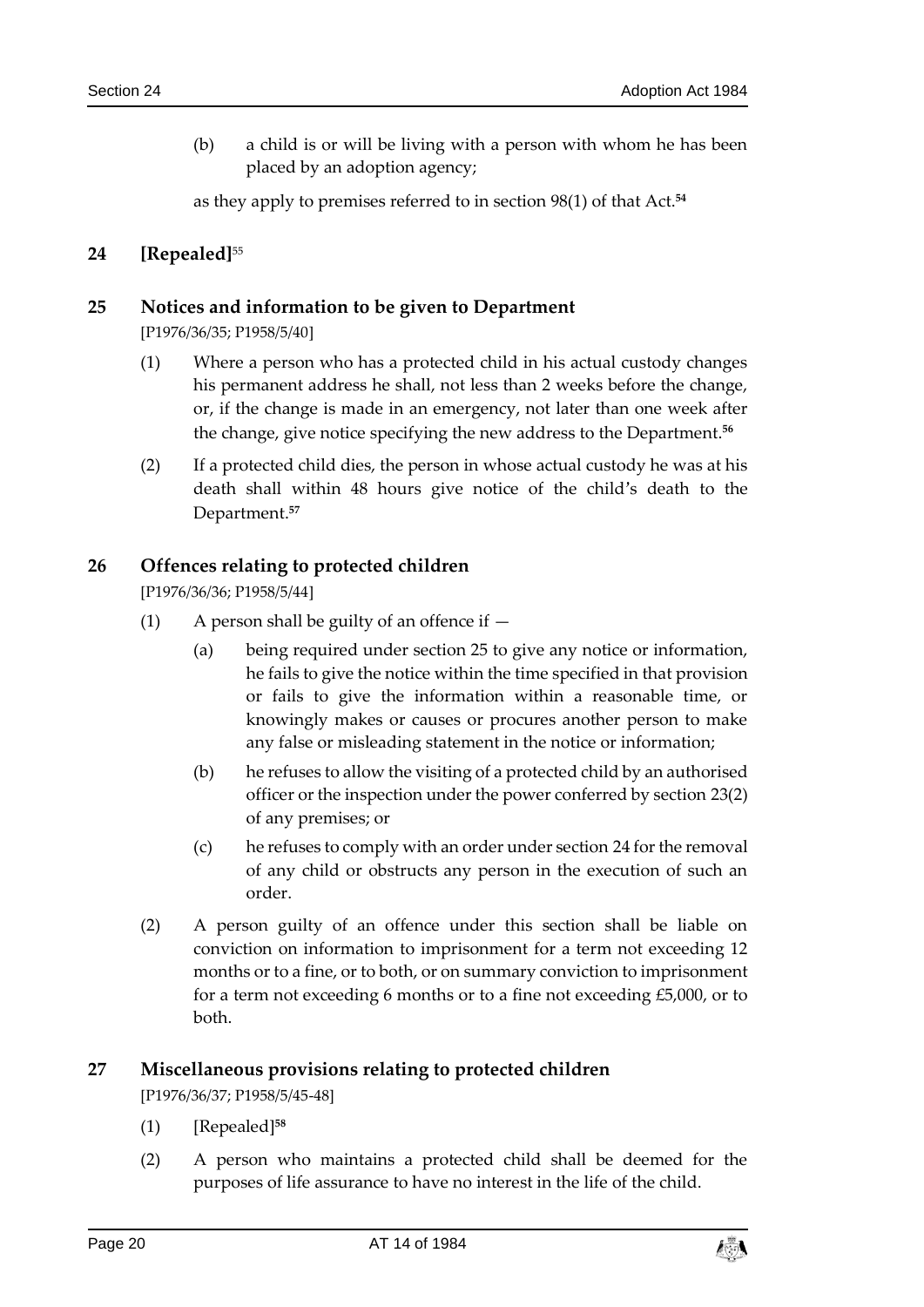<span id="page-20-0"></span>(3) and (4) [Repealed]**<sup>59</sup>**

# **PART III – STATUS OF ADOPTED CHILDREN**

# <span id="page-20-1"></span>**28 Meaning of "adoption" in Part III**

[P1976/36/38; P1975/72/1/1]

- (1) In this Part, "**adoption**" means adoption
	- (a) by an adoption order; or
	- (b) by an adoption made under
		- (i) the Adoption Acts 1962 to 1974, or any of those Acts; or
		- (ii) any enactment repealed by any of those Acts; or
		- (iii) any enactment repealed by any enactment mentioned in paragraph (ii); or
	- (c) by an order made in any part of the United Kingdom or any of the Channel Islands; or
	- (cc) which is a Convention adoption; or**<sup>60</sup>**
	- (d) which is an overseas adoption; or
	- (e) which is an adoption recognised by the law of the Island and effected under the law of any other country,

and cognate expressions shall be construed accordingly.

(2) The definition of adoption includes, where the context admits, an adoption effected before the passing of this Act; and the date of an adoption effected by an order is the date of the making of the order.

# <span id="page-20-2"></span>**29 Status conferred by adoption**

[P1976/36/39; P1975/72/1/ 3 and 9]

- (1) An adopted child shall be treated in law
	- (a) where the adopters are a couple, as if he had been born as a child of the marriage or civil partnership (whether or not he was in fact born after the marriage was solemnized or registered as the case may be);**<sup>61</sup>**
	- (b) in any other case, as if he were the legitimate child of the relationship in question (but not as a child of any actual marriage or civil partnership of the adopter).**<sup>62</sup>**
- (2) An adopted child shall, subject to subsections (3) and (3A), be treated in law as if he were not the child of any person other than the adopters or adopter.**<sup>63</sup>**
- (3) In the case of a child adopted by one of its natural parents as sole adoptive parent, subsection (2) has no effect as respects entitlement to property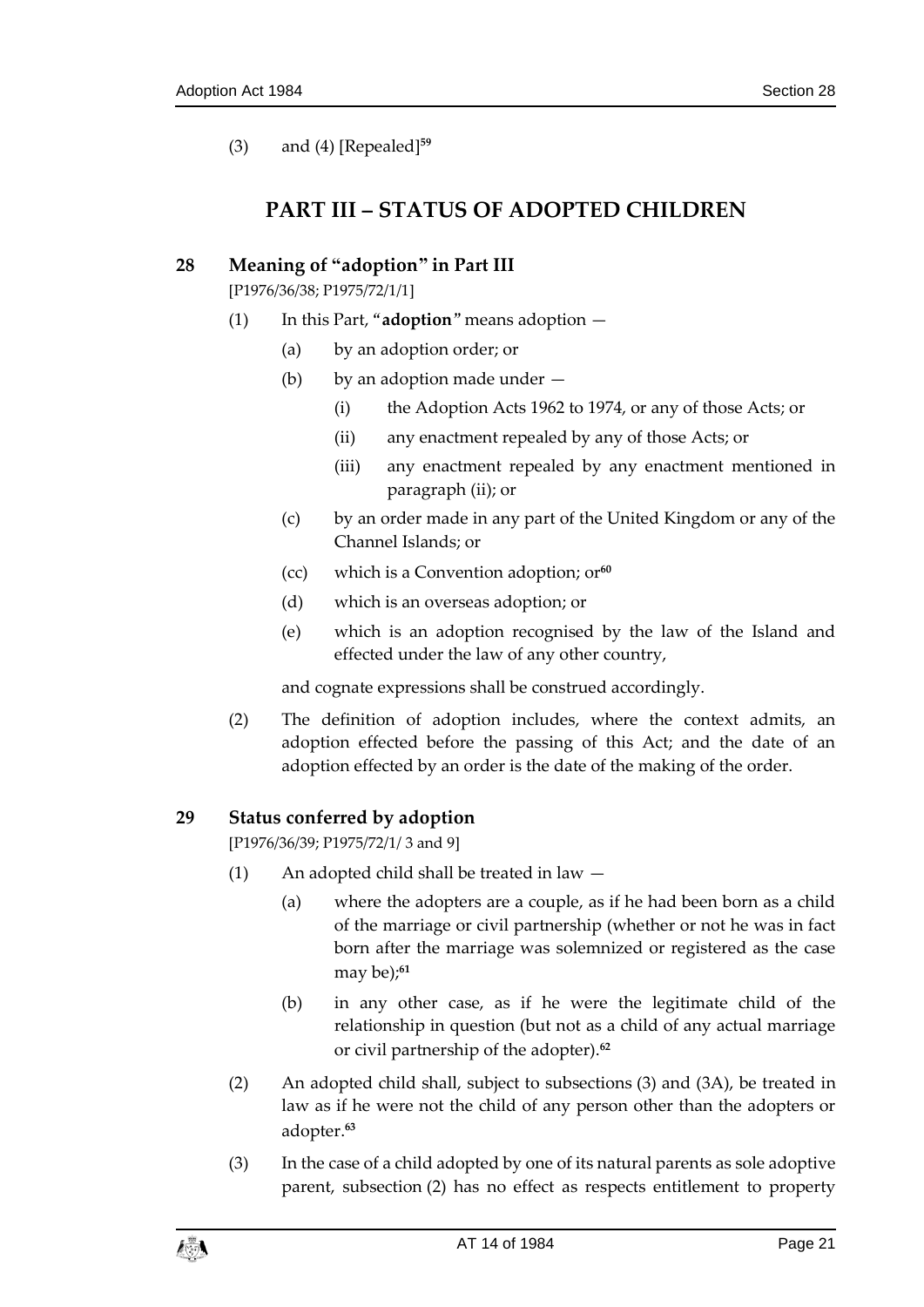depending on relationship to that parent, or as respects anything else depending on that relationship.

- (3A) Where, in the case of a child adopted under a Convention adoption, the Court is satisfied, on an application under this subsection —
	- (a) that under the law of the country in which the adoption was effected the adoption is not a full adoption;
	- (b) that the consents referred to in Article 4(c) and (d) of the Convention have not been given for a full adoption, or that the United Kingdom is not the receiving State (within the meaning of Article 2 of the Convention); and
	- (c) that it would be more favourable to the child for a direction to be given under this subsection,

the Court may direct that subsection (2) shall not apply, or shall not apply to such extent as may be specified in the direction.

In this subsection "full adoption" means an adoption by virtue of which the child falls to be treated in law as if he were not the child of any person other than the adopters or adopter.**<sup>64</sup>**

- (3B) Sections 45A and 45B of the *Judicature (Matrimonial Causes) Act 1976* apply with any necessary modifications to proceedings under subsection (3A) as they apply to proceedings under section 45 of that Act.**<sup>65</sup>**
- (4) It is hereby declared that this section prevents an adopted child from being illegitimate.
- (5) This section has effect
	- (a) in the case of an adoption before the commencement of this section, from that date; and
	- (b) in the case of any other adoption, from the date of the adoption.
- (6) Subject to the provisions of this Part, this section  $-$ 
	- (a) applies for the construction of enactments or instruments passed or made before the adoption or later, and so applies subject to any contrary indication; and
	- (b) has effect as respects things done, or events occurring, after the adoption, or after the commencement of this section, whichever is the later.

#### <span id="page-21-0"></span>**30 Adoptive relatives**

[P1976/36/41; P1975/72/1/4]

A relationship existing by virtue of section 29 may be referred to as an adoptive relationship, and —

- (a) a male adopter may be referred to as the adoptive father;
- (b) a female adopter may be referred to as the adoptive mother;

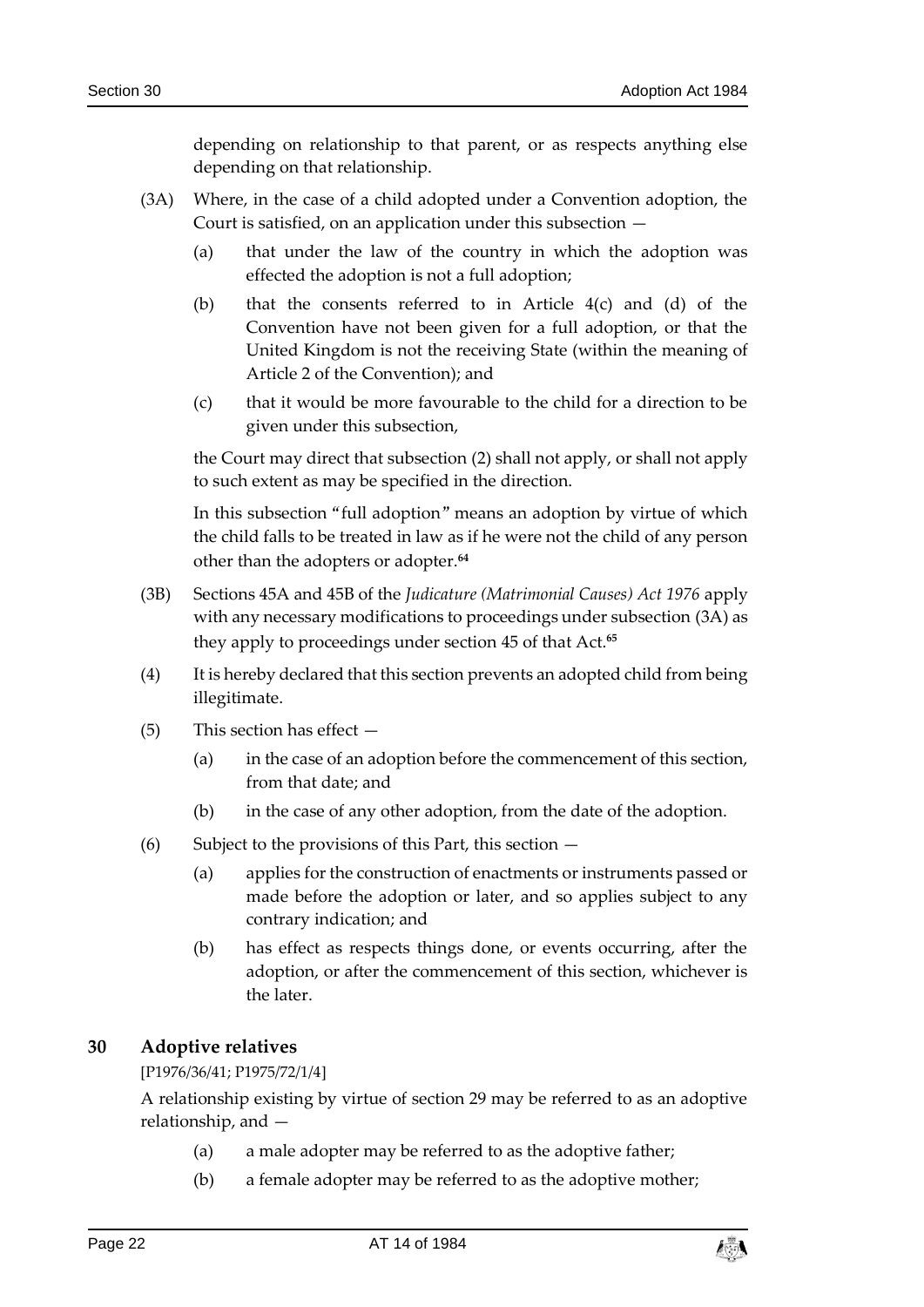(c) any other relative of any degree under an adoptive relationship may be referred to as an adoptive relative of that degree,

but this section does not prevent the term "parent" or any other term not qualified by the word "adoptive" being treated as including an adoptive relative.

# <span id="page-22-0"></span>**31 Rules of construction for instruments concerning property**

[P1976/36/42; P1975/72/1/6]

- (1) Subject to any contrary indication, the rules of construction contained in this section apply to any instrument, other than an existing instrument, so far as it contains a disposition of property.
- (2) In applying section 29(1) to a disposition which depends on the date of birth of a child or children of the adoptive parent or parents, the disposition shall be construed as if —
	- (a) the adopted child had been born on the date of adoption;
	- (b) 2 or more children adopted on the same date had been born on that date in the order of their actual birth,

but this does not affect any reference to the age of a child.

- (3) Examples of phrases in wills on which subsection (2) can operate are
	- 1. Children of A "living at my death or born afterwards".
	- 2. Children of A "living at my death or born afterwards before any one of such children for the time being in existence attains a vested interest and who attain the age of 21 years".
	- 3. As in example 1 or 2, but referring to grandchildren of A instead of children of A.
	- 4. A for life "until he has a child", and then to his child or children.

*Note:* Subsection (2) will not affect the reference to the age of 21 years in example 2.

- (4) Section 29(2) does not prejudice any interest vested in possession in the adopted child before the adoption, or any interest expectant (whether immediately or not) upon an interest so vested.
- (5) Where it is necessary to determine for the purposes of a disposition of property effected by an instrument whether a woman can have a child, it shall be presumed that once a woman has attained the age of 55 years she will not adopt a child after execution of the instrument, and, notwithstanding section 29, if she does so that child shall not be treated as her child or as the child of her spouse (if any) for the purposes of the instrument.
- (6) In this section, "instrument" includes a private Act settling property, but not any other enactment.

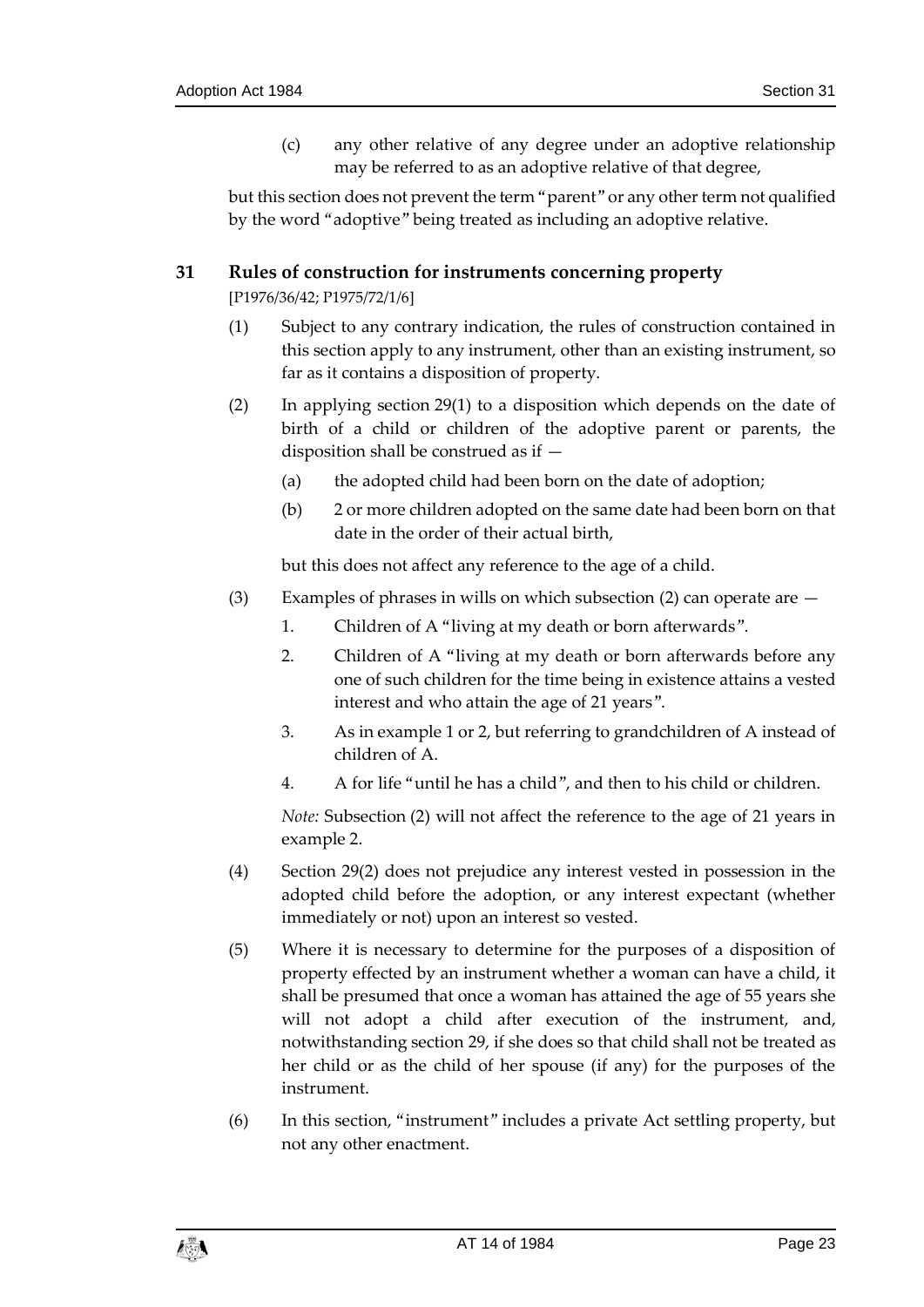# <span id="page-23-0"></span>**32 Property devolving with peerages, etc**

[P1976/36/44; P1975/72/1/16]

- (1) An adoption shall not affect the devolution of any property limited (expressly or not) to devolve (as nearly as the law permits) along with any dignity or title of honour.
- (2) Subsection (1) applies only if and so far as a contrary intention is not expressed in the instrument, and shall have effect subject to the terms of the instrument.

### <span id="page-23-1"></span>**33 Protection of trustees and personal representatives**

[P1976/36/45; P1975/72/1/15]

- (1) A trustee or personal representative is not under a duty, by virtue of the law relating to trusts or the administration of estates, to enquire, before conveying or distributing any property, whether any adoption has been effected or revoked if that fact could affect entitlement to the property.
- (2) A trustee or personal representative shall not be liable to any person by reason of a conveyance or distribution of the property made without regard to any such fact if he has not received notice of the fact before the conveyance or distribution.
- (3) This section does not prejudice the right of a person to follow the property, or any property representing it, into the hands of another person, other than a purchaser, who has received it.

# <span id="page-23-2"></span>**34 Meaning of "disposition"**

[P1976/36/46; P1975/72/1/1, 2, 5 and 17]

- $(1)$  In this Part  $-$
- "**disposition**" includes the conferring of a power of appointment and any other disposition of an interest in or right over property;
- "**power of appointment**" includes any discretionary power to transfer a beneficial interest in property without the furnishing of valuable consideration.
- (2) This Part applies to an oral disposition as if contained in an instrument made when the disposition was made.
- (3) For the purposes of this Part, the death of the testator is the date at which a will or codicil is to be regarded as made.
- (4) For the purposes of this Part, provisions of the law of intestate succession applicable to the estate of a deceased person shall be treated as if contained in an instrument executed by him (while of full capacity) immediately before his death.

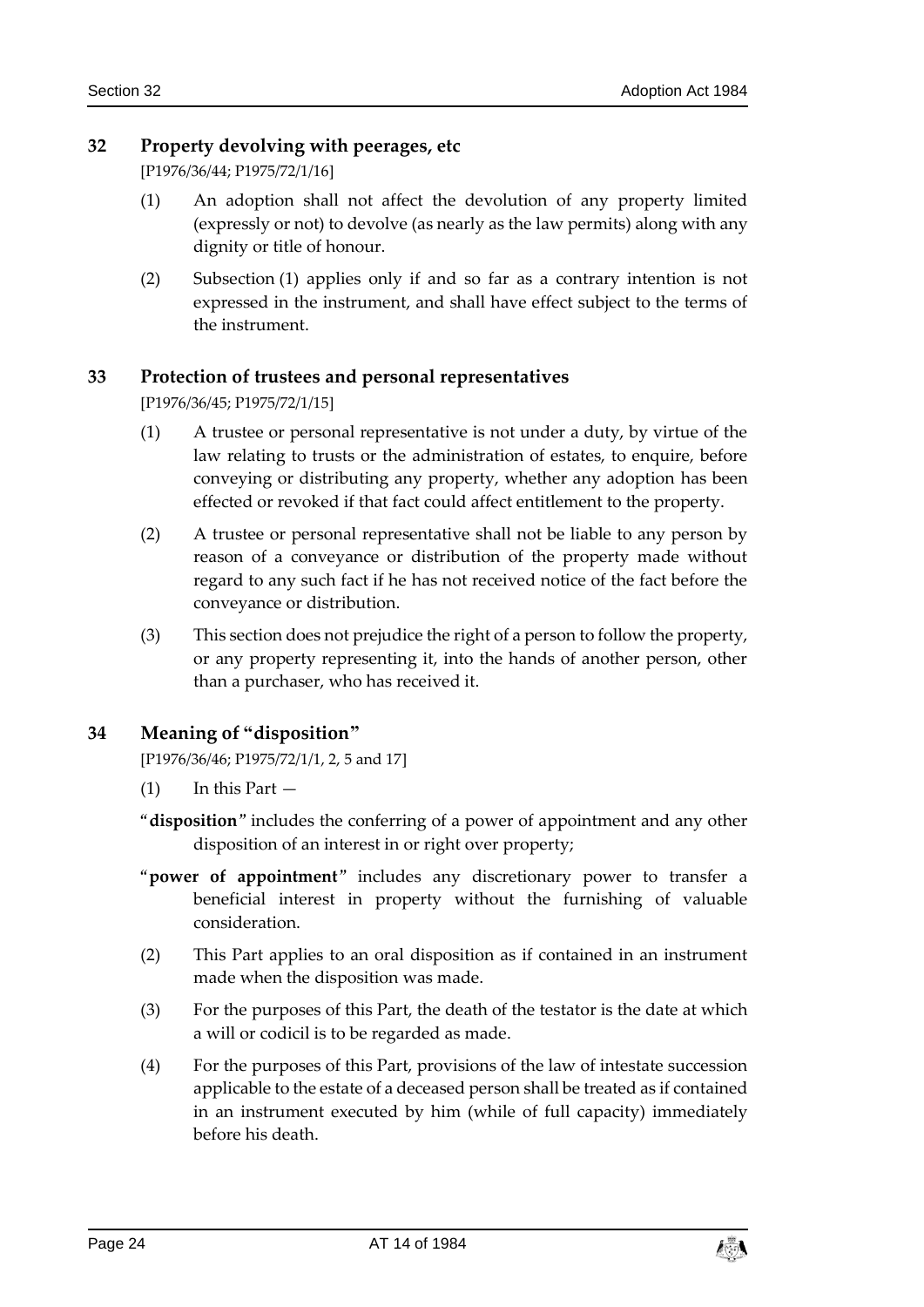#### <span id="page-24-0"></span>**35 Miscellaneous enactments**

[P1976/36/47; P1975/72/1/7]

- (1) Section 29 does not apply for the purposes of the table of prohibited degrees of affinity in Schedule 1 to the *Marriage Act 1984* or Schedule 1 to the *Civil Partnership Act 2011* or affect section 7(2)(d) of the *Sexual Offences Act 1992*. **66**
- (2) Section 29 does not apply for the purposes of any provision of
	- (a) the British Nationality Act 1981 (an Act of Parliament); or
	- (b) the Immigration Act 1971 (an Act of Parliament) as it has effect on the Island; or
	- (c) any instrument having effect under an enactment within paragraph (a) or (b); or
	- (d) any other provision of the law for the time being in force which determines British citizenship, British Dependent Territories citizenship, the status of a British National (Overseas) or British Overseas citizenship.**<sup>67</sup>**
- (3) to (5) [Repealed]**<sup>68</sup>**

# <span id="page-24-1"></span>**36 Pensions**

[P1976/36/48; P1975/72/1/8]

Section 29(2) does not affect entitlement to a pension which is payable to or for the benefit of a child and is in payment at the time of his adoption.

# <span id="page-24-2"></span>**37 Insurance**

#### [P1976/36/49; P1975/72/1/11]

Where a child is adopted whose natural parent has effected an insurance with a friendly society or a collecting society or an industrial insurance company for the payment on the death of the child of money for funeral expenses, the rights and liabilities under the policy shall by virtue of the adoption be transferred to the adoptive parents who shall for the purpose of the enactments and statutory provisions relating to such societies and companies be treated as the person who took out the policy.

# <span id="page-24-3"></span>**PART IV – REGISTRATION AND REVOCATION OF ADOPTION ORDERS AND CONVENTION ADOPTIONS**

#### <span id="page-24-4"></span>**38 Adopted Children Register**

[P1976/36/50; P1958/5/20]

- (1) The Registrar General must maintain a register, to be called the Adopted Children Register, in which such entries as may be —
	- (a) directed to be made in it by adoption orders, or

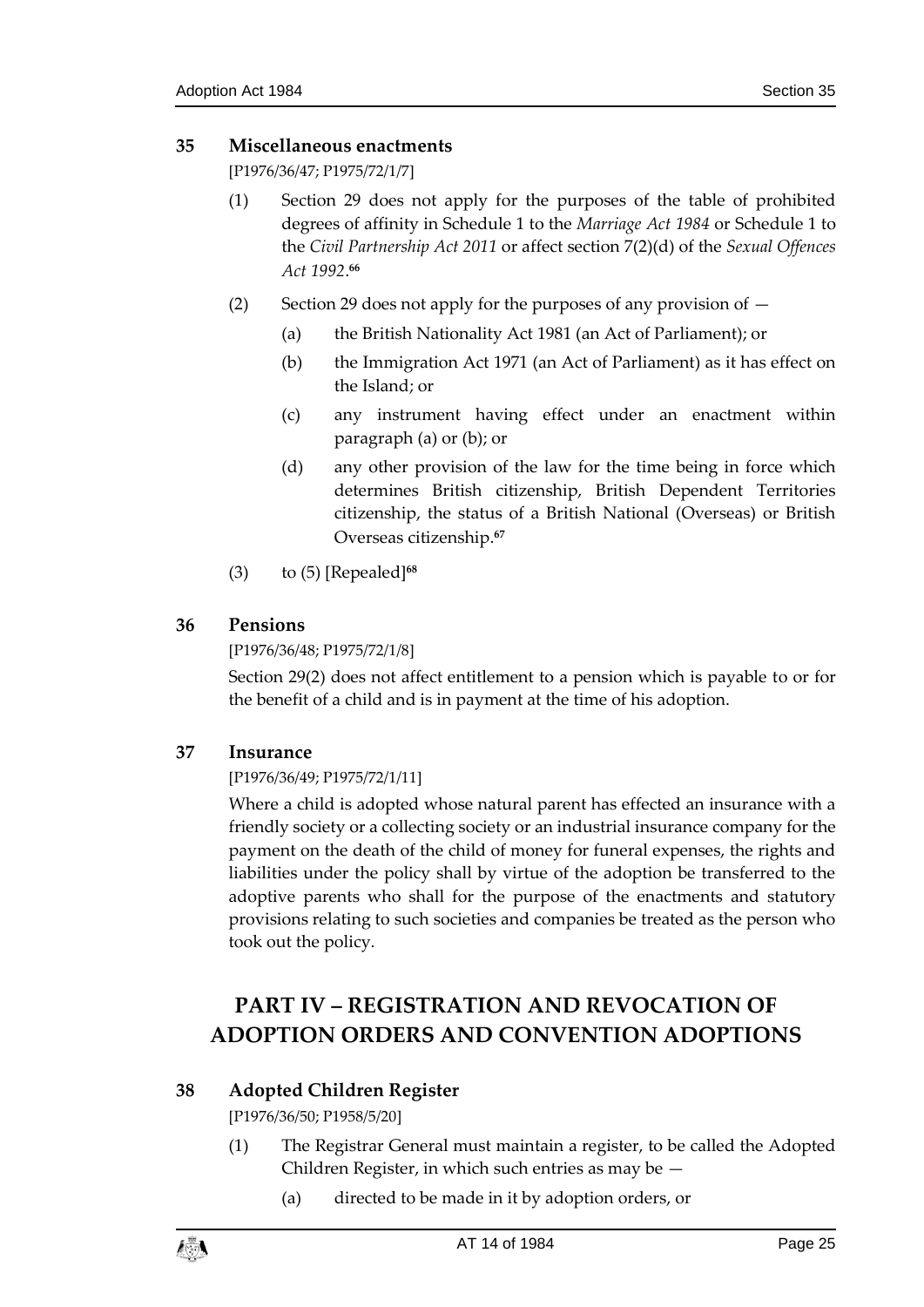(b) required to be made under Schedule 2,

and no other entries, shall be made.**<sup>69</sup>**

- (2) A certified copy of an entry in the Adopted Children Register, if purporting to be signed by or on behalf of the Registrar General, shall, without any further or other proof of that entry, be received as evidence of the adoption to which it relates and, where the entry contains a record of the date of the birth or the country or the registration district of the birth of the adopted person, shall also be received as aforesaid as evidence of that date or country or district in all respects as if the copy were a certified copy of an entry in the register of births.**<sup>70</sup>**
- (3) The Registrar General must maintain an index of the Adopted Children Register; and if satisfied that it is appropriate in a particular case, may permit any person to search that index at any time when the Principal Registry is open for that purpose and to have a certified copy of any entry in the Adopted Children Register on payment of such fee as may be prescribed for the purpose of this subsection by regulations under section 43(2) of the *Civil Registration Act 1984*. **71**
- (4) The Registrar General must, in addition to the Adopted Children Register and the index thereof, keep such other registers and books, and make such entries therein, as may be necessary to record and make traceable the connection between any entry in the registers of births which has been marked "Adopted" and any corresponding entry in the Adopted Children Register.**<sup>72</sup>**
- (5) The registers and books kept under subsection (4) shall not be, nor shall any index thereof be, open to public inspection or search, and the Registrar General must not furnish any person with any information contained in or with any copy or extract from any such registers or books except in accordance with section 39 or under an order of the Court.**<sup>73</sup>**
- (6) Schedule 2, which, among other things, provides for the registration of adoptions and the amendments of adoption orders, shall have effect.

# <span id="page-25-0"></span>**39 Disclosure of birth records of adopted children**

[P1976/36/51; P1958/5/20A; P1975/72/26]

- (1) Subject to subsections (4) and (6), the Registrar General must, on an application made in the prescribed manner by an adopted person a record of whose birth is kept by the Registrar General and who has attained the age of 18 years, supply to that person on payment of the prescribed fee (if any) such information as is necessary to enable that person to obtain a certified copy of the record of his birth.**<sup>74</sup>**
- (2) On an application made in the prescribed manner by an adopted person under the age of 18 years, a record of whose birth is kept by the Registrar General and who is intending to be married or form a civil partnership in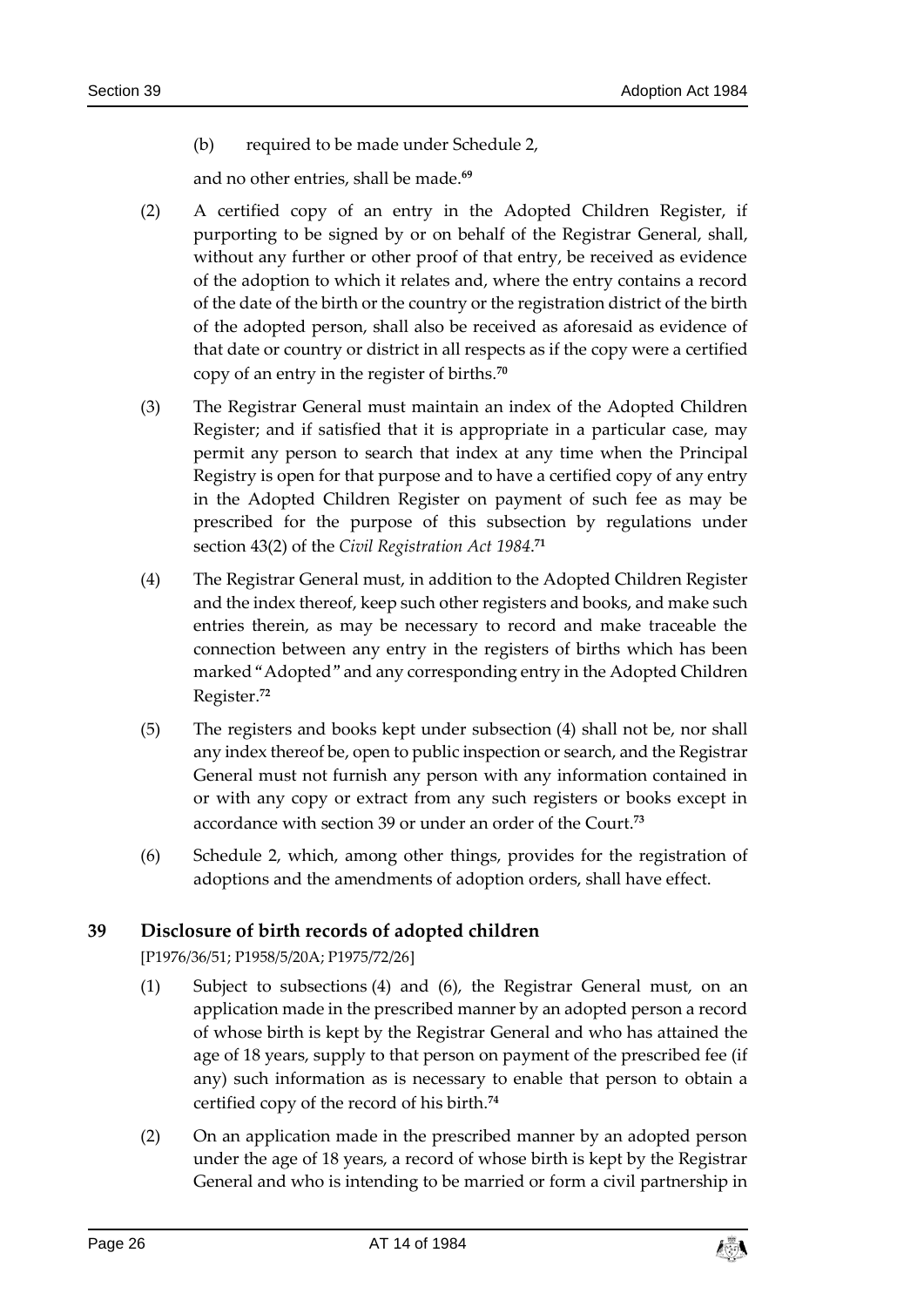the Island or elsewhere, and on payment of the prescribed fee (if any), the Registrar General must inform the applicant whether or not it appears from information contained in the registers of live births or other records that the applicant and the intended spouse or civil partner may be within the prohibited degrees of affinity specified in Schedule 1 to the *Marriage Act 1984* or Schedule 1 to the *Civil Partnership Act 2011*. **75**

- (3) It shall be the duty of the Department and every approved adoption society to provide counselling for adopted persons who apply for information under subsection (1).**<sup>76</sup>**
- (4) Before supplying any information to an applicant under subsection (1) the Registrar General must inform the applicant that counselling services are available to him —
	- (a) from the Department; or**<sup>77</sup>**
	- (b) if the applicant's adoption was arranged by an approved adoption society, from that society.**<sup>78</sup>**
- (5) If the applicant chooses to receive counselling from the Department or an adoption society under subsection (4), the Registrar General must send to the Department or to the adoption society of the applicant's choice the information to which the applicant is entitled under subsection (1).**<sup>79</sup>**
- (6) The Registrar General must not supply a person who was adopted before the commencement of this section with any information under subsection (1) unless that person –
	- (a) has attended an interview with a counsellor in pursuance of arrangements made by the Department or the adoption society from whom the applicant is entitled to receive counselling in accordance with subsection (4); or<sup>80</sup>
	- (b) has satisfied a registrar that he is already aware of the identity of his birth parents. **81 82**
- (6A) If the Registrar General is prevented by subsection (6) from supplying information to a person who is not living in the Island, he may, at the request of that person, supply the information to any person or body outside the Island who —
	- (a) either
		- (i) satisfies the Registrar General that he or it is suitable to provide counselling for that person, or**<sup>83</sup>**
		- (ii) is a person or body specified in section  $51(3)(a)$ , (b), (c) or (d) of the Adoption Act 1976 (an Act of Parliament),

and

(b) notifies the Registrar General that he or it is willing to provide counselling for that person.**<sup>84</sup> <sup>85</sup>**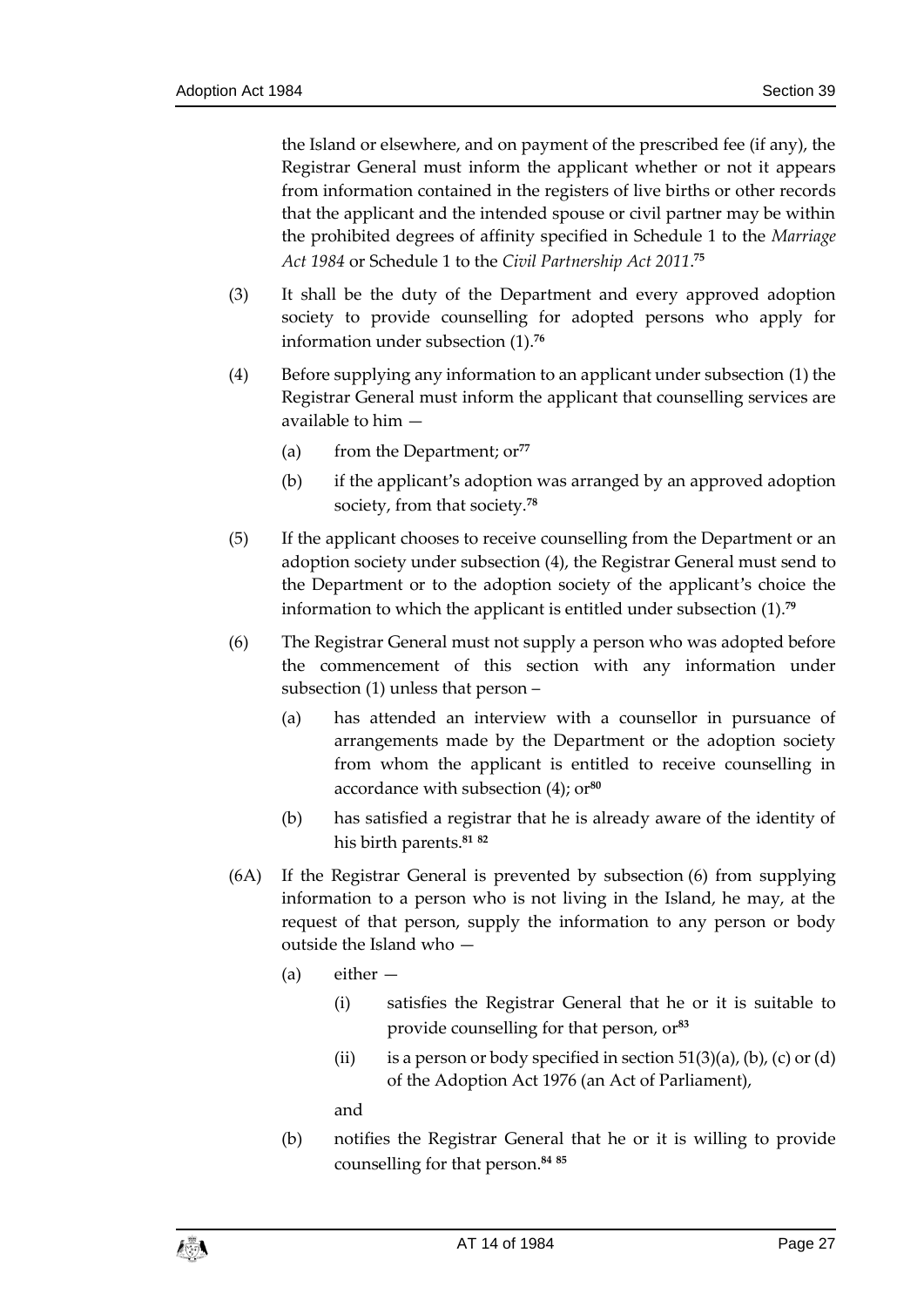(7) In this section, "prescribed" means prescribed by regulations made by the Registrar General with the consent of the Department for Enterprise. **86**

#### <span id="page-27-0"></span>**40 Revocation of adoptions on legitimation**

[P1976/36/52; P1958/5/26]

- (1) Where any person adopted by his father or mother alone has subsequently become a legitimated person on the marriage of his father and mother, the Court may, on the application of any of the parties concerned, revoke the adoption order.
- (2) Where any person legitimated by virtue of section 1 of the *Legitimacy Act 1962* had been adopted by his father and mother before the 16th October 1962, the Court may, on the application of any of the parties concerned, revoke the adoption order.
- (3) [Repealed]**<sup>87</sup>**

#### <span id="page-27-1"></span>**41 Annulment, etc., of Convention adoptions**

[P1976/36/53; P1968/53/6; 1974/11/6]

- (1) The Court may, on an application under this subsection, by order annul a Convention adoption or a Convention adoption order on the ground that the adoption or order is contrary to public policy.**<sup>88</sup>**
- (2) The Court may, upon an application under this subsection
	- (a) order that an overseas adoption or a determination shall cease to be valid in the Island on the ground that the adoption or determination is contrary to public policy or that the authority which purported to authorise the adoption or make the determination was not competent to entertain the case;
	- (b) decide the extent, if any, to which a determination has been affected by a subsequent determination.
- (3) Any court in the Island may, in any proceedings in that court, decide that an overseas adoption or a determination shall, for the purposes of those proceedings, be treated as invalid in the Island on either of the grounds mentioned in subsection (2).
- (4) Except as provided by this section, the validity of a Convention adoption, a Convention adoption order, an overseas adoption or a determination shall not be impugned in proceedings in any court.**<sup>89</sup>**

#### <span id="page-27-2"></span>**42 Provisions supplementary to s 41**

[P1976/36/54; P1968/53/7; 1974/11/7]

(1) Any application for an order under section 41 or a decision under section 41(3) shall be made in the prescribed manner and within such period, if any, as may be prescribed.**90**

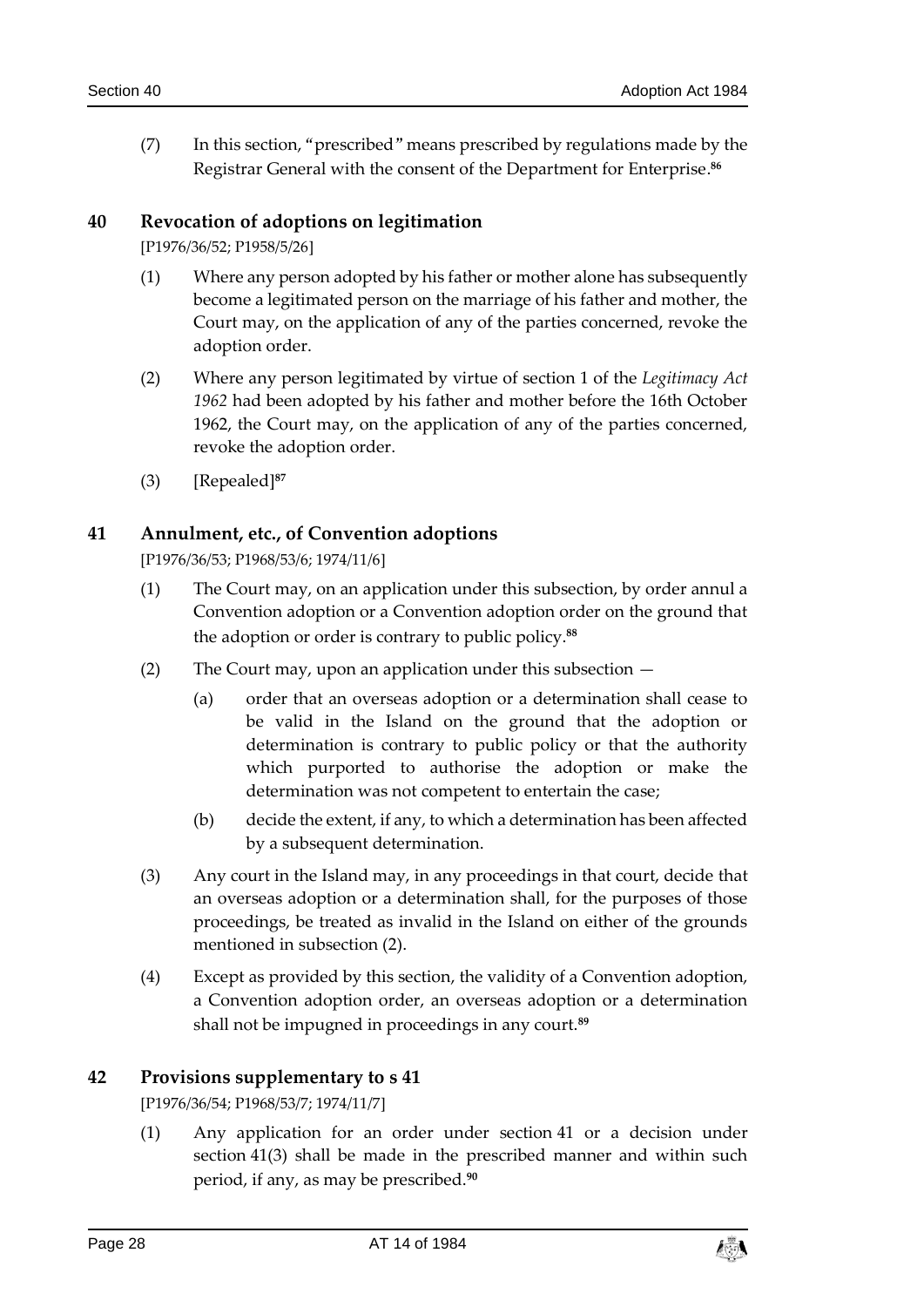- (2) No application shall be made under section 41(l) in respect of an adoption unless immediately before the application is made the person adopted or the adopter habitually resides in the Island or, as the case may be, both adopters habitually reside there.**<sup>91</sup>**
- (3) In deciding in pursuance of section 41 whether such an authority as is mentioned in section 47 was competent to entertain a particular case, a court shall be bound by any finding of fact made by the authority and stated by the authority to be so made for the purpose of determining whether the authority was competent to entertain the case.

 $(4)$  In section  $41 -$ 

"determination" means such a determination as is mentioned in section 47;

"relevant time" [Repealed]**<sup>92</sup>**

<span id="page-28-0"></span>"specified provisions" [Repealed]**<sup>93</sup>**

# **PART V – MISCELLANEOUS AND SUPPLEMENTAL**

# <span id="page-28-1"></span>**43 Adoption of children abroad**

[P1976/36/55; P1975/72/25]

- (1) Where, on an application made in relation to a child by a person who is not domiciled in the Island, the Court is satisfied that he intends to adopt the child under the law of or within the country in which the applicant is domiciled, the Court may, subject to the following provisions of this section, make an order vesting in him the parental responsibility for the child.**<sup>94</sup>**
- (2) The provisions of Part I relating to adoption orders, except sections (1)1 , 3(2), 4(2), 6 and 10, shall apply in relation to orders under this section as they apply in relation to adoption orders, subject to the modification that in section 2(1) for "19" and "13" there are substituted "32" and "26" respectively.
- (3) Sections 38 and 39 and paragraphs 1 and 2(l) of Schedule 2 shall apply in relation to an order under this section as they apply in relation to an adoption order, except that any entry in the registers of births or the Adopted Children Register which is required to be marked in consequence of the making of an order under this section shall, instead of being marked with the word "Adopted" or "Re-adopted" be marked with the words "Proposed foreign adoption" or "Proposed foreign re-adoption", as the case may require.
- (4) References in sections 17, 18, 20, 21 and 22 to an adoption order include references to an order under this section.

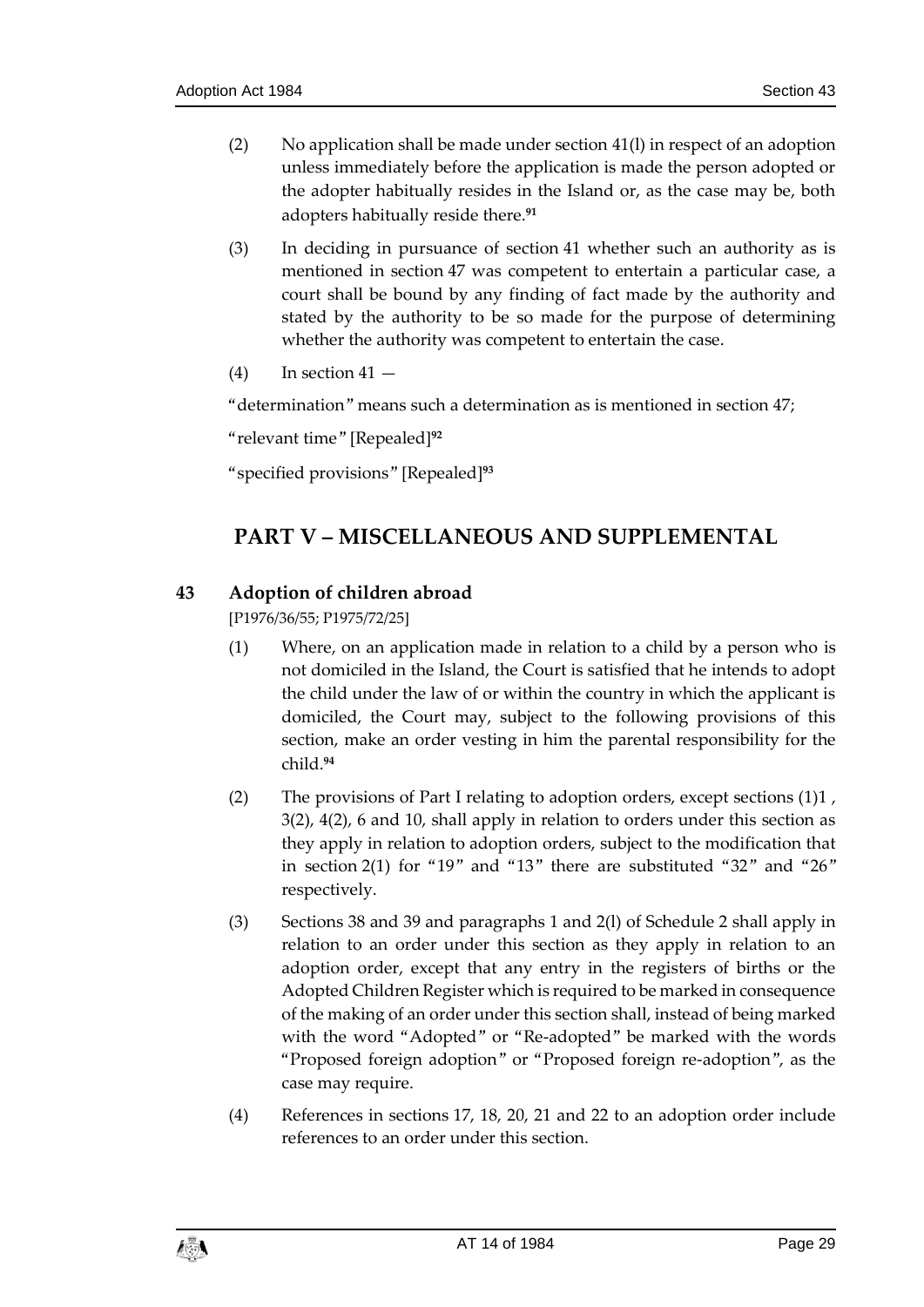# <span id="page-29-0"></span>**44 Restriction on removal of children for adoption outside the Island**

[P1976/36/56; P1958/5/52 and 57]

- (1) Except under the authority of
	- (a) an order under section 43,
	- (b) [Repealed]**<sup>95</sup>**
	- (c) [Repealed]**<sup>96</sup>**

it shall not be lawful for any person to take or send a child who is a Commonwealth citizen or a citizen of the Republic of Ireland out of the Island to any place outside the British Islands with a view to the adoption of the child by any person not being a parent or guardian or relative of the child; and any person who takes or sends a child out of the Island to any place in contravention of this subsection, or makes or takes part in any arrangements for transferring the actual custody of a child to any person for that purpose, shall be guilty of an offence and liable on conviction on information to imprisonment for a term not exceeding 12 months or to a fine, or to both.

- (2) In any proceedings under this section, a report by a British consular officer or a deposition made before a British consular officer and authenticated under the signature of that officer shall, upon proof that the officer or the deponent cannot be found in the Island or the United Kingdom, be admissible as evidence of the matters stated therein, and it shall not be necessary to prove the signature or official character of the person who appears to have signed any such report or deposition.
- (3) A person shall be deemed to take part in arrangements for transferring the actual custody of a child to a person for the purpose referred to in subsection  $(1)$  if  $-$ 
	- (a) he facilitates the placing of the child in the actual custody of that person; or
	- (b) he initiates or takes part in any negotiations of which the purpose or effect is the conclusion of any agreement or the making of any arrangement therefor, and if he causes another person to do so.

#### <span id="page-29-1"></span>**44A Restriction on bringing children into the Island for adoption**

- (1) A person habitually resident in the British Islands who at any time brings into the Island for the purpose of adoption a child who is habitually resident outside those Islands is guilty of an offence unless such requirements as may be prescribed are satisfied either —
	- (a) before that time; or
	- (b) within such period beginning with that time as may be so prescribed.

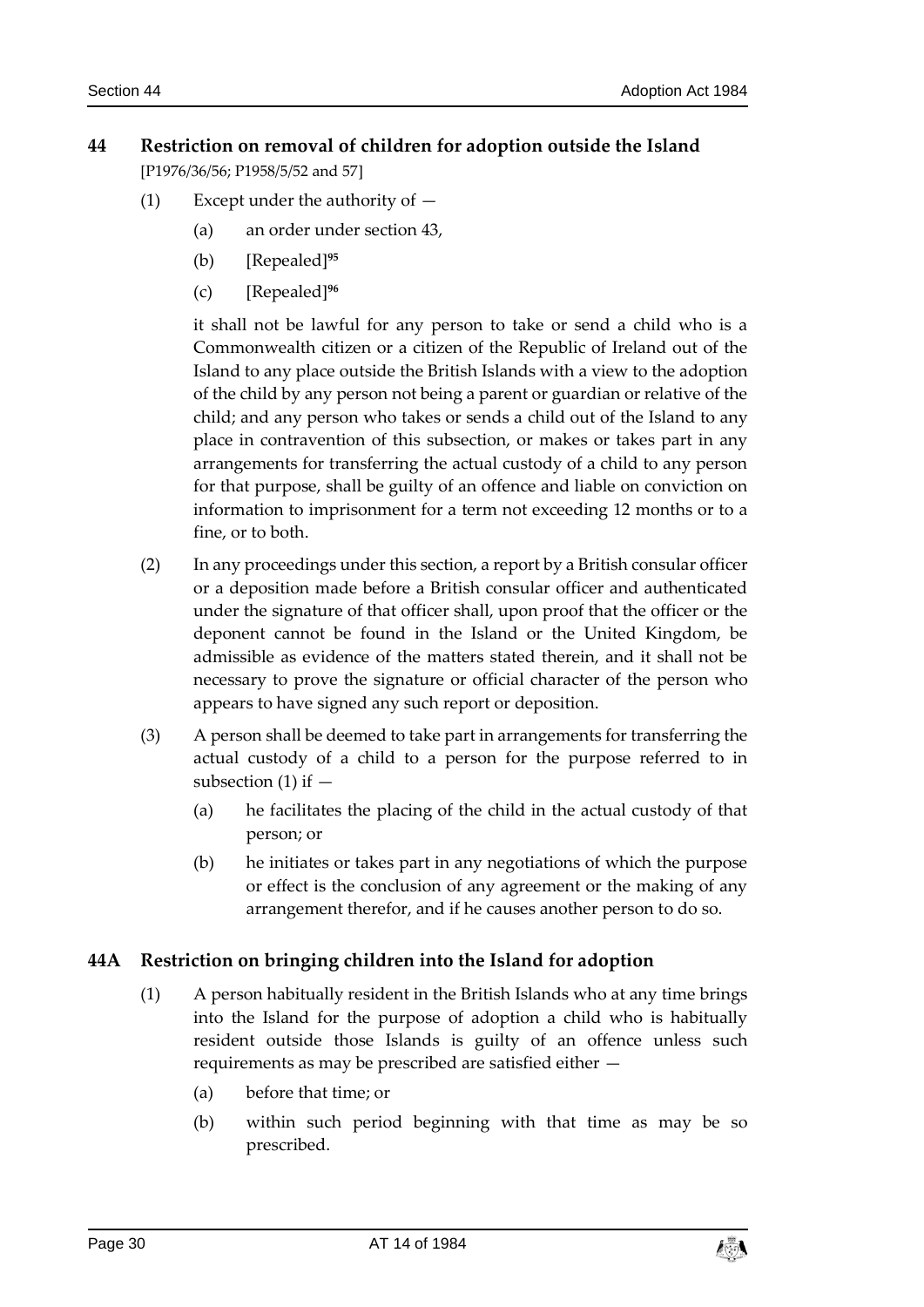- (2) Subsection (1) does not apply where the child is brought into the Island for the purpose of adoption by a parent, guardian or relative.
- (3) A person guilty of an offence under this section is liable on summary conviction to custody for a term not exceeding 3 months, or a fine not exceeding £5,000, or both.
- (4) Proceedings for an offence under this section may be brought within a period of 6 months from the date on which evidence sufficient in the opinion of the prosecutor to warrant the proceedings came to his knowledge; but no such proceedings shall be brought by virtue of this subsection more than 3 years after the commission of the offence.**<sup>97</sup>**

#### <span id="page-30-0"></span>**45 Prohibition on certain payments**

[P1976/36/57; P1958/5/50; P1977/45/Sch 12]

- (1) Subject to the provisions of this section, it shall not be lawful to make or give to any person any payment or reward for or in consideration of  $-$ 
	- (a) the adoption by that person of a child; or
	- (b) the grant by that person of any agreement or consent required in connection with the adoption of a child; or
	- (c) the transfer by that person of the actual custody of a child with a view to the adoption of the child; or
	- (d) the making by that person of any arrangements for the adoption of a child.
- (2) Any person who makes or gives, or agrees or offers to make or give, any payment or reward prohibited by this section, or who receives or agrees to receive or attempts to obtain any such payment or reward, shall be guilty of an offence and liable on conviction on information to imprisonment for a term not exceeding 12 months or to a fine, or to both.**<sup>98</sup>**
- (3) This section does not apply to any payment made to an adoption agency by a parent or guardian of a child or by a person who adopts or proposes to adopt a child, being a payment in respect of expenses reasonably incurred by the agency in connection with the adoption of the child, or to any payment or reward authorised by the Court.
- (4) This section does not apply to
	- (a) any payment made by an adoption agency to a person who has applied, or proposes to apply, to the Court for an adoption order or an order under section 43, being a payment of or towards any legal or medical expenses incurred, or to be incurred, by that person in connection with the application; or**<sup>99</sup>**
	- (b) any payment made by an adoption agency to another adoption agency in consideration of the placing of a child in the custody of any person with a view to the child's adoption; or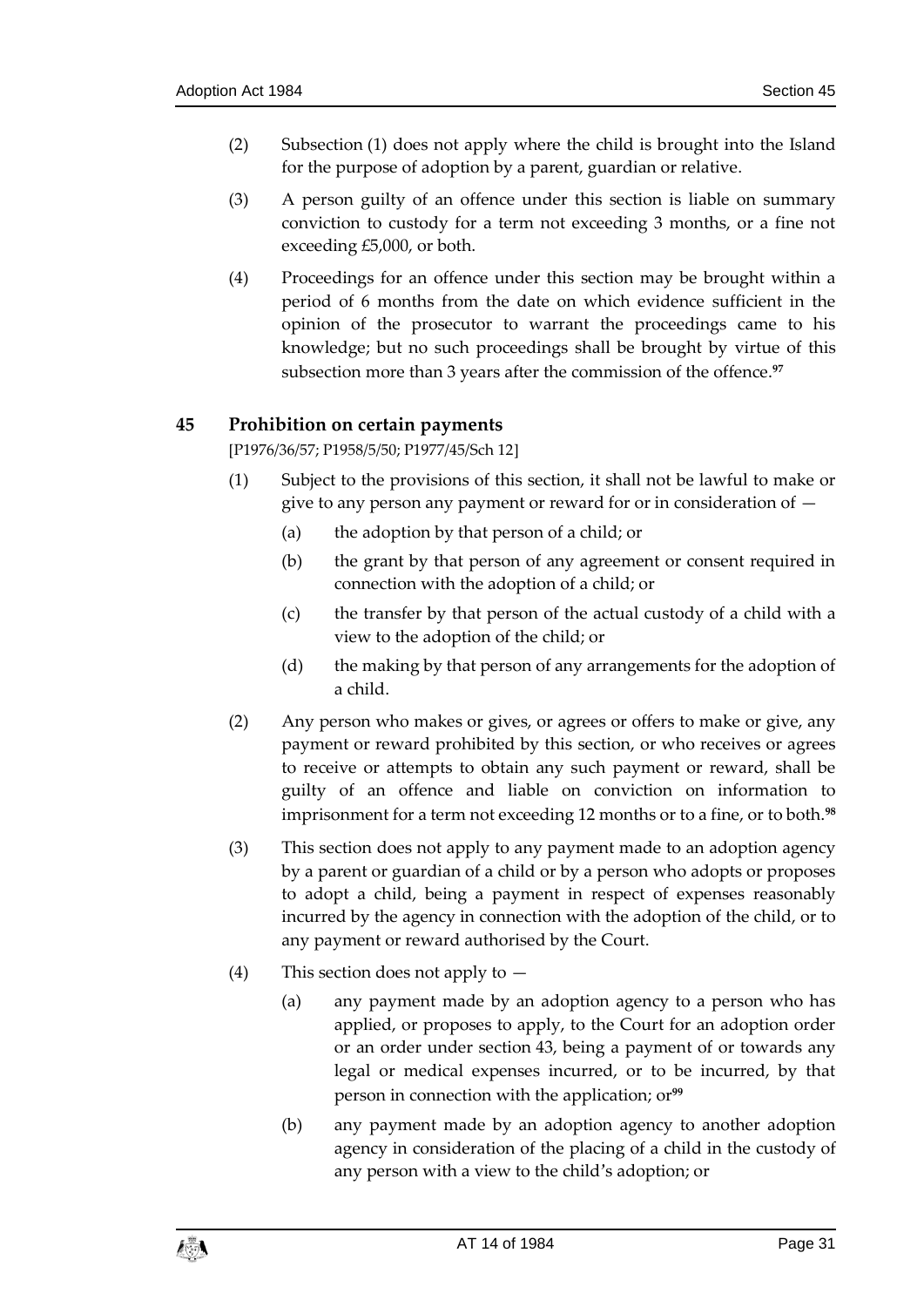(c) any payment by an adoption agency to a voluntary organisation for the time being approved for the purposes of this paragraph by the Department as a fee for the services of that organisation in putting that agency into contact with another adoption agency with a view to the making of arrangements between the adoption agencies for the adoption of a child.

In paragraph (c), "voluntary organisation" means a body other than a Board of Tynwald, a Statutory Board or a local authority, the activities of which are not carried on for profit.

#### <span id="page-31-0"></span>**46 Restriction on advertisements**

[P1976/36/58; P1958/5/51]

- (1) It shall not be lawful for any advertisement to be published indicating
	- (a) that the parent or guardian of a child desires to cause a child to be adopted; or
	- (b) that a person desires to adopt a child; or
	- (c) that any person (not being an adoption agency) is willing to make arrangements for the adoption of a child.
- (2) Any person who causes to be published or knowingly publishes an advertisement in contravention of the provisions of this section shall be guilty of an offence and liable on summary conviction to a fine not exceeding £2,500.

### <span id="page-31-1"></span>**47 Effect of determination and orders made overseas in adoption proceedings**

[P1976/36/59; P1958/5/5(1); P1964/57/1(5); 1974/11/5]

- (1) Where
	- (a) an authority of a Convention country (other than the Island) having power under the law of that country —
		- (i) to authorise, or review the authorisation of, a Convention adoption; or
		- (ii) to give or review a decision revoking or annulling such an adoption or a Convention adoption order; or
	- (b) an authority of the United Kingdom, the Channel Islands or any colony having power under the law of that territory  $-$ 
		- (i) to authorise, or review the authorisation of, a Convention adoption or an adoption effected in that territory; or
		- (ii) to give or review a decision revoking or annulling such an adoption or a Convention adoption order,

makes a determination in the exercise of that power, then, subject to section 41 and any subsequent determination having effect under this

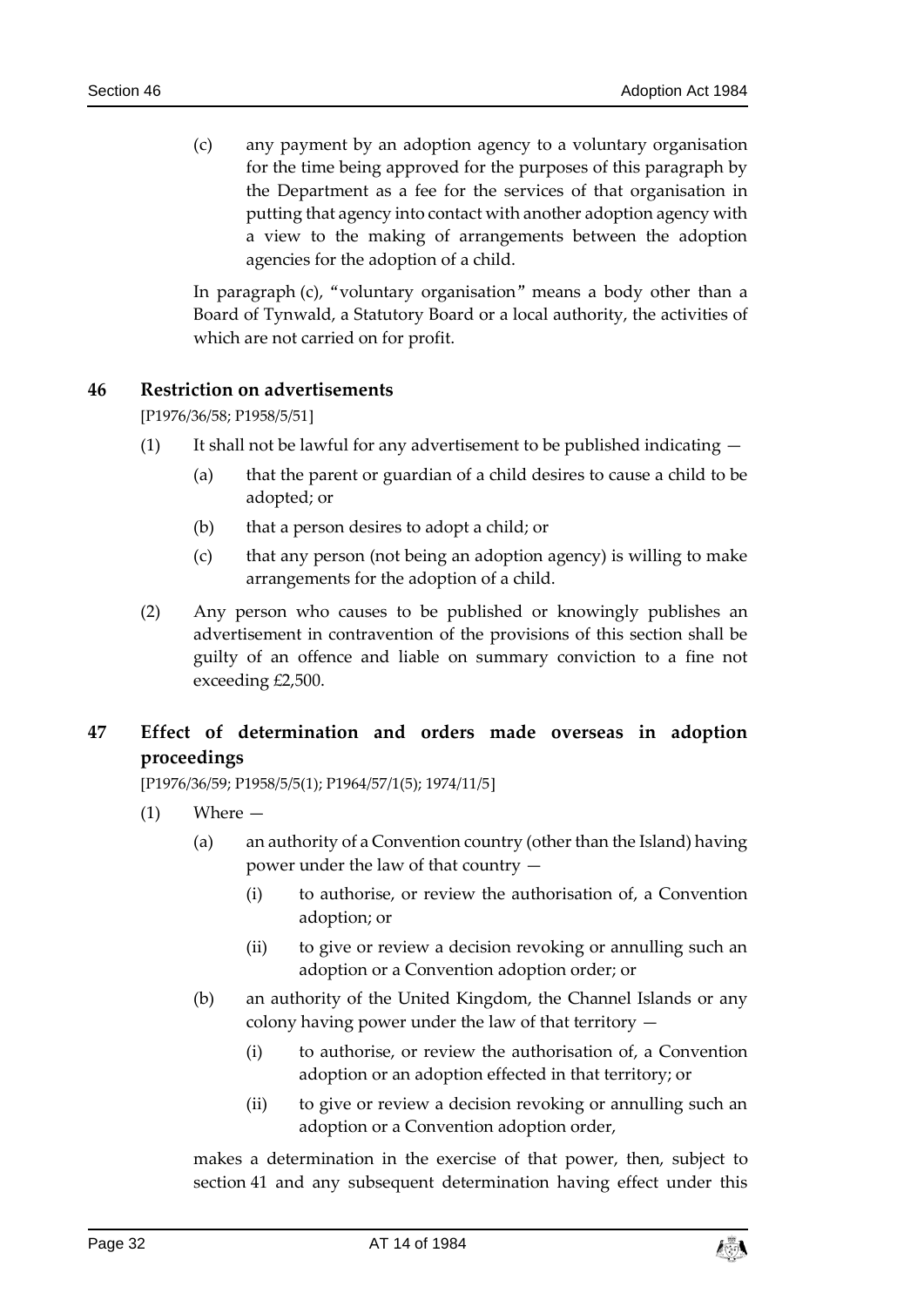subsection, the determination shall have effect in the Island for the purpose of effecting, confirming or terminating the adoption in question or confirming its termination as the case may be.**<sup>100</sup>**

(2) Sections 1(3) and (4) and 37 apply in relation to a child who is the subject of an order which is similar to an order under section 43 and is made (whether before or after this Act has effect) in any part of the United Kingdom or any of the Channel Islands, as they apply in relation to a child who is the subject of an adoption order.

#### <span id="page-32-0"></span>**48 Evidence of adoption in UK and Channel Islands**

#### [P1976/36/60]

Any document relating to adoption which is receivable as evidence of any matter in any part of the United Kingdom or any of the Channel Islands shall also be so receivable in the Island.

#### <span id="page-32-1"></span>**49 Evidence of agreement and consent**

[P1976/36/61; P1975/72/102]

- (1) Any agreement or consent which is required by this Act to be given to the making of an order or application for an order may be given in writing, and, if the document signifying the agreement or consent is witnessed in accordance with rules, it shall be admissible in evidence without further proof of the signature of the person by whom it was executed.**<sup>101</sup>**
- (2) A document signifying such agreement or consent which purports to be witnessed in accordance with rules shall be presumed to be so witnessed, and to have been executed and witnessed on the date and at the place specified in the document, unless the contrary is proved.

#### <span id="page-32-2"></span>**49A Declarations as to adoptions effected overseas**

[P1986/55/57]

- (1) Any person whose status as an adopted child of any person depends on whether he has been adopted by that person by either —
	- (a) a Convention adoption or an overseas adoption, or**<sup>102</sup>**
	- (b) an adoption recognised by the law of the Island and effected under the law of any country outside the British Islands,

may apply to the Court for one (or for one or, in the alternative, the other) of the declarations mentioned in subsection (2).

- (2) The said declarations are
	- (a) a declaration that the applicant is for the purposes of section 29 the adopted child of that person;
	- (b) a declaration that the applicant is not for the purposes of that section the adopted child of that person.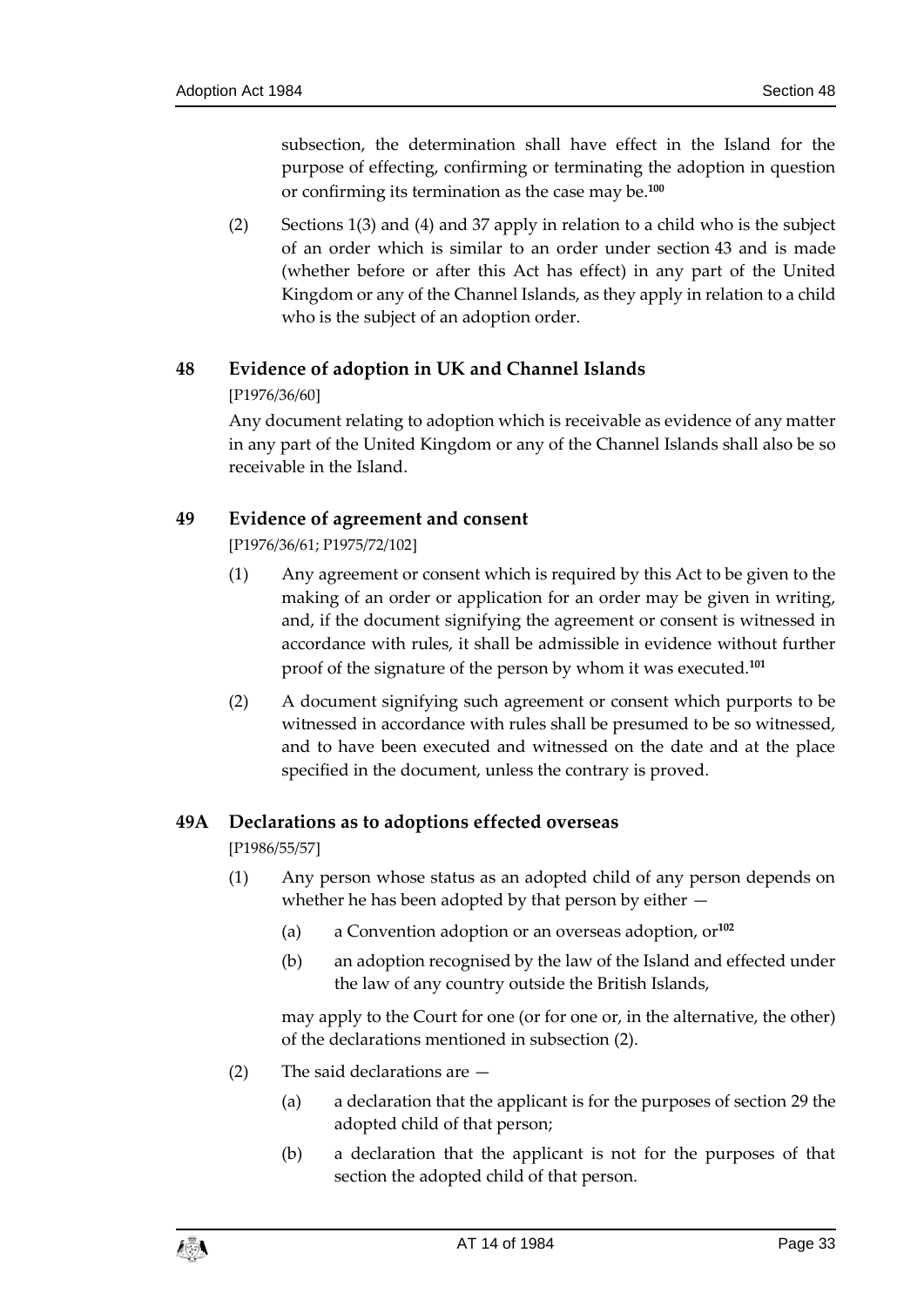- (3) The Court shall have jurisdiction to entertain an application under subsection (1) if, and only if, the applicant  $-$ 
	- (a) is domiciled in the Island on the date of the application, or
	- (b) has been habitually resident in the Island throughout the period of one year ending with that date.
- (4) The following provisions of the *Matrimonial Proceedings Act 2003*
	- (a) section 20 (general provisions as to declarations),
	- (b) section 22(2) to (5) (intervention by Attorney General), and
	- (c) section 136 (polygamous marriages) where the proceedings involve a determination as to the validity of a marriage,

apply to proceedings under this section with the substitution, for references to section 19 or Part 1 of that Act, of references to this section.**<sup>103</sup>**

#### <span id="page-33-0"></span>**50 Proceedings in private**

[P1976/36/64(a); P1975/72/21; P1978/22/73(2)]

Subject to section 49A(4), proceedings in the Court under this Act may be disposed of in chambers.**<sup>104</sup>**

#### <span id="page-33-1"></span>*51* **Guardians** *ad litem*

[P1958/5/9(5)]

For the purpose of any application for an adoption order or an order under section 43 the Court shall, subject to rules, appoint some person to act as guardian *ad litem* of the child upon the hearing of the application, with the duty of safeguarding the interests of the child before the Court.

#### <span id="page-33-2"></span>**52 Rules of procedure**

[P1976/36/66; P1958/5/9]

- (1) Rules in regard to any matter to be prescribed under this Act and dealing generally with all matters of procedure and incidental matters arising out of this Act and for carrying this Act into effect shall be made by the Deemsters.
- (2) Rules shall require every person who can be found and whose agreement or consent to the making of an adoption order is required under this Act to be notified of a date and place where he will be heard on the application for the order and of the fact that, unless he wishes or the Court requires, he need not attend.
- (3) In the case of an application under section 43, rules shall require every parent and guardian of the child who can be found to be notified as aforesaid.
- (4) This section does not apply in relation to sections 22 to 27.

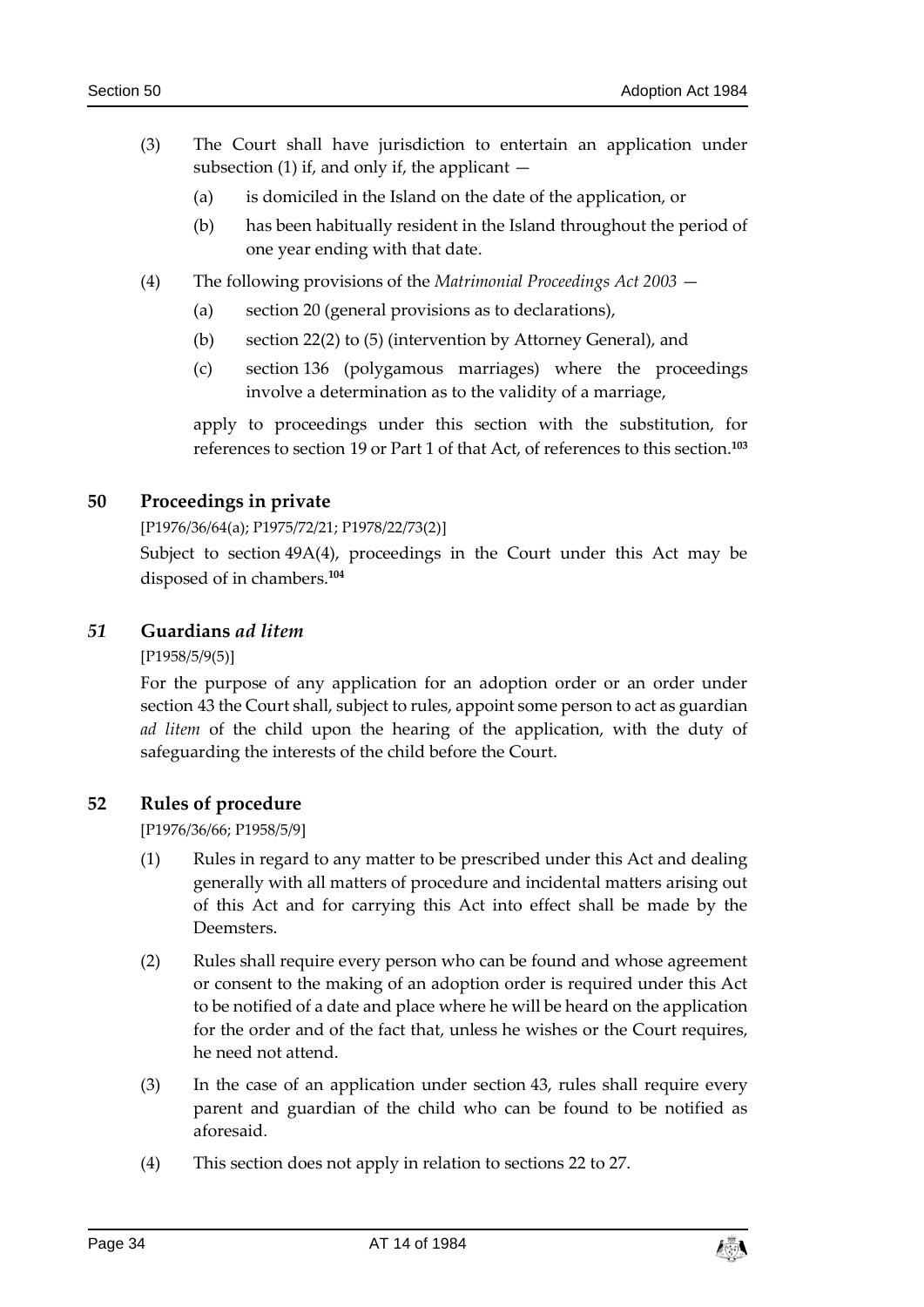### <span id="page-34-0"></span>**53 Orders, rules and regulations**

- (1) No order (other than an order of the Court) or regulation made under this Act shall have effect unless it is approved by Tynwald.**<sup>105</sup>**
- (2) Rules under this Act shall be laid before Tynwald as soon as practicable after they are made, and if Tynwald at the sitting at which the rules are laid or at the next following sitting resolves that they shall be annulled, they shall cease to have effect.**<sup>106</sup>**

# <span id="page-34-1"></span>**54 Offences by bodies corporate**

### [P1968/36/68; P1958/5/54(1)]

Where an offence under this Act committed by a body corporate is proved to have been committed with the consent or connivance of or to be attributable to any neglect on the part of, any director, manager, member of the committee, secretary or other officer of the body, he as well as the body shall be deemed to be guilty of that offence and shall be liable to be proceeded against and punished accordingly.

# <span id="page-34-2"></span>**55 Service of notices, etc**

[P1976/36/69; P1958/5/55]

Any notice or information required to be given under this Act may be given by post.

# <span id="page-34-3"></span>**56 [Repealed]**<sup>107</sup>

# <span id="page-34-4"></span>**57 Internal law of a country**

[P1976/36/71; P1968/53/10 and 11; 1974/11/10 and 11]

- (1) In this Act "**internal law**" in relation to any country means the law applicable in a case where no question arises as to the law in force in any other country.
- (2) In any case where the internal law of a country falls to be ascertained for the purposes of this Act by any court and there are in force in that country two or more systems of internal law, the relevant system shall be ascertained in accordance with any rule in force throughout that country indicating which of the systems is relevant in the case in question or, if there is no such rule, shall be the system appearing to that court to be most closely connected with the case.

# <span id="page-34-5"></span>**58 Interpretation**

[P1976/36/72]

(1) In this Act, unless the context otherwise requires —

"**adoption agency**" means the Department or an approved adoption society;**<sup>108</sup>**

"**adoption order**" means an order under section 1(1);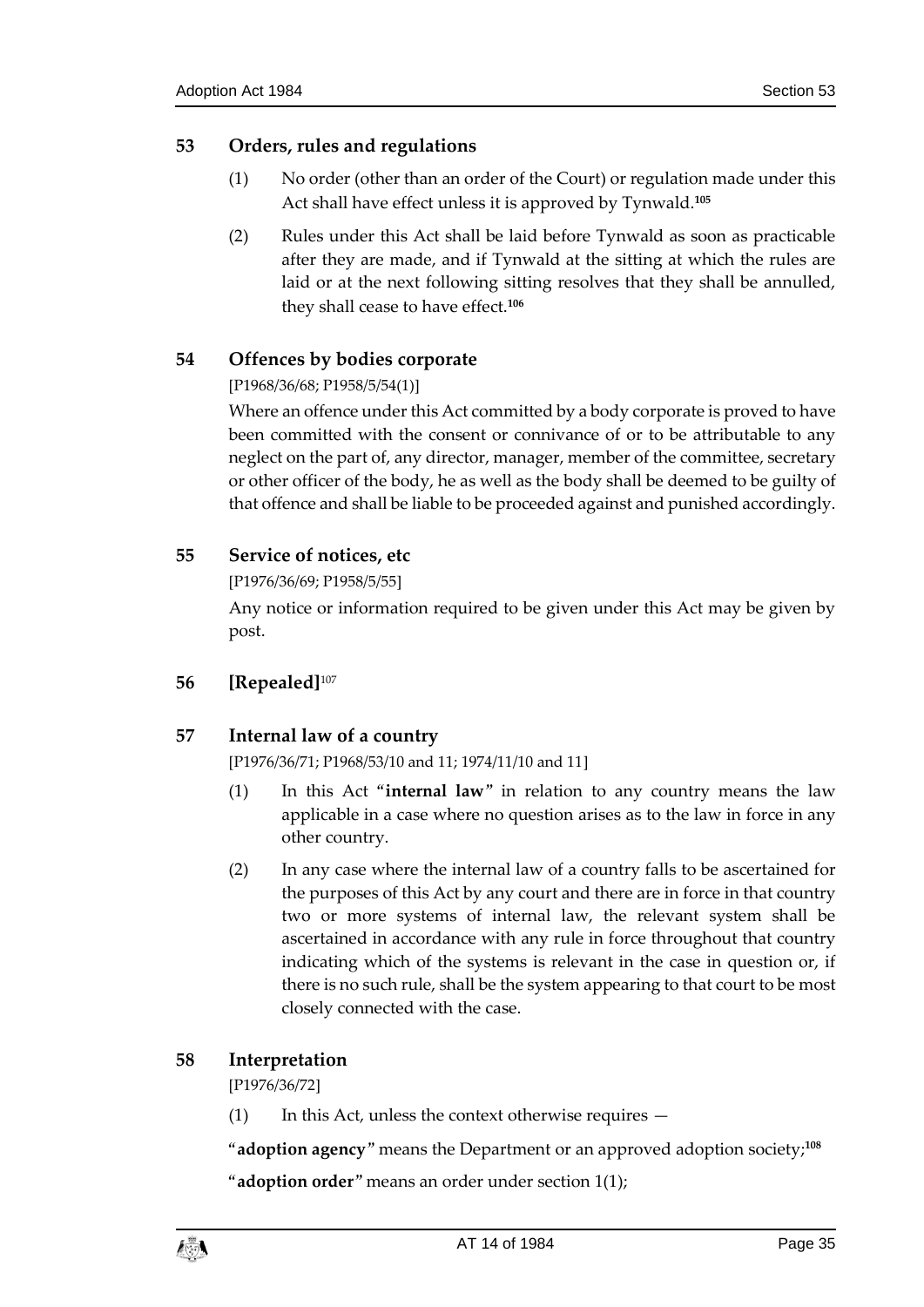- "**adoption society**" means a body of persons whose functions consist of or include the making of arrangements for the adoption of children and, where the principal office of that society is situated outside the Island, includes the authorised representative of that society in the Island;
- "**approved adoption society**" means an adoption society designated by an order under section 14(2);
- "**authorised officer**" means a person authorised by the Department to perform the functions conferred on an authorised officer by Part II;**<sup>109</sup>**
- "**the Board**" [Repealed]**<sup>110</sup>**
- "**the Board of Education**" [Repealed]**<sup>111</sup>**
- "**body of persons**" means any body of persons, whether incorporated or unincorporated;
- "**British adoption order**" means an adoption order or any provision for the adoption of a child effected under the law of any British territory outside the Island;
- "**British territory**" means, for the purposes of any provision of this Act, any of the following countries, that is to say, the Island, the United Kingdom, the Channel Islands and a colony, being a country designated for the purposes of that provision by order of the Governor or, if no country is so designated, any of those countries;
- "**child**", except where used to express a relationship, means a person who has not attained the age of 18 years;
- "**the Convention**" means the Convention on Protection of Children and Cooperation in respect of Intercountry Adoption, concluded at the Hague on 29th May 1993;**<sup>112</sup>**
- "**Convention adoption**" means an adoption effected under the law of a Convention country outside the British Islands, and certified in pursuance of Article 23(1) of the Convention;**<sup>113</sup>**
- "**Convention adoption order**" means an adoption order made in accordance with section 6;**<sup>114</sup>**
- "**Convention country**" means any country or territory in which the Convention is in force;**<sup>115</sup>**

"**couple**" means —

- (a) a married couple, or
- (b) two people who are civil partners of each other, or
- (c) two people (whether of different sexes or the same sex) living as partners in an enduring family relationship;**<sup>116</sup>**

"**the Court**" means the High Court;

"**the Department**" means the Department of Health and Social Care;**117**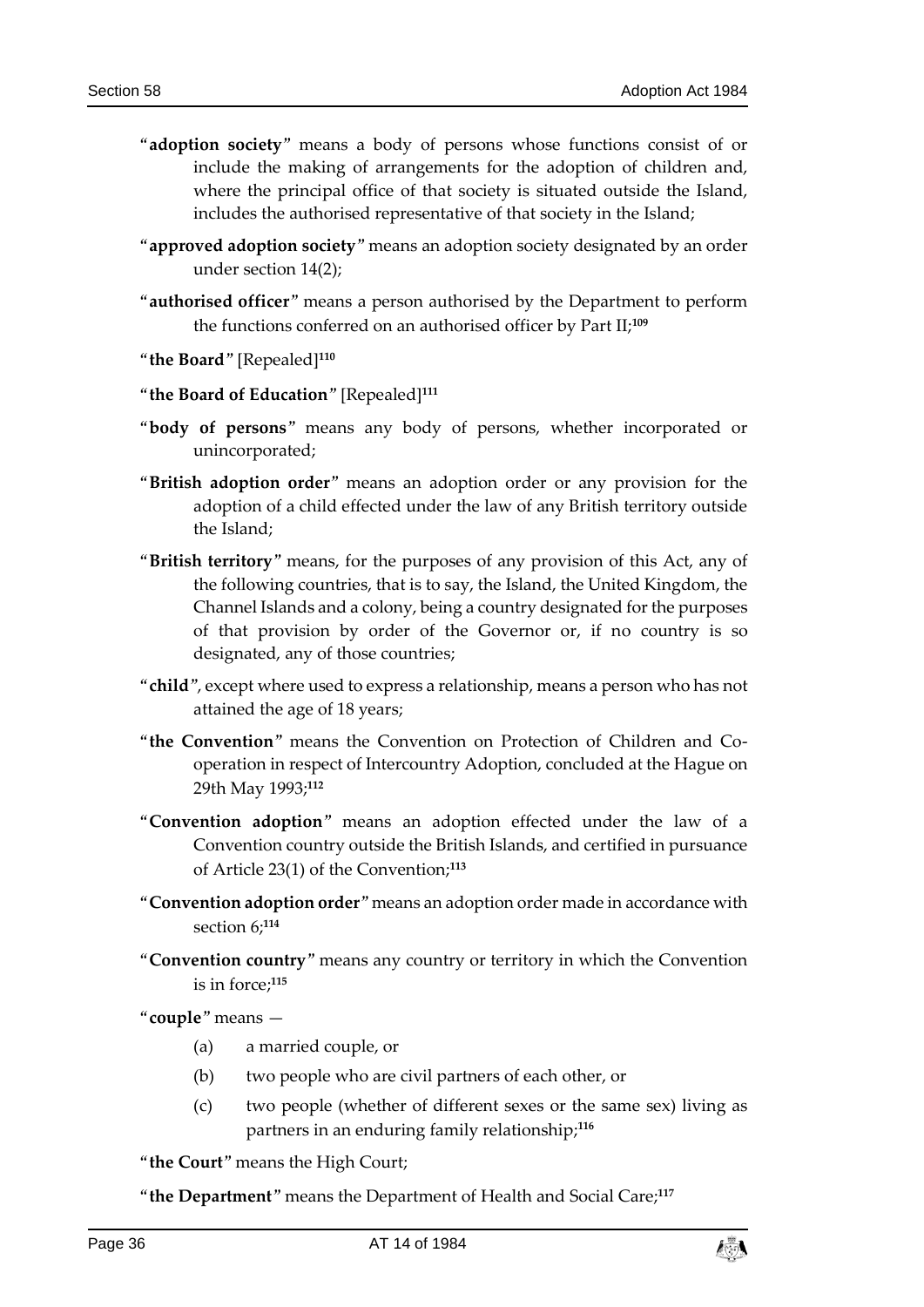"**existing**", in relation to an enactment or other instrument, means one passed or made at any time before the commencement of this Act;

"**guardian**" means —

- (a) a person appointed by deed or will in accordance with the provisions of the *Guardianship of Infants Act 1953* or by a court of competent jurisdiction to be the guardian of the child; and
- (b) in the case of a child who is not a marital child within the meaning of the *Family Law Act 1991*, includes the father where he has parental responsibility for the child for the purposes of that Act.**<sup>118</sup>**
- "**internal law**" has the meaning assigned to it by section 57;
- "**National**" means, for the purposes of any provision of this Act, a British citizen, British Dependent Territories citizen or a British Overseas citizen satisfying such conditions, if any, as the Governor may by order specify for the purpose of that provision;
- "**notice**" means a notice in writing;
- "**overseas adoption**" has the meaning assigned to it by subsection (2);
- "**parental responsibility**" has the meaning given by section 2 of the *Children and Young Persons Act 2001*; **119**

"**place of safety**" [Repealed]**<sup>120</sup>**

"**prescribed**" means prescribed by rules;

- "**regulated adoption**" [Repealed]**<sup>121</sup>**
- "**relative**" in relation to a child means a grandparent, brother, sister, uncle or aunt, whether of the full blood or half-blood or by marriage or civil partnership and includes, where the child is illegitimate, the father of the child and any person who would be a relative within the meaning of this definition if the child were the legitimate child of his mother and father;**<sup>122</sup>**

"**rules**" means rules made under section 52(l);

"**specified order**" [Repealed]**<sup>123</sup>**

- (1A) The text of the Convention (so far as material) is set out in Schedule 2A.**<sup>124</sup>**
- (2) In this Act**, "overseas adoption"** means an adoption of such a description as the Governor may by order specify, being a description of adoptions of children appearing to him to be effected under the law of any country outside the British Islands; and an order under this subsection may contain provision as to the manner in which evidence of an overseas adoption may be given.**<sup>125</sup>**
- (3) For the purposes of this Act, a person shall be deemed to make arrangements for the adoption of a child if he enters into or makes any agreement or arrangement for, or for facilitating, the adoption of the child by any other person, whether the adoption is effected, or is intended to be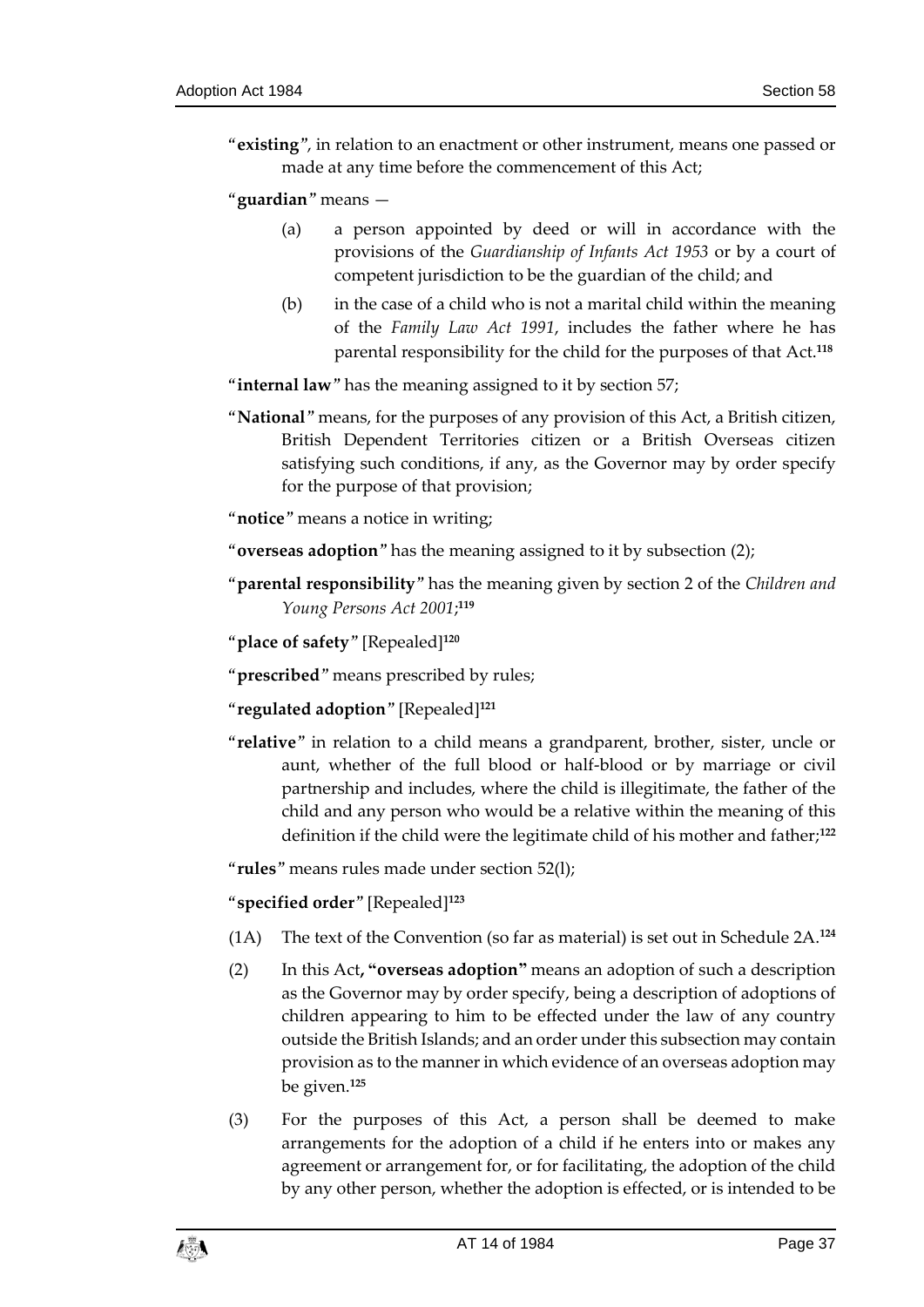effected, in the Island or elsewhere, or if he initiates or takes part in any negotiations of which the purpose or effect is the conclusion of any agreement or the making of any arrangement therefor, and if he causes another person to do so.

- (4) In this Act, in relation to the proposed adoption of a child resident outside the British Islands, references to arrangements for the adoption of a child include references to arrangements for an assessment for the purpose of indicating whether a person is suitable to adopt a child or not.**<sup>126</sup>**
- (5) In this Act, in relation to  $-$ 
	- (a) an adoption proposed to be effected by a Convention adoption order; or
	- (b) an adoption of a child habitually resident outside the British Islands which is proposed to be effected by an adoption order other than a Convention adoption order,

references to a child placed with any persons by an adoption agency include references to a child who, in pursuance of arrangements made by such an agency, has been adopted by or placed with those persons under the law of a country or territory outside the British Islands.**<sup>127</sup>**

#### <span id="page-37-0"></span>**59 Transitional provisions and amendments**

- (1) The transitional provisions contained in Schedule 3 shall have effect.
- (2) The enactments specified in Schedule 4 shall have effect subject to the amendments specified in that Schedule, being amendments consequential upon the provisions of this Act.
- (3) [Repealed]**<sup>128</sup>**

#### <span id="page-37-1"></span>**60 Expenses**

Any expenses incurred by the Department under or by virtue of this Act shall be defrayed out of money provided by Tynwald.**<sup>129</sup>**

#### <span id="page-37-2"></span>**61 Short title and commencement**

- (1) This Act may be cited as the Adoption Act 1984.
- (2) This Act shall come into force on such date as the Governor in Council may by order appoint, and different dates may be so appointed for different provisions.**130**

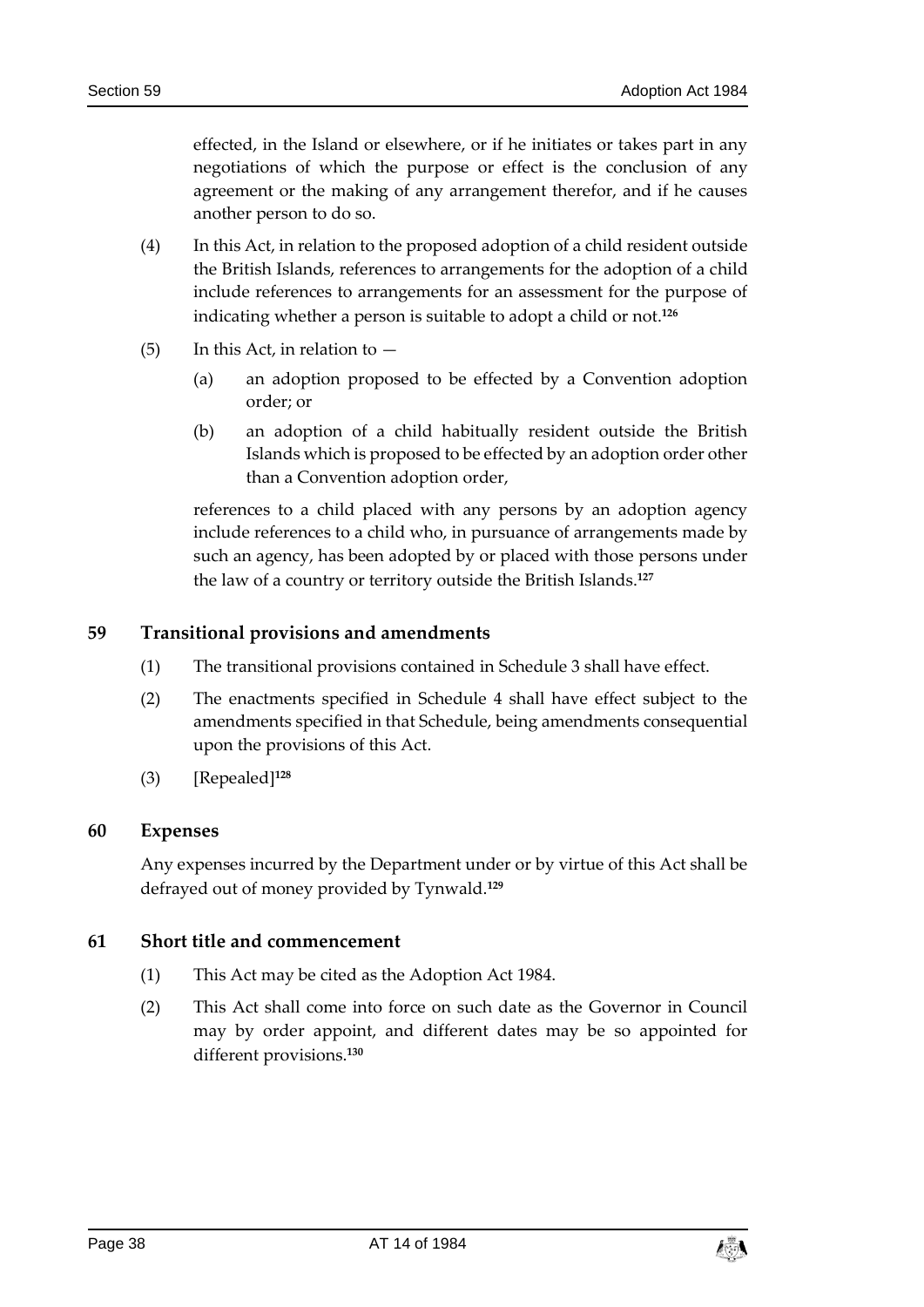# **SCHEDULE 1**<sup>131</sup>

# **SCHEDULE 2**

# <span id="page-38-1"></span><span id="page-38-0"></span>**REGISTRATION OF ADOPTIONS**

#### Section 38 [P1976/36/Sch 1; 1974/11/8]

*Registration of adoption orders*

<span id="page-38-2"></span>1. (1) Every adoption order shall contain a direction to the Registrar General to make in the Adopted Children Register an entry in such form as may be specified. **132**

(2) [Repealed]**<sup>133</sup>**

(3) Where on an application to the Court for an adoption order in respect of a child (not being a child who has previously been the subject of an adoption order made by the Court under this Act or any enactment at the time in force) there is proved to the satisfaction of the Court the identity of the child with a child to whom an entry in the Registers of Births relates, any adoption order made in pursuance of the application shall contain a direction to the Registrar General to cause the entry in the Registers of Births to be identified in such a manner as enables the connection between that entry and the entry in the Adopted Children Register to be traceable by the Registrar General and the staff of the Central Registry, but not by others except in specified circumstances.. **134**

(4) Where an adoption order is made in respect of a child who has previously been the subject of an adoption order made by the Court under this Act or any enactment at the time in force, the order shall contain a direction to the Registrar General to cause the previous entry in the Adopted Children Register to be identified in such a manner as enables the connection between that entry and the subsequent entry in the Adopted Children Register to be traceable by the Registrar General and the staff of the Central Registry, but not by others except in specified circumstances.**<sup>135</sup>**

# *Registration of adoptions in United Kingdom and Channel Islands*

2. (1) Where the Registrar General is notified by the authority maintaining a register of adoptions in any part of the United Kingdom or any of the Channel Islands that an order has been made in that country authorising the adoption of a child to whom an entry in the Registers of Births or the Adopted Children Register relates, he shall cause the entry to be identified in such a manner as enables the connection between that entry and the entry relating to the adoption or re-adoption (as the case requires) in the records of the other jurisdiction to be traceable by the Registrar General and the staff of the Central Registry, but not by others except in specified circumstances.**<sup>136</sup>**

(2) The Registrar General must cause the identification of an entry under subparagraph (1) to be cancelled if, after an entry has been so identified, the Registrar General is informed that —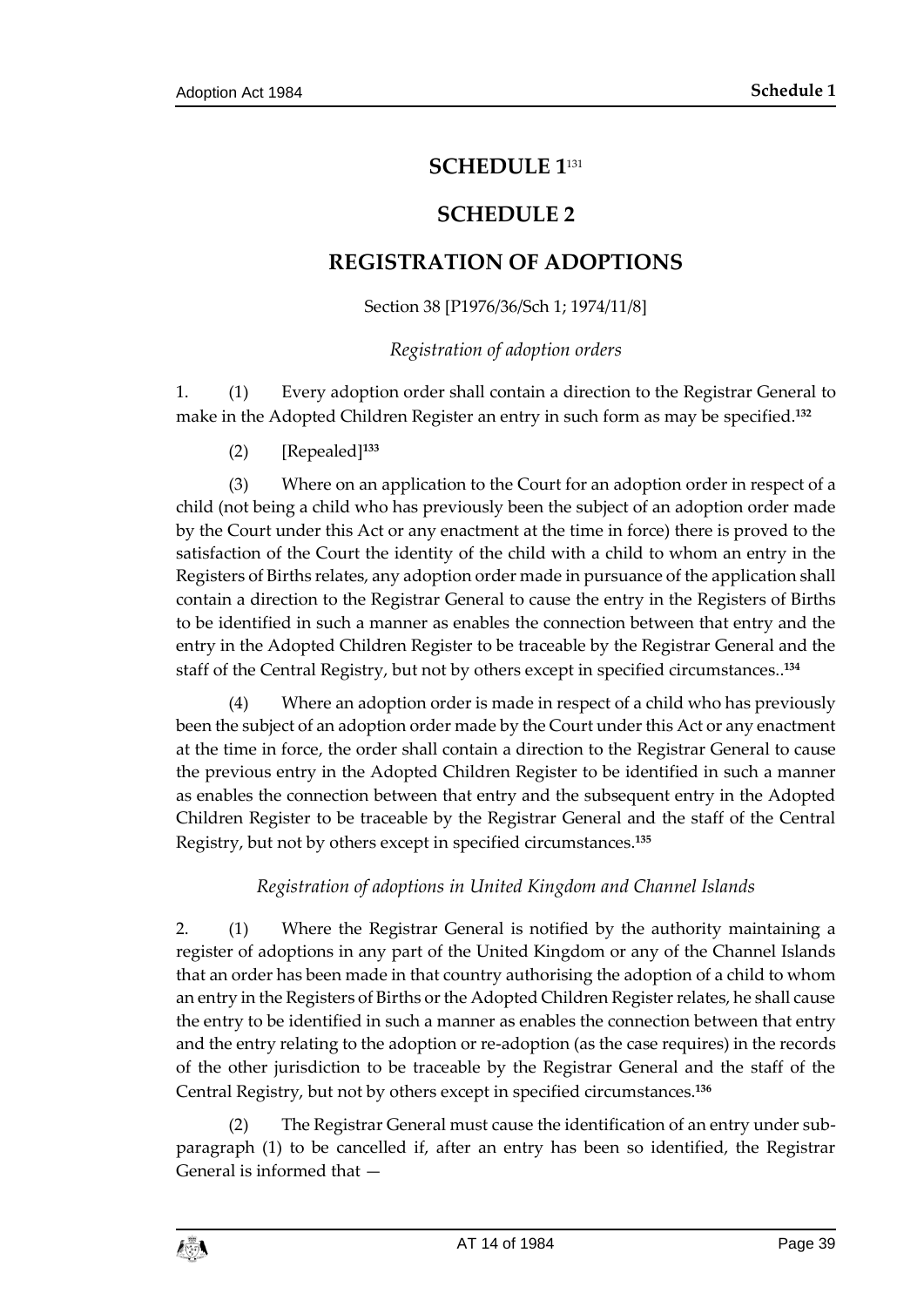- (a) the order has been quashed;
- (b) an appeal against the order has been allowed; or
- (c) the order has been revoked.**<sup>137</sup>**

(2A) An extract of an entry in the Register of Births or the Adopted Children Register must not, except in specified circumstances, disclose any particulars which —

- (a) in a case falling within sub-paragraph (1), identify that the person to whom the entry relates has been adopted or re-adopted; or
- (b) in case falling within both sub-paragraphs (1) and (2) identify,  $-$ 
	- (i) that an order has been made for the adoption or re-adoption of a child; or
	- (ii) that that order has been quashed, revoked or the subject of a successful appeal.**<sup>138</sup>**

(3) Sub-paragraphs (1) and (2) shall apply in relation to orders corresponding to orders under section 43 as they apply in relation to orders authorising the adoption of a child; but any marking of an entry required by virtue of this sub-paragraph must be such as to enable the Registrar General and the staff of the Central Registry, but not others except in specified circumstances, to trace the details of the proposed foreign adoption or proposed foreign re-adoption (as the case requires).**<sup>139</sup>**

(4) Without prejudice to sub-paragraphs (1) and (2), where, after an entry in the Registers of Births has been marked in accordance with this paragraph, the birth is re-registered under section 17 of the *Civil Registration Act 1984*, the entry made on the registration shall be marked in the like manner.

#### *Registration of foreign adoptions*

3. (1) If the Registrar General is satisfied, on an application under this paragraph, that sufficient particulars have been furnished to the Registrar General relating to a child adopted under a registrable foreign adoption to enable an entry to be made in the Adopted Children Register for the child, —

- (a) the Registrar General must cause the entry to be made accordingly; and
- (b) if the Registrar General is also satisfied that an entry in the Registers of Births relates to the child, the Registrar General must secure that the entry in those Registers is identified in such a manner as enable the connection between that entry and the entry in the Adopted Children Register to be traceable by the Registrar General and the staff of the Central Registry, but not by others except in specified circumstances.**<sup>140</sup>**

(2) An entry made in the Adopted Children Register by virtue of this paragraph shall be made in the specified form.**<sup>141</sup>**

(3) An application under this paragraph must be made, in the specified manner, by a specified person and give the specified particulars.**<sup>142</sup>**

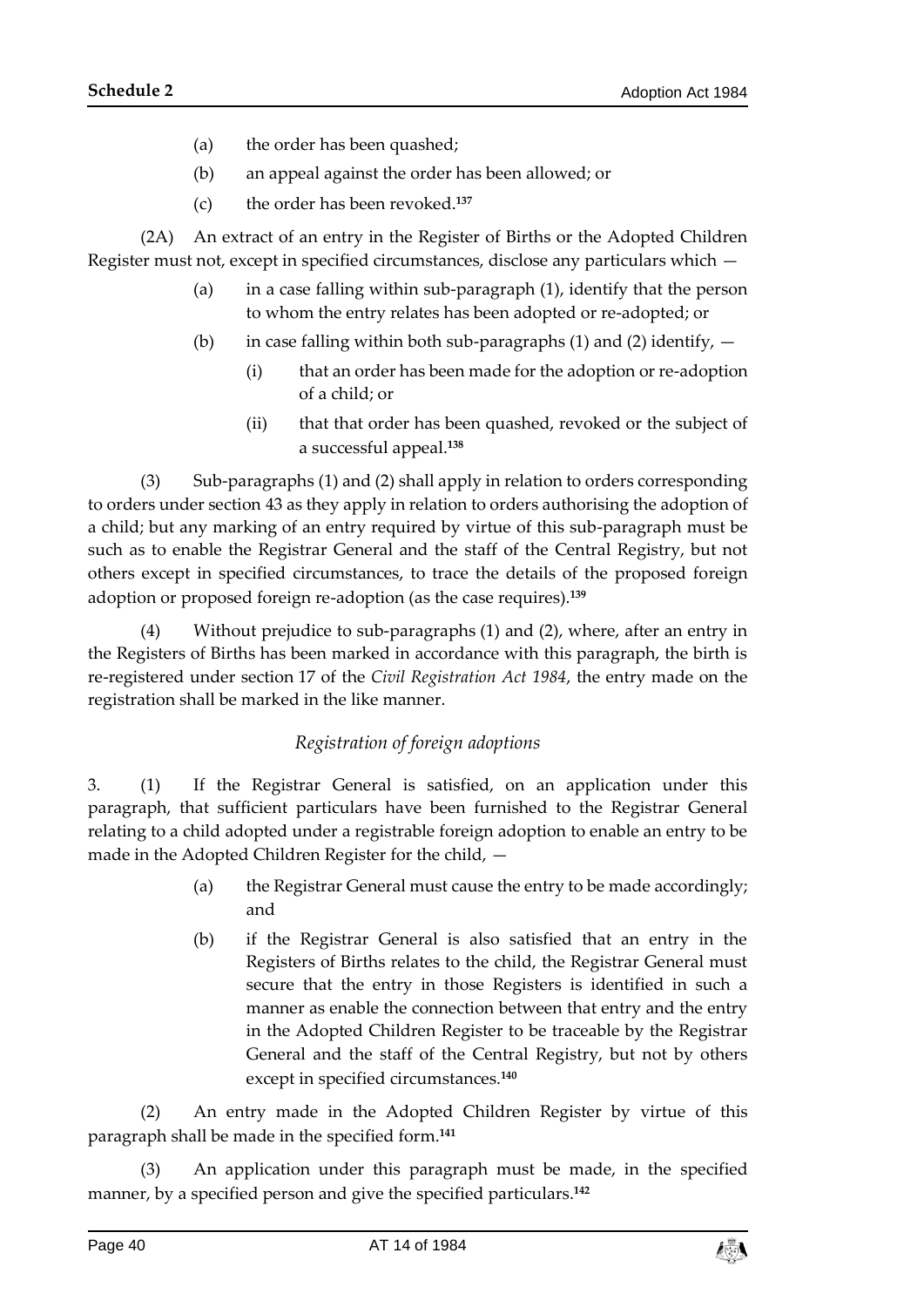- (4) In this paragraph —
- "registrable foreign adoption" means a Convention adoption or overseas adoption which satisfies specified requirements;**<sup>143</sup>**

"prescribed" [Repealed]. **144 145**

*Amendment of orders and rectification of Registers*

4. (1) The Court may, on the application of the adopter or of the adopted person, amend the order by the correction of any error in the particulars contained therein, and  $may -$ 

- (a) if satisfied on the application of the adopter or the adopted person that within one year beginning with the date of the order any new name has been given to the adopted person (whether in baptism or otherwise), or taken by him, either in lieu of or in addition to a name supplied in the particulars required to be entered in the Adopted Children Register in pursuance of the order, amend the order by substituting or adding that name in those particulars, as the case may require;**<sup>146</sup>**
- (b) if satisfied on the application of any person concerned that a direction for the identification of an entry in the Registers of Births or the Adopted Children Register included in the order in pursuance of paragraph 1(3) or (4) was wrongly so included, revoke that direction.**<sup>147</sup>**

(2) Where an adoption order is amended or a direction revoked under subparagraph (1), the Registrar General shall as the case may require —

- (a) cause the entry in the Adopted Children Register to be amended accordingly; or
- (b) cause the marking of the entry in the Registers of Births or the Adopted Children Register to be cancelled.**<sup>148</sup>**

(3) Where an adoption order is quashed or an appeal against an adoption order allowed by the Court, the Registrar General shall cancel any entry in the Adopted Children Register, and any marking of an entry in that Register, or the Registers of Births as the case may be, which was effected in pursuance of the order.**<sup>149</sup>**

(4) Where an adoption order has been amended, any certified copy of the relevant entry in the Adopted Children Register which may be issued pursuant to section 38 must not include any information about the amendment or about any cancellation to which that amendment relates, and a copy or extract of an entry in a register, being an entry the marking or identification of which has been cancelled, is to be regarded as an accurate copy if and only if all information about the amendment of, and cancellation of, the entry is omitted. **150**

(4A) In a case to which subparagraph (4) applies, a copy or extract of an entry in any register is to be regarded as an accurate copy or extract if, but only if, any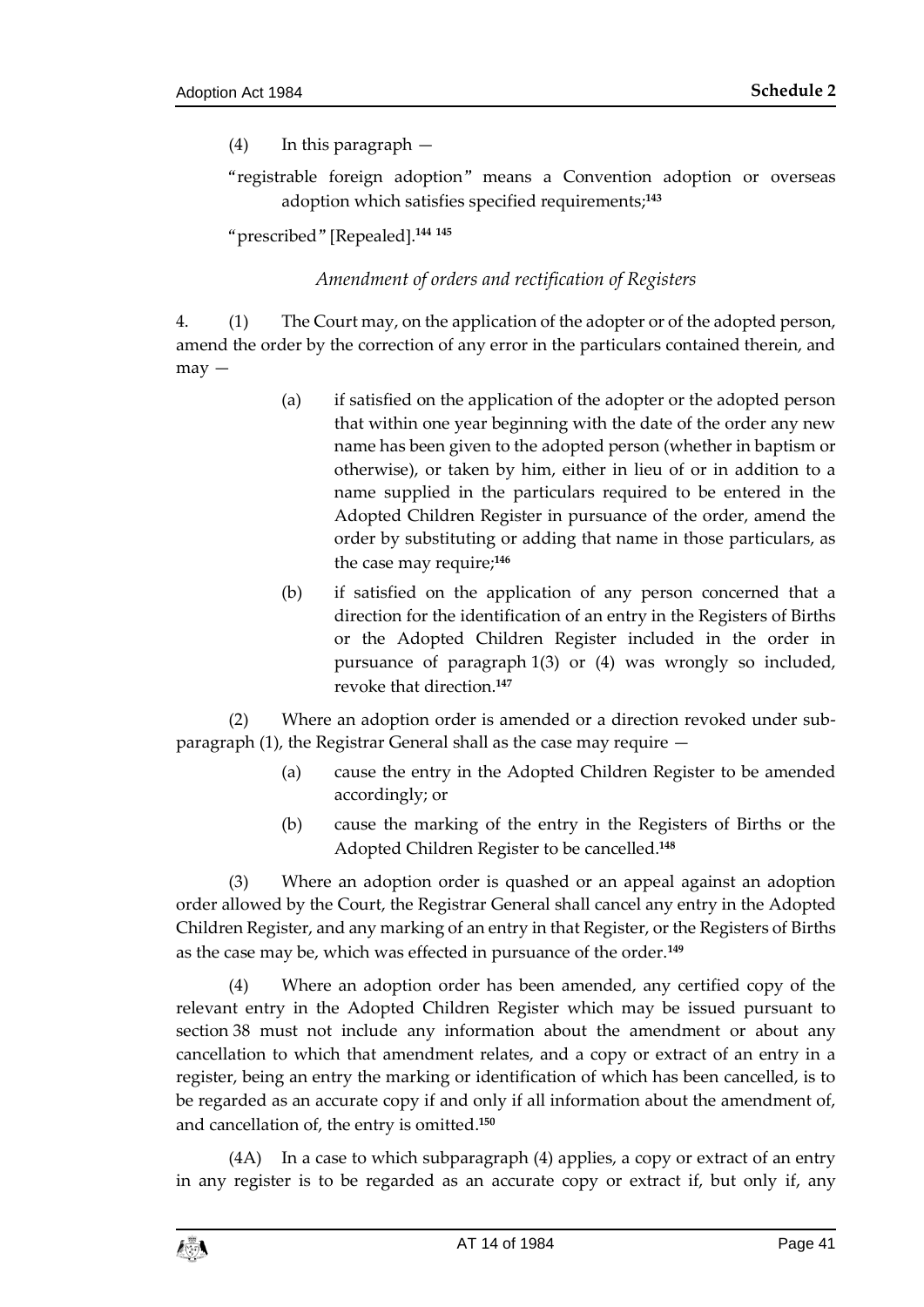identifying information about the amendment or about any cancellation associated with the amendment is omitted.**<sup>151</sup>**

- (5) If the Registrar General is satisfied
	- (a) that a Convention adoption, a Convention adoption order or an overseas adoption has ceased to have effect, whether on annulment or otherwise; or**<sup>152</sup>**
	- (b) that any entry or mark was erroneously made in pursuance of paragraph 3 in any register mentioned in that paragraph,

he may cause such alterations to be made in any such register as he considers are required in consequence of the cesser or to correct the error; and where an entry in such a register is amended in pursuance of this sub-paragraph, any copy or extract of the entry shall be deemed to be accurate if and only if it shows the entry as amended but without indicating that it has been amended.**<sup>153</sup>**

# *Marking of entries on re-registration of birth on legitimation*

5. (1) Without prejudice to section 40, where, after an entry in the registers of births has been marked with the word "Adopted", the birth is re-registered under section 17 of the *Civil Registration Act 1984*, the entry made on the re-registration shall be marked in the like manner.

(2) Without prejudice to paragraph 4(5), where an entry in the Registers of Births is marked in pursuance of paragraph 3 and the birth in question is subsequently re-registered under the said section 17 the entry made on re-registration shall be marked in the like manner.

#### *Cancellations in Registers on legitimation*

6. Where an adoption order, other than a Convention adoption order, is revoked under section 40(l) or (2), the Registrar General shall cause to be cancelled  $-$ 

- (a) the entry in the Adopted Children Register relating to the adopted person; and
- (b) the marking with the word "Adopted" of any entry relating to him in the Registers of Births;

and a copy or extract of an entry in any register, being an entry the marking of which is cancelled under this section, shall be deemed to be an accurate copy if and only if both the marking and the cancellation are omitted therefrom.**<sup>154</sup>**

# *Certified extracts in case where entries identified in accordance with this Schedule<sup>155</sup>*

6A. (1) Where an entry in a register has been identified in accordance with this Schedule, a person seeking a certified extract of the particulars contained in the entry is to be provided only with those particulars which are specified.

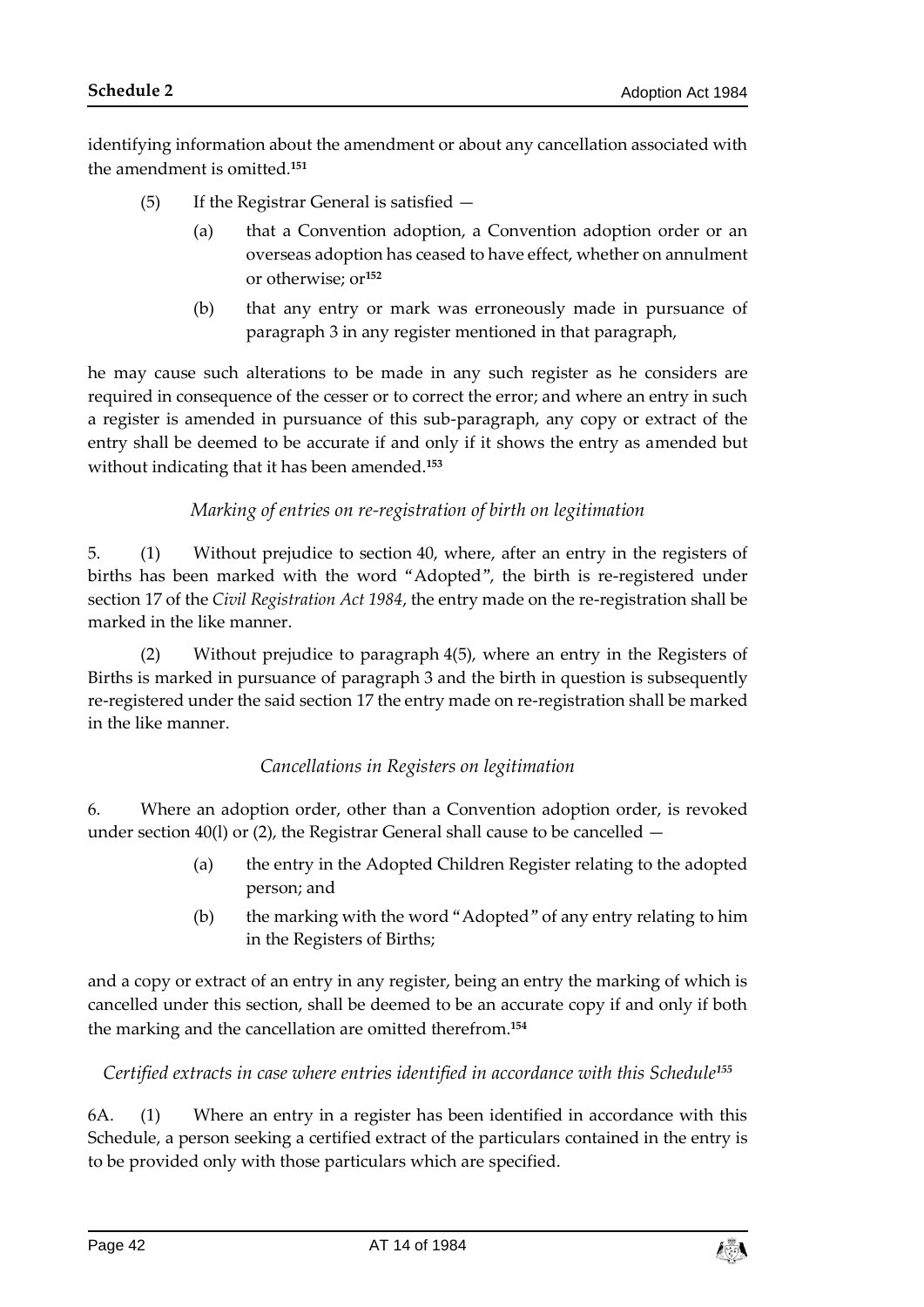(2) For the avoidance of doubt, different classes of particulars may be specified for different cases, in particular according to whether the subject of the particulars is still under the age of 18.**<sup>156</sup>**

# *Interpretation*

- 7. In this Schedule,
	- "**the Registers of Births**" means the registers of births kept under the Civil Registration Act 1984; and

"**specified**" means specified in regulations made by the Registrar General with the approval of the Clerk of the Rolls.**157**

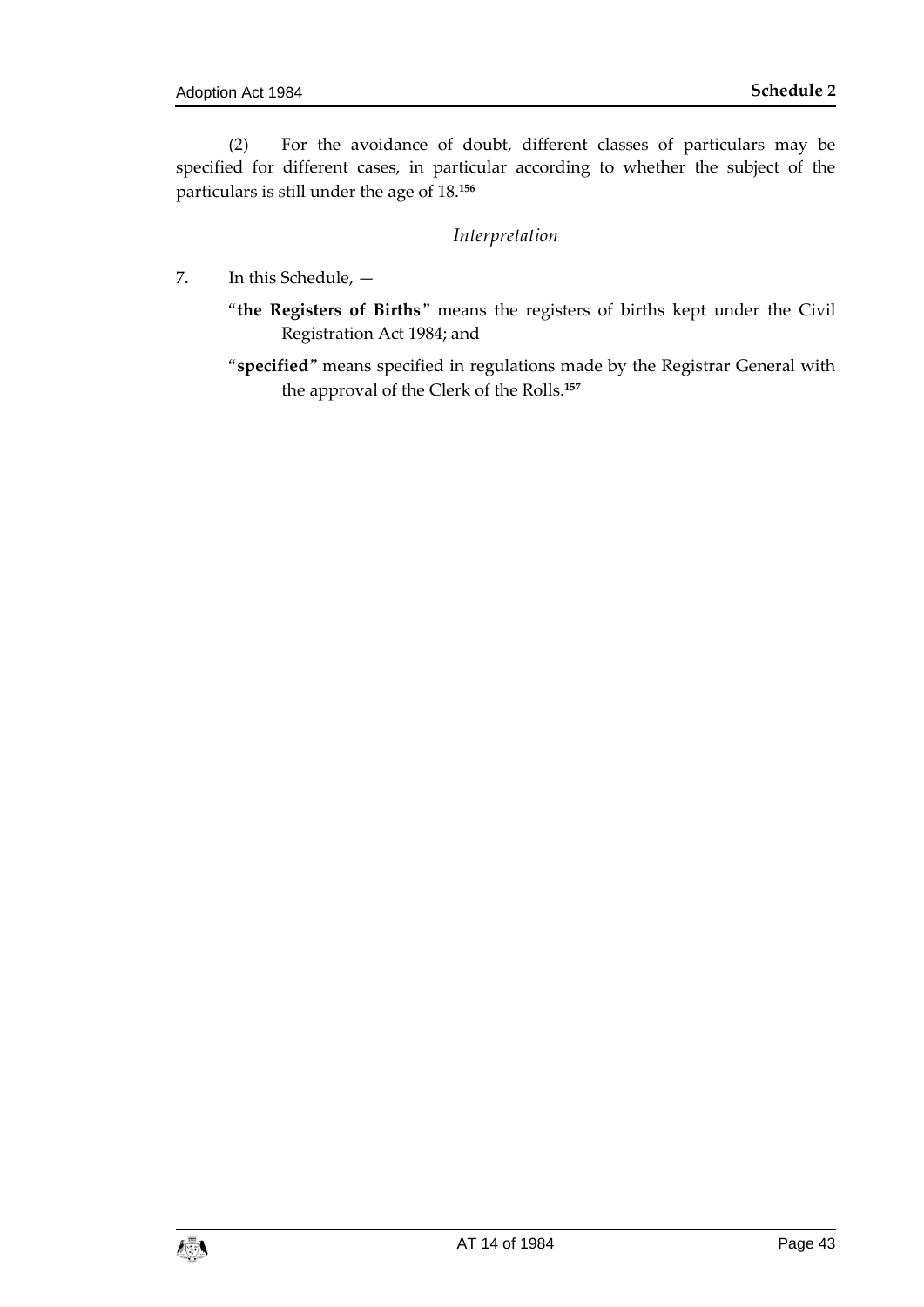# **SCHEDULE 2A**<sup>158</sup>

# <span id="page-43-1"></span><span id="page-43-0"></span>**CONVENTION ON PROTECTION OF CHILDREN AND CO-OPERATION IN RESPECT OF INTERCOUNTRY ADOPTION**

#### Section 58(1A)

The States signatory to the present Convention.

Recognizing that the child, for the full and harmonious development of his or her personality, should grow up in a family environment, in an atmosphere of happiness, love and understanding,

Recalling that each State should take, as a matter of priority, appropriate measures to enable the child to remain in the care of his or her family of origin,

Recognizing that intercountry adoption may offer the advantage of a permanent family to a child for whom a suitable family cannot be found in his or her State of origin,

Convinced of the necessity to take measures to ensure that intercountry adoptions are made in the best interests of the child and with respect for his or her fundamental rights, and to prevent the abduction, the sale of, or traffic in children,

Desiring to establish common provisions to this effect, taking into account the principles set forth in international instruments, in particular the United Nations Convention on the Rights of the Child, of 20 November 1989, and the United Nations Declaration on Social and Legal Principles relating to the Protection and Welfare of Children, with Special Reference to Foster Placement and Adoption Nationally and Internationally (General Assembly Resolution 41/85, of 3 December 1986),

Have agreed upon the following provisions —

# **CHAPTER I - SCOPE OF THE CONVENTION**

#### *Article 1*

The objects of the present Convention are —

- (a) to establish safeguards to ensure that intercountry adoptions take place in the best interests of the child and with respect for his or her fundamental rights as recognised in international law;
- (b) to establish a system of co-operation amongst Contracting States to ensure that those safeguards are respected and thereby prevent the abduction, the sale of, or traffic in children;
- (c) to secure the recognition in Contracting States of adoptions made in accordance with the Convention.

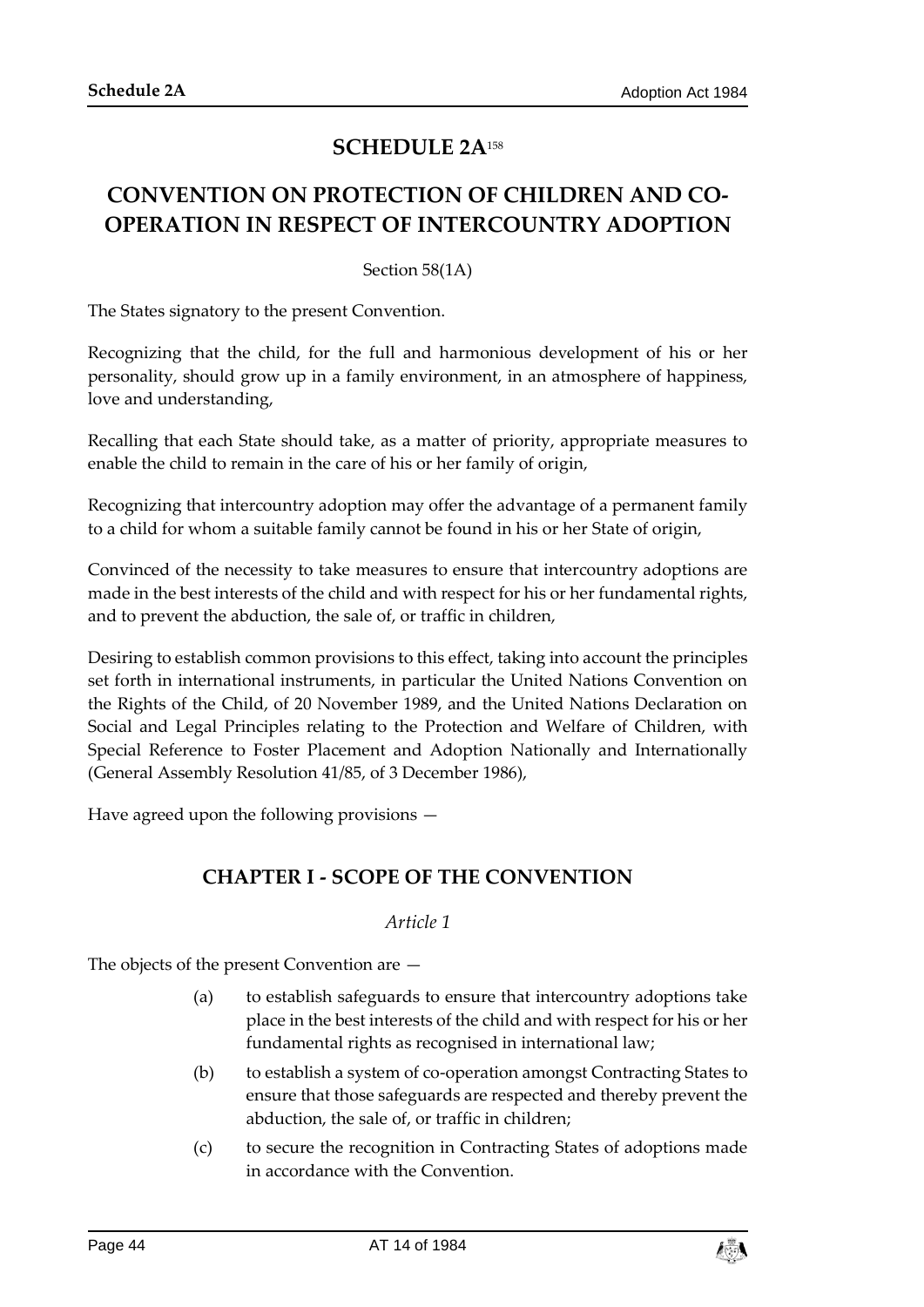1. The Convention shall apply where a child habitually resident in one Contracting State ("the State of origin") has been, is being, or is to be moved to another Contracting State ("the receiving State") either after his or her adoption in the State of origin by spouses or a person habitually resident in the receiving State, or for the purposes of such an adoption in the receiving State or in the State of origin.

2. The Convention covers only adoptions which create a permanent parent-child relationship.

# *Article 3*

The Convention ceases to apply if the agreements mentioned in Article 17, subparagraph (c), have not been given before the child attains the age of eighteen years.

# **CHAPTER II - REQUIREMENTS FOR INTERCOUNTRY ADOPTIONS**

# *Article 4*

An adoption within the scope of the Convention shall take place only if the competent authorities of the State of origin —

- (a) have established that the child is adoptable;
- (b) have determined, after possibilities for placement of the child within the State of origin have been given due consideration, that an intercountry adoption is in the child's best interests;
- (c) have ensured that
	- (i) the persons, institutions and authorities whose consent is necessary for adoption, have been counselled as may be necessary and duly informed of the effects of their consent, in particular whether or not an adoption will result in the termination of the legal relationship between the child and his or her family of origin,
	- (ii) such persons, institutions and authorities have given their consent freely, in the required legal form, and expressed or evidenced in writing,
	- (iii) the consents have not been induced by payment or compensation of any kind and have not been withdrawn, and
	- (iv) the consent of the mother, where required, has been given only after the birth of the child; and
- (d) have ensured, having regard to the age and degree of maturity of the child, that —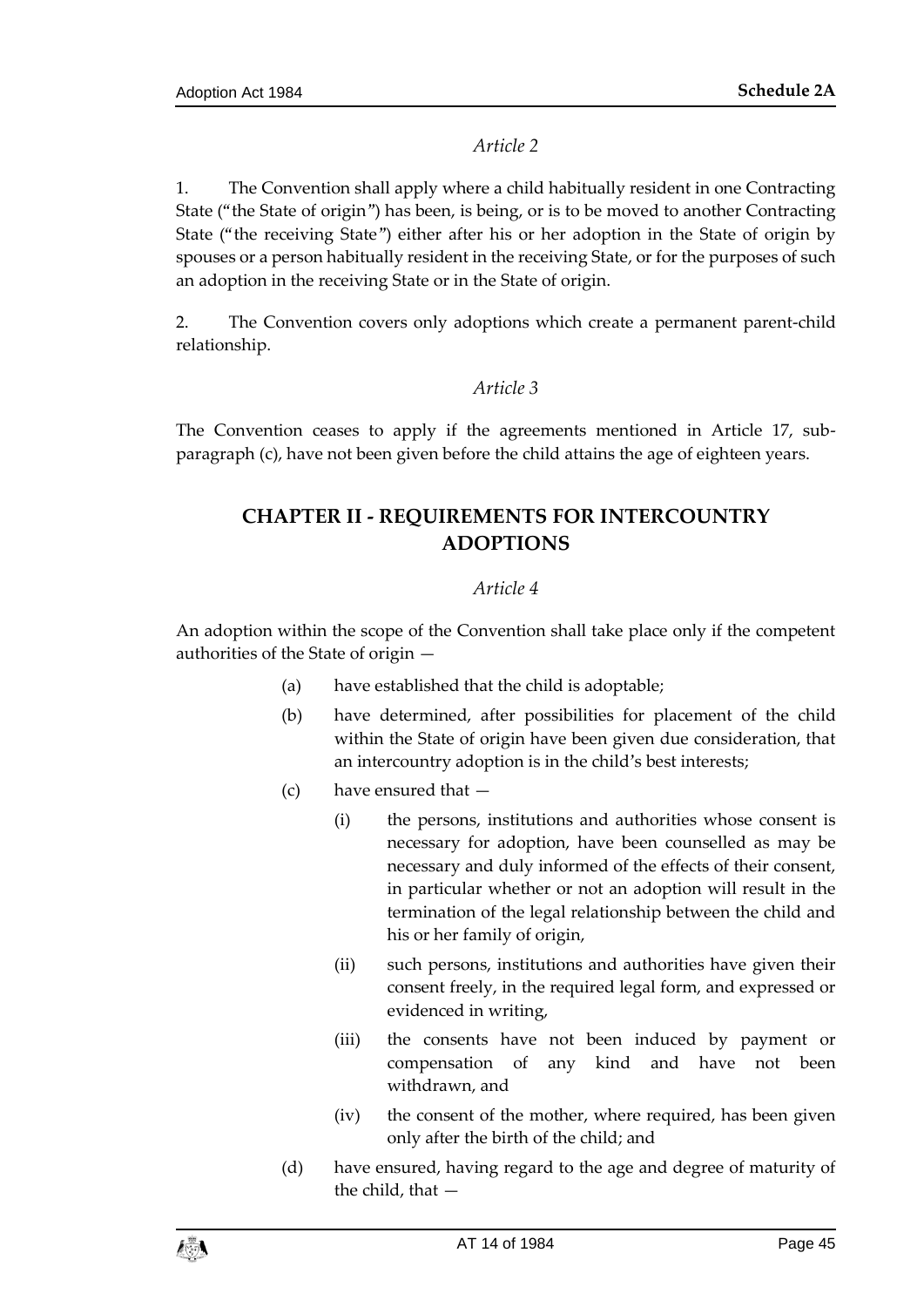- (i) he or she has been counselled and duly informed of the effects of the adoption and of his or her consent to the adoption, where such consent is required,
- (ii) consideration has been given to the child's wishes and opinions,
- (iii) the child's consent to the adoption, where such consent is required, has been given freely, in the required legal form, and expressed or evidenced in writing, and
- (iv) such consent has not been induced by payment or compensation of any kind.

An adoption within the scope of the Convention shall take place only if the competent authorities of the receiving State —

- (a) have determined that the prospective adoptive parents are eligible and suited to adopt;
- (b) have ensured that the prospective adoptive parents have been counselled as may be necessary; and
- (c) have determined that the child is or will be authorised to enter and reside permanently in that State.

# **CHAPTER III - CENTRAL AUTHORITIES AND ACCREDITED BODIES**

#### *Article 6*

1. A Contracting State shall designate a Central Authority to discharge the duties which are imposed by the Convention upon such authorities.

2. Federal States, States with more than one system of law or States having autonomous territorial units shall be free to appoint more than one Central Authority and to specify the territorial or personal extent of their functions. Where a State has appointed more than one Central Authority, it shall designate the Central Authority to which any communication may be addressed for transmission to the appropriate Central Authority within that State.

#### *Article 7*

1. Central Authorities shall co-operate with each other and promote co-operation amongst the competent authorities in their States to protect children and to achieve the other objects of the Convention.

2. They shall take directly all appropriate measures to —

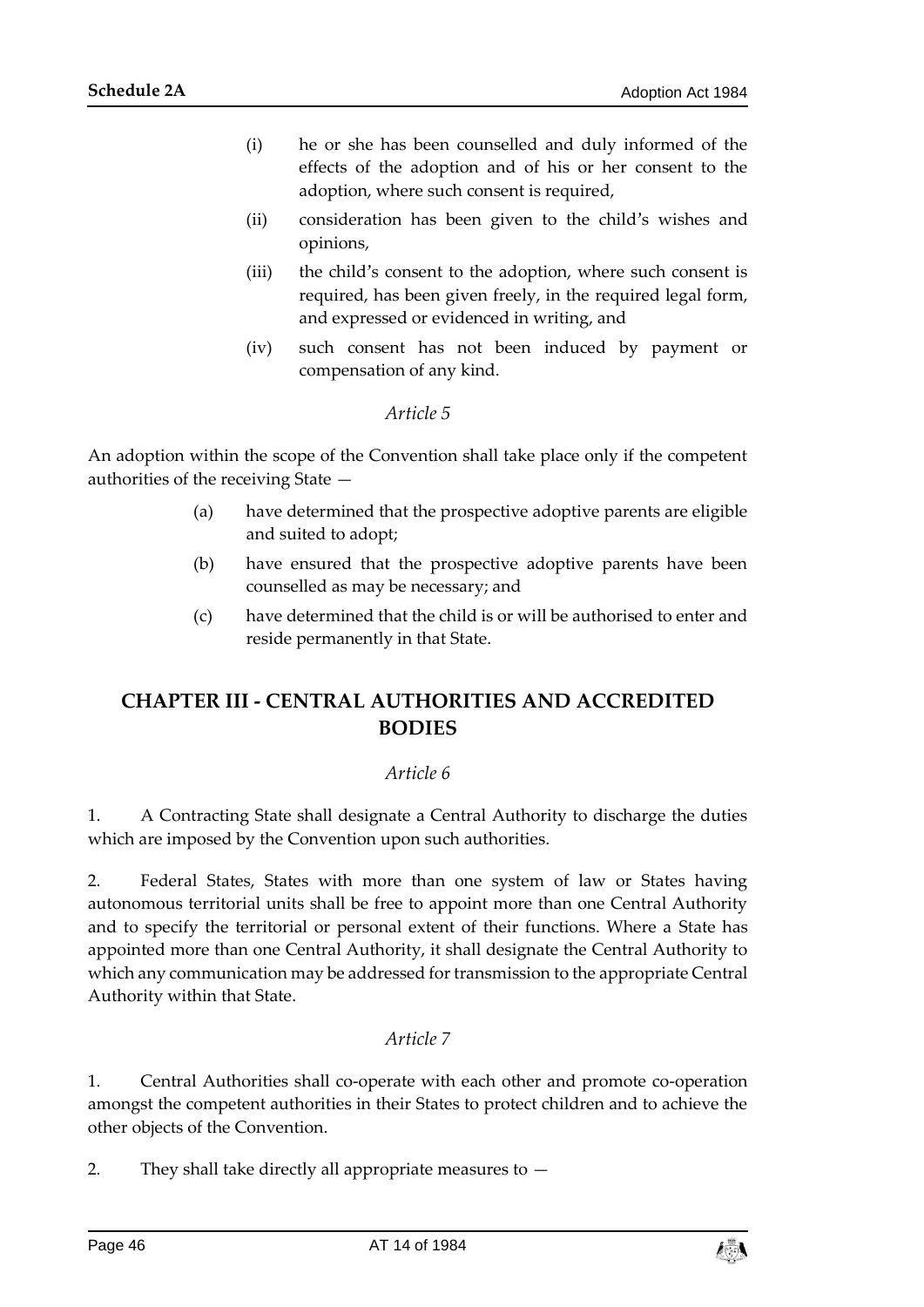- (a) provide information as to the laws of their States concerning adoption and other general information, such as statistics and standard forms;
- (b) keep one another informed about the operation of the Convention and, as far as possible, eliminate any obstacles to its application.

Central Authorities shall take, directly or through public authorities, all appropriate measures to prevent improper financial or other gain in connection with an adoption and to deter all practices contrary to the objects of the Convention.

#### *Article 9*

Central Authorities shall take, directly or through public authorities or other bodies duly accredited in their State, all appropriate measures, in particular to —

- (a) collect, preserve and exchange information about the situation of the child and the prospective adoptive parents, so far as is necessary to complete the adoption;
- (b) facilitate, follow and expedite proceedings with a view to obtaining the adoption;
- (c) promote the development of adoption counselling and postadoption services in their States;
- (d) provide each other with general evaluation reports about experience with intercountry adoption;
- (e) reply, in so far as is permitted by the law of their State, to justified requests from other Central Authorities or public authorities for information about a particular adoption situation.

#### *Article 10*

Accreditation shall only be granted to and maintained by bodies demonstrating their competence to carry out properly the tasks with which they may be entrusted.

#### *Article 11*

An accredited body shall —

- (a) pursue only non-profit objectives according to such conditions and within such limits as may be established by the competent authorities of the State of accreditation;
- (b) be directed and staffed by persons qualified by their ethical standards and by training or experience to work in the field of intercountry adoption; and
- (c) be subject to supervision by competent authorities of that State as to its composition, operation and financial situation.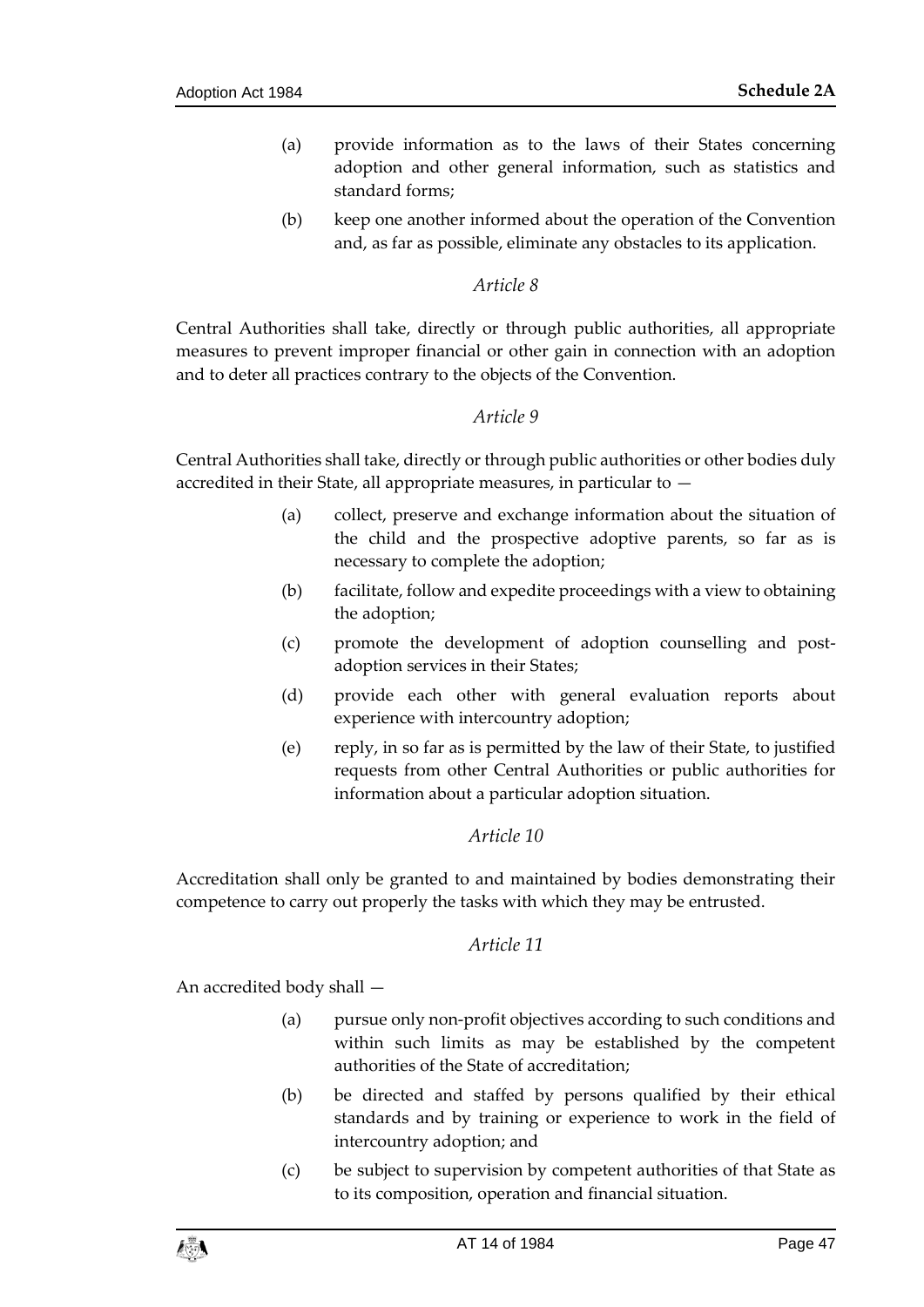A body accredited in one Contracting State may act in another Contracting State only if the competent authorities of both States have authorised it to do so.

#### *Article 13*

The designation of the Central Authorities and, where appropriate, the extent of their functions, as well as the names and addresses of the accredited bodies shall be communicated by each Contracting State to the Permanent Bureau of the Hague Conference on Private International Law.

# **CHAPTER IV - PROCEDURAL REQUIREMENTS IN INTERCOUNTRY ADOPTION**

#### *Article 14*

Persons habitually resident in a Contracting State, who wish to adopt a child habitually resident in another Contracting State, shall apply to the Central Authority in the State of their habitual residence.

#### *Article 15*

1. If the Central Authority of the receiving State is satisfied that the applicants are eligible and suited to adopt, it shall prepare a report including information about their identity, eligibility and suitability to adopt, background, family and medical history, social environment, reasons for adoption, ability to undertake an intercountry adoption, as well as the characteristics of the children for whom they would be qualified to care.

2. It shall transmit the report to the Central Authority of the State of origin.

#### *Article 16*

1. If the Central Authority of the State of origin is satisfied that the child is adoptable, it shall —

- (a) prepare a report including information about his or her identity, adoptability, background, social environment, family history, medical history including that of the child's family, and any special needs of the child;
- (b) give due consideration to the child's upbringing and to his or her ethnic, religious and cultural background;
- (c) ensure that consents have been obtained in accordance with Article 4; and
- (d) determine, on the basis in particular of the reports relating to the child and the prospective adoptive parents, whether the envisaged placement is in the best interests of the child.

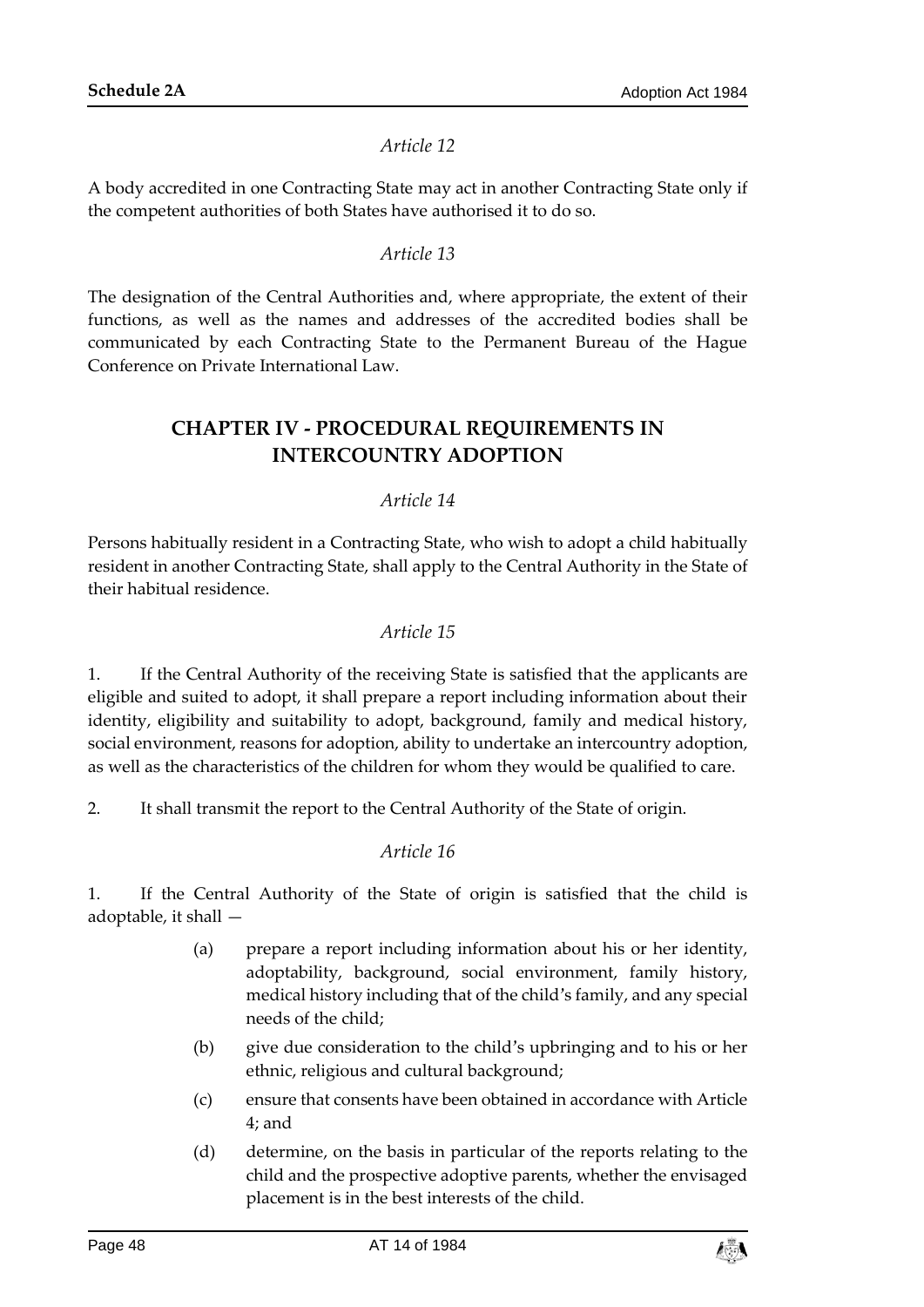2. It shall transmit to the Central Authority of the receiving State its report on the child, proof that the necessary consents have been obtained and the reasons for its determination on the placement, taking care not to reveal the identity of the mother and the father if, in the State of origin, these identities may not be disclosed.

# *Article 17*

Any decision in the State of origin that a child should be entrusted to prospective adoptive parents may only be made if —

- (a) the Central Authority of that State has ensured that the prospective adoptive parents agree;
- (b) the Central Authority of the receiving State has approved such decision, where such approval is required by the law of that State or by the Central Authority of the State of origin;
- (c) the Central Authorities of both States have agreed that the adoption may proceed; and
- (d) it has been determined, in accordance with Article 5, that the prospective adoptive parents are eligible and suited to adopt and that the child is or will be authorised to enter and reside permanently in the receiving State.

# *Article 18*

The Central Authorities of both States shall take all necessary steps to obtain permission for the child to leave the State of origin and to enter and reside permanently in the receiving State.

# *Article 19*

1. The transfer of the child to the receiving State may only be carried out if the requirements of Article 17 have been satisfied.

2. The Central Authorities of both States shall ensure that this transfer takes place in secure and appropriate circumstances and, if possible, in the company of the adoptive or prospective adoptive parents.

3. If the transfer of the child does not take place, the reports referred to in Articles 15 and 16 are to be sent back to the authorities who forwarded them.

# *Article 20*

The Central Authorities shall keep each other informed about the adoption process and the measures taken to complete it, as well as about the progress of the placement if a probationary period is required.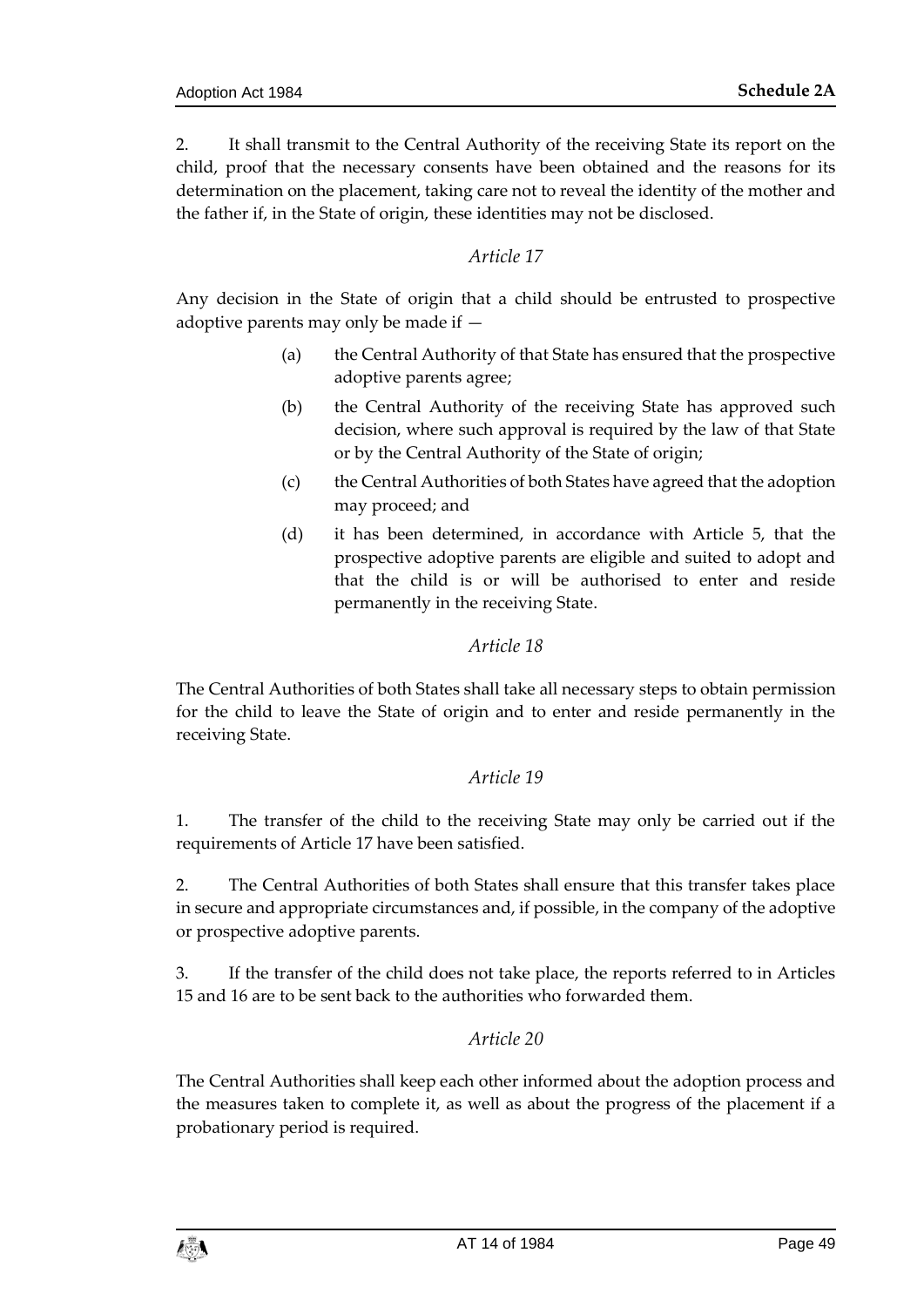1. Where the adoption is to take place after the transfer of the child to the receiving State and it appears to the Central Authority of that State that the continued placement of the child with the prospective adoptive parents is not in the child's best interests, such Central Authority shall take the measures necessary to protect the child, in particular —

- (a) to cause the child to be withdrawn from the prospective adoptive parents and to arrange temporary care;
- (b) in consultation with the Central Authority of the State of origin, to arrange without delay a new placement of the child with a view to adoption or, if this is not appropriate, to arrange alternative longterm care; an adoption shall not take place until the Central Authority of the State of origin has been duly informed concerning the new prospective adoptive parents;
- (c) as a last resort, to arrange the return of the child, if his or her interests so require.

2. Having regard in particular to the age and degree of maturity of the child, he or she shall be consulted and, where appropriate, his or her consent obtained in relation to measures to be taken under this Article.

### *Article 22*

1. The functions of a Central Authority under this Chapter may be performed by public authorities or by bodies accredited under Chapter III, to the extent permitted by the law of its State.

2. Any Contracting State may declare to the depositary of the Convention that the functions of the Central Authority under Articles 15 to 21 may be performed in that State, to the extent permitted by the law and subject to the supervision of the competent authorities of that State, also by bodies or persons who —

- (a) meet the requirements of integrity, professional competence, experience and accountability of that State; and
- (b) are qualified by their ethical standards and by training or experience to work in the field of intercountry adoption.

3. A Contracting State which makes the declaration provided for in paragraph 2 shall keep the Permanent Bureau of the Hague Conference on Private International Law informed of the names and addresses of these bodies and persons.

4. Any Contracting State may declare to the depositary of the Convention that adoptions of children habitually resident in its territory may only take place if the functions of the Central Authorities are performed in accordance with paragraph 1.

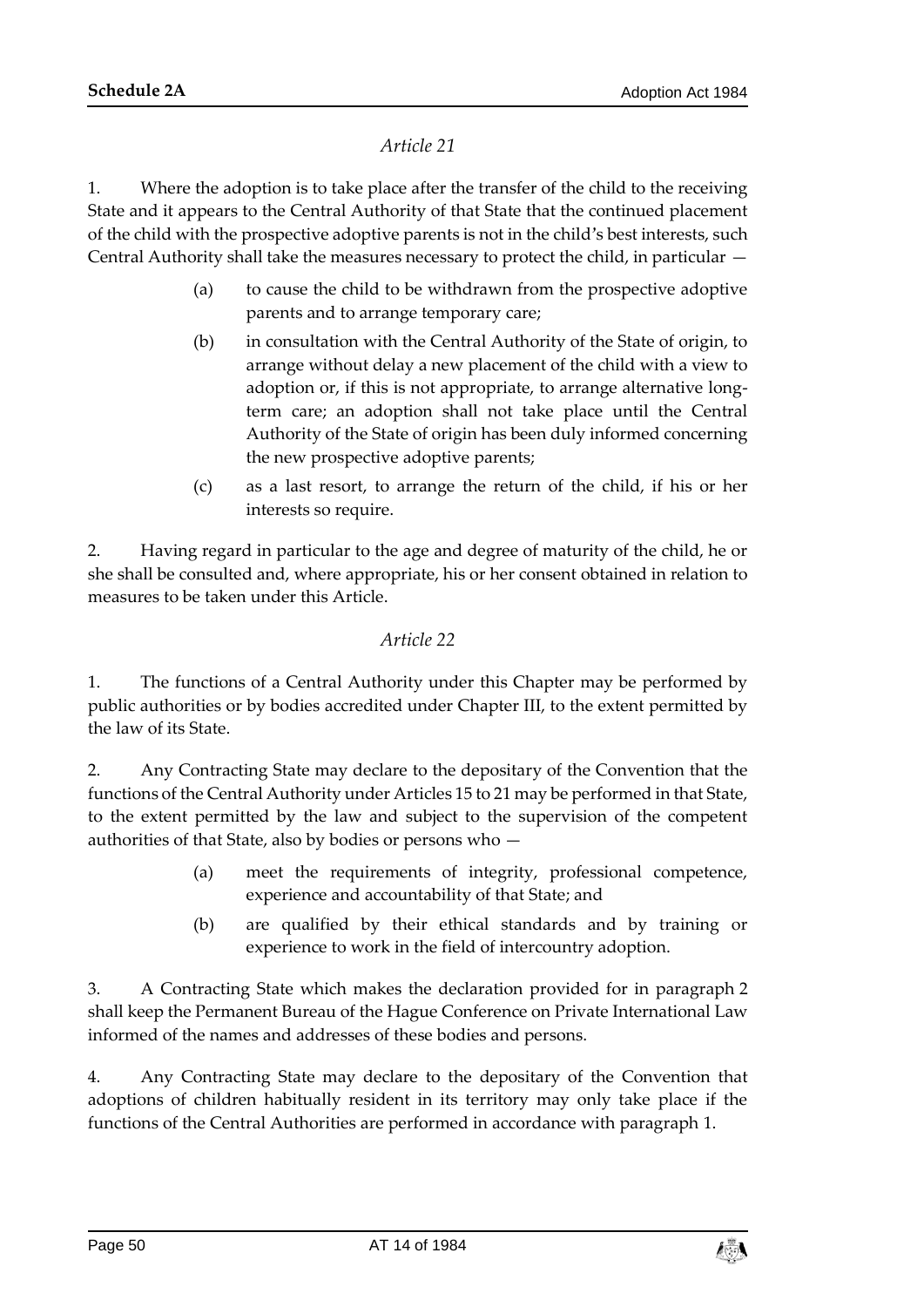5. Notwithstanding any declaration made under paragraph 2, the reports provided for in Articles 15 and 16 shall, in every case, be prepared under the responsibility of the Central Authority or other authorities or bodies in accordance with paragraph 1.

# **CHAPTER V - RECOGNITION AND EFFECTS OF THE ADOPTION**

# *Article 23*

1. An adoption certified by the competent authority of the State of the adoption as having been made in accordance with the Convention shall be recognised by operation of law in the other Contracting States. The certificate shall specify when and by whom the agreements under Article 17, sub-paragraph c, were given.

2. Each Contracting State shall, at the time of signature, ratification, acceptance, approval or accession, notify the depositary of the Convention of the identity and the functions of the authority or the authorities which, in that State, are competent to make the certification. It shall also notify the depositary of any modification in the designation of these authorities.

# *Article 24*

The recognition of an adoption may be refused in a contracting State only if the adoption is manifestly contrary to its public policy, taking into account the best interests of the child.

# *Article 25*

Any Contracting State may declare to the depositary of the convention that it will not be bound under this Convention to recognise adoptions made in accordance with an agreement concluded by application of Article 39, paragraph 2.

# *Article 26*

- 1. The recognition of an adoption includes recognition of
	- (a) the legal parent-child relationship between the child and his or her adoptive parents;
	- (b) parental responsibility of the adoptive parents for the child;
	- (c) the termination of a pre-existing legal relationship between the child and his or her mother and father, if the adoption has this effect in the Contracting State where it was made.

2. In the case of an adoption having the effect of terminating a pre-existing legal parent-child relationship, the child shall enjoy in the receiving State, and in any other Contracting State where the adoption is recognised, rights equivalent to those resulting from adoptions having this effect in each such State.

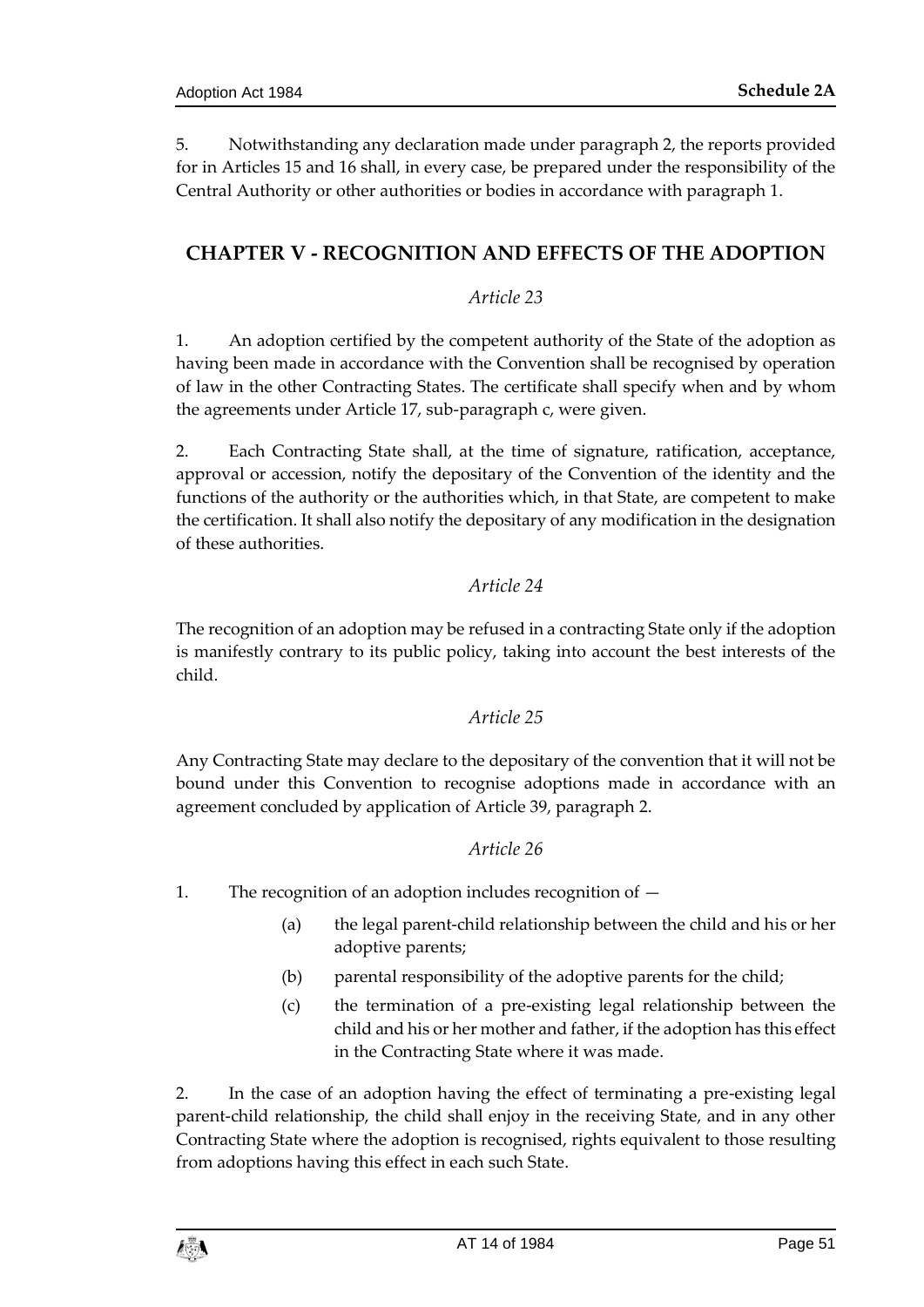3. The preceding paragraphs shall not prejudice the application of any provision more favourable for the child, in force in the Contracting State which recognises the adoption.

# *Article 27*

1. Where an adoption granted in the State of origin does not have the effect of terminating a pre-existing legal parent-child relationship, it may, in the receiving State which recognises the adoption under the Convention, be converted into an adoption having such an effect —

- (a) if the law of the receiving State so permits; and
- (b) if the consents referred to in Article 4, sub-paragraphs c and d, have been or are given for the purpose of such an adoption.

2. Article 23 applies to the decision converting the adoption.

# **CHAPTER VI - GENERAL PROVISIONS**

### *Article 28*

The Convention does not affect any law of a State of origin which requires that the adoption of a child habitually resident within that State take place in that State or which prohibits the child's placement in, or transfer to, the receiving State prior to adoption.

#### *Article 29*

There shall be no contact between the prospective adoptive parents and the child's parents or any other person who has care of the child until the requirements of Article 4, sub-paragraphs a to c, and Article 5, sub-paragraph a, have been met, unless the adoption takes place within a family or unless the contact is in compliance with the conditions established by the competent authority of the State of origin.

#### *Article 30*

1. The competent authorities of a Contracting State shall ensure that information held by them concerning the child's origin, in particular information concerning the identity of his or her parents, as well as the medical history, is preserved.

2. They shall ensure that the child or his or her representative has access to such information, under appropriate guidance, in so far as is permitted by the law of that State.

#### *Article 31*

Without prejudice to Article 30, personal data gathered or transmitted under the Convention, especially data referred to in Articles 15 and 16, shall be used only for the purposes for which they were gathered or transmitted.

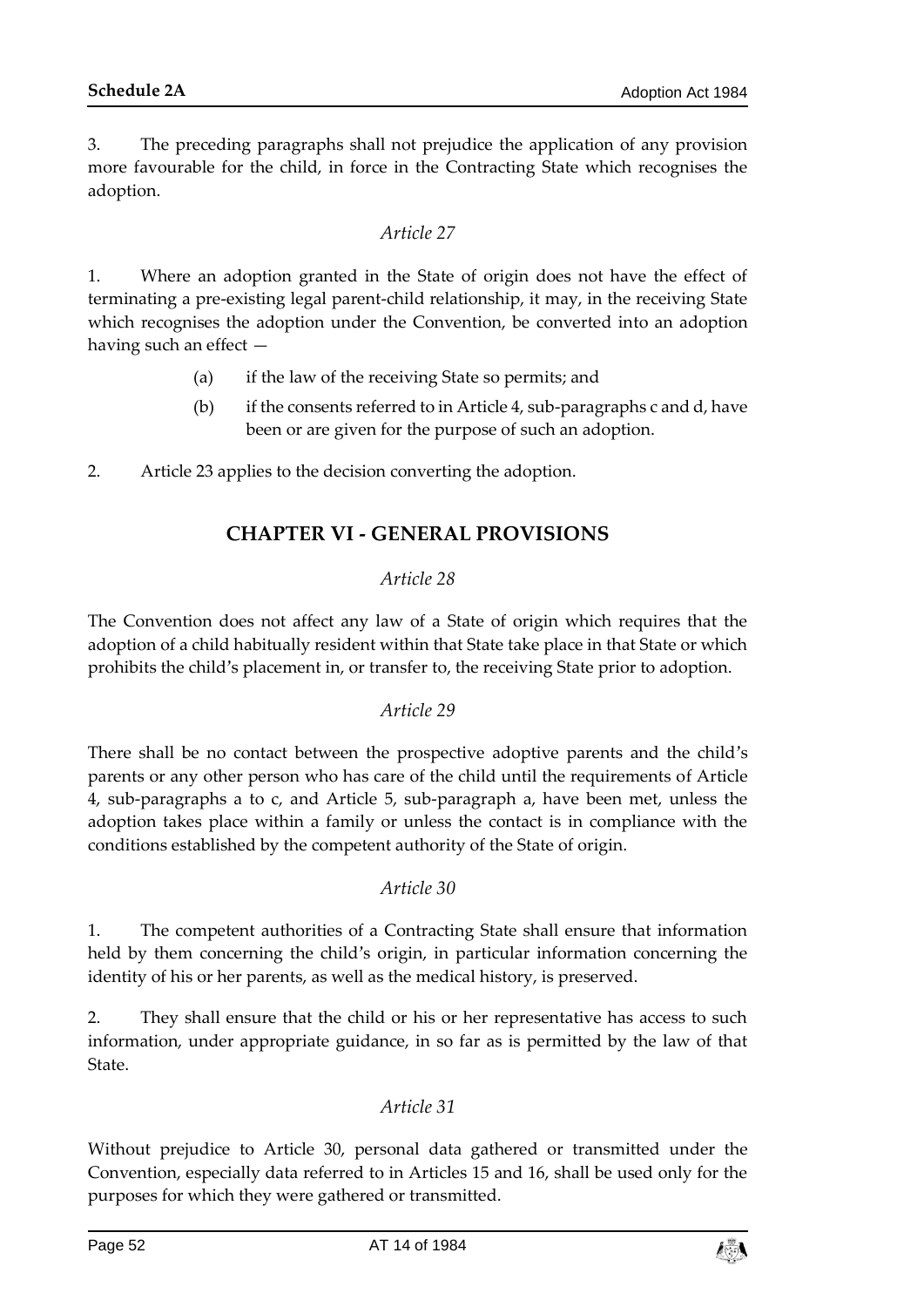1. No one shall derive improper financial or other gain from an activity related to an intercountry adoption.

2. Only costs and expenses, including reasonable professional fees of persons involved in the adoption, may be charged or paid.

3. The directors, administrators and employees of bodies involved in an adoption shall not receive remuneration which is unreasonably high in relation to services rendered.

### *Article 33*

A competent authority which finds that any provision of the Convention has not been respected or that there is a serious risk that it may not be respected, shall immediately inform the Central Authority of its State. This Central Authority shall be responsible for ensuring that appropriate measures are taken.

### *Article 34*

If the competent authority of the State of destination of a document so requests, a translation certified as being in conformity with the original must be furnished. Unless otherwise provided, the costs of such translation are to be borne by the prospective adoptive parents.

#### *Article 35*

The competent authorities of the contracting States shall act expeditiously in the process of adoption.

#### *Article 36*

In relation to a State which has two or more systems of law with regard to adoption applicable in different territorial units —

- (a) any reference to habitual residence in that State shall be construed as referring to habitual residence in a territorial unit of that State;
- (b) any reference to the law of that State shall be construed as referring to the law in force in the relevant territorial unit;
- (c) any reference to the competent authorities or to the public authorities of that State shall be construed as referring to those authorised to act in the relevant territorial unit;
- (d) any reference to the accredited bodies of that State shall be construed as referring to bodies accredited in the relevant territorial unit.

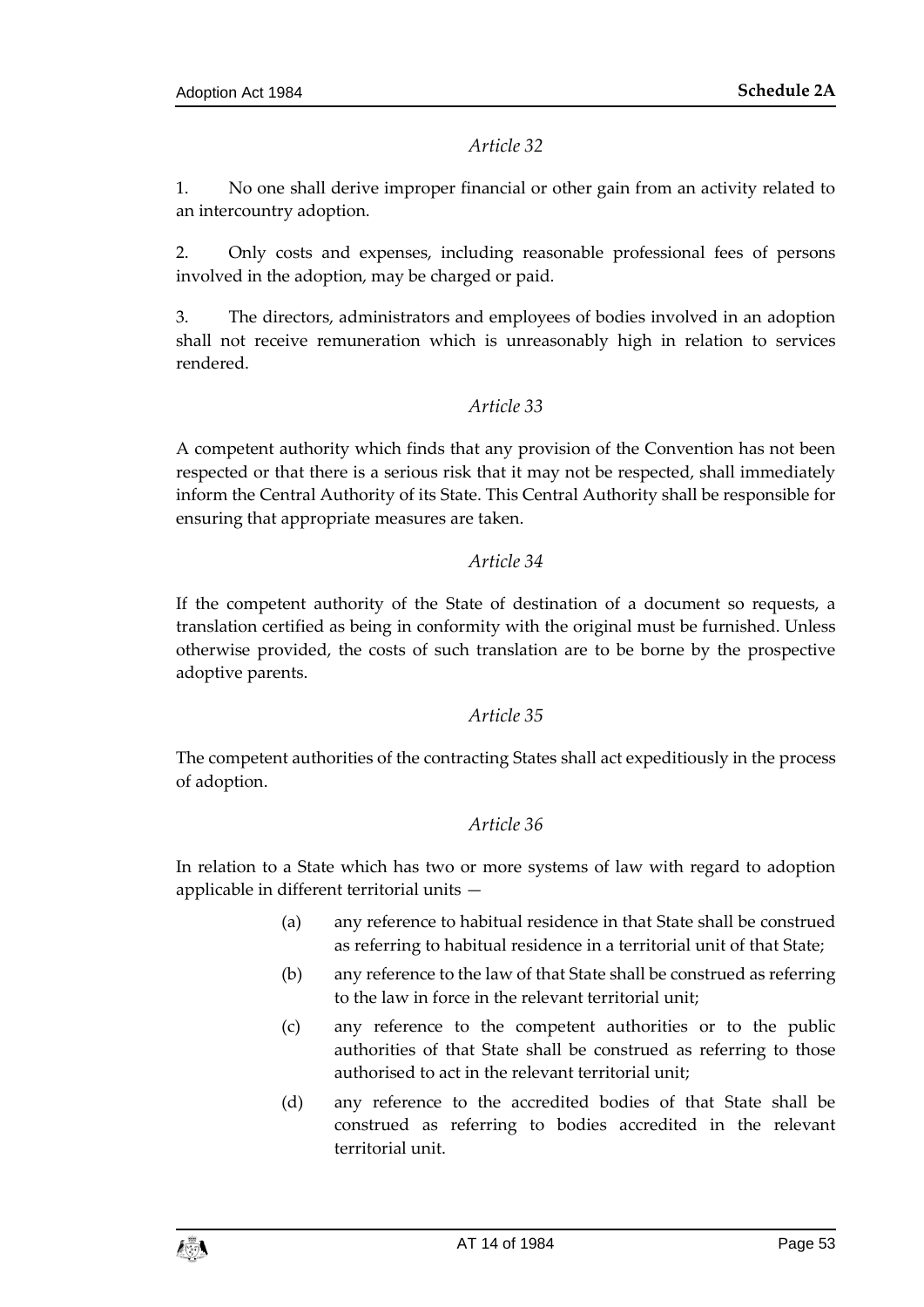In relation to a State which with regard to adoption has two or more systems of law applicable to different categories of persons, any reference to the law of that State shall be construed as referring to the legal system specified by the law of that State.

#### *Article 38*

A State within which different territorial units have their own rules of law in respect of adoption shall not be bound to apply the Convention where a State with a unified system of law would not be bound to do so.

#### *Article 39*

1. The convention does not affect any international instrument to which Contracting States are Parties and which contains provisions on matters governed by the Convention, unless a contrary declaration is made by the States parties to such instrument.

2. Any Contracting State may enter into agreements with one or more other Contracting States, with a view to improving the application of the Convention in their mutual relations. These agreements may derogate only from the provisions of Articles 14 to 16 and 18 to 21. The States which have concluded such an agreement shall transmit a copy to the depositary of the Convention.

#### *Article 40*

No reservation to the Convention shall be permitted.

#### *Article 41*

The Convention shall apply in every case where an application pursuant to Article 14 has been received after the Convention has entered into force in the receiving State and the State of origin.

#### *Article 42*

<span id="page-53-0"></span>The Secretary General of the Hague Conference on Private International Law shall at regular intervals convene a Special Commission in order to review the practical operation of the Convention.

# **SCHEDULE 3**

# <span id="page-53-1"></span>**TRANSITIONAL PROVISIONS AND SAVINGS**

Section 59(1) [P1976/36/Sch 2]

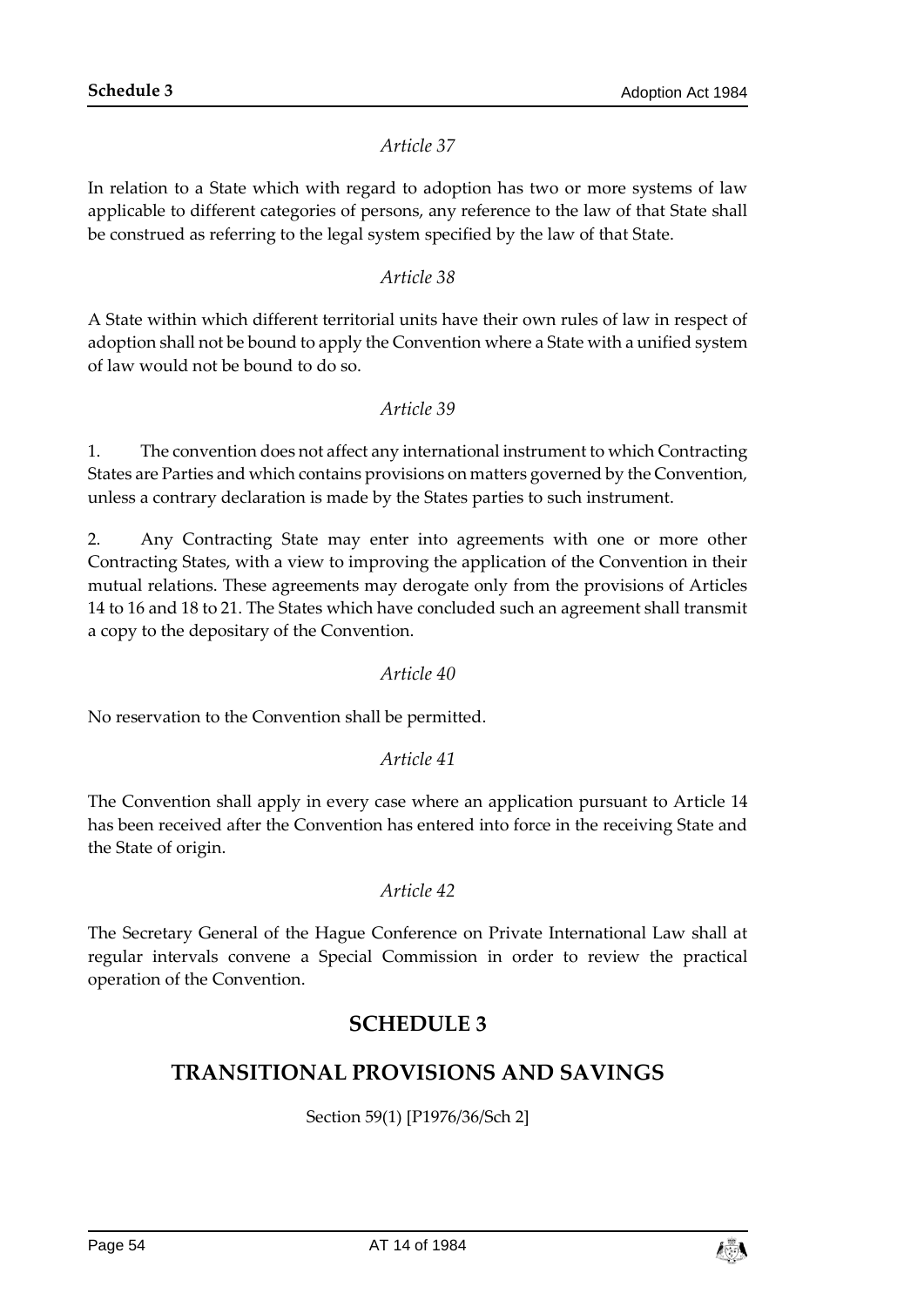# *General*

1. In so far as anything done under an enactment repealed by this Act could have been done under a corresponding provision of this Act it shall not be invalidated by the repeal but shall have effect as if done under that provision.

2. Where any period of time specified in an enactment repealed by this Act is current at the commencement of this Act, this Act shall have effect as if the corresponding provision thereof had been in force when that period began to run.

3. Nothing in this Act shall affect the enactments repealed by this Act in their operation in relation to offences committed before the commencement of this Act.

4. Any reference in any document, whether express or implied, to any enactment repealed by this Act shall, unless the context otherwise requires, be construed as a reference to the corresponding enactment of this Act.

5. (1) Without prejudice to paragraph 1, an adoption order made under an enactment at any time before this Act comes into force shall not cease to have effect by virtue only of a repeal effected by this Act.

(2) Paragraph 4(l) and (2) of Schedule 2 shall apply in relation to an adoption order made before this Act came into force as if the order had been made under section 1, but as if, in sub-paragraph (1)(b) of the said paragraph 4, there were substituted for the reference to paragraph  $1(3)$  and  $(4)$  a reference  $-$ 

- (a) in the case of an order under the *Adoption of Children Act 1928*, to section 13(3) of that Act;
- (b) in the case of an order under the *Adoption Act 1953*, to section 15(3) and (4) of that Act;
- (c) in the case of an order under the *Adoption Act 1962*, to section 18(4) and (5) of that Act.

(3) The power of the court under the said paragraph 4(l) to amend an order includes power, in relation to an order made before the 19th June 1962, to make on the application of the adopter or adopted person any such amendment of the particulars contained in the order as appears to be required to bring the order into the form in which it would have been made if paragraph 1 of Schedule 2 had applied to the order.

(4) Section 40(l) and paragraph 6 of Schedule 2 shall apply in relation to an adoption order made under an enactment at any time before this Act came into force as they apply in relation to an adoption order made under this Act.

# *Rights relating to property*

- 6. (1) Section 29
	- (a) does not apply to an existing instrument or enactment in so far as it contains a disposition of property; and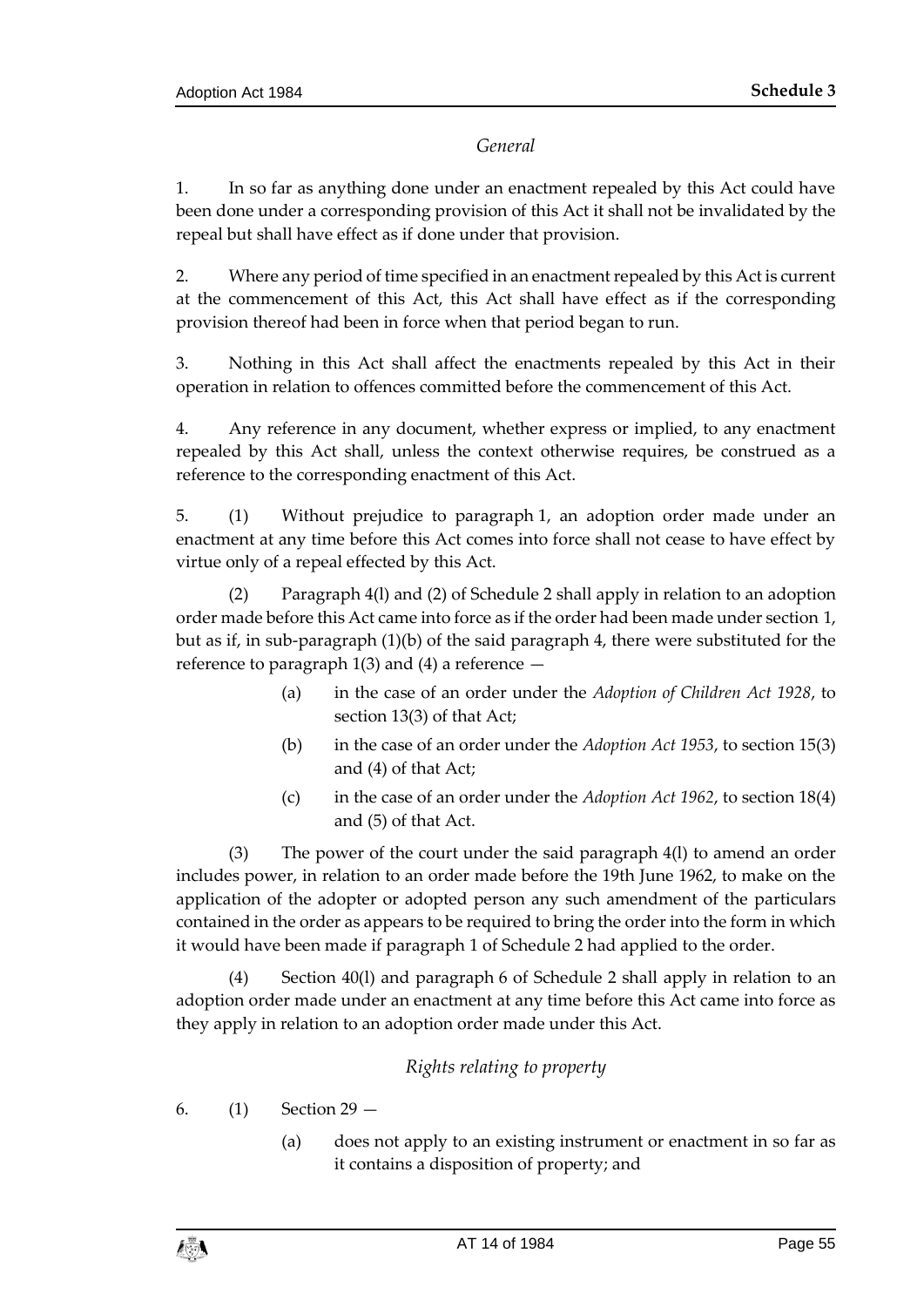(b) does not apply to any Act (other than a private Act settling property) in its application to any disposition of property in an existing instrument or enactment.

(2) Sections 14 and 15 of the *Adoption Act 1962*, and provisions containing references to those sections shall continue to apply in relation to dispositions of property effected by existing instruments notwithstanding the repeal of those sections, and such provisions, by this Act.

(3) Section 34 shall apply in relation to this paragraph as if it were contained in Part III.

7. [Repealed]**<sup>159</sup>**

### *Protected children*

8. A child who immediately before the commencement of section 22 is a protected child within the meaning of section 24 of the *Adoption Act 1962* shall be deemed to be a protected child for the purposes of Part II.

9. [Repealed]**<sup>160</sup>**

# *Registers of adoptions*

10. Any register or index to a register kept under the *Adoption Act 1962*, or any register or index deemed to be part of such a register, shall be deemed to be part of the register kept under section 38.

#### *Saving for Interpretation Act 1976*

11. [Repealed] **161**

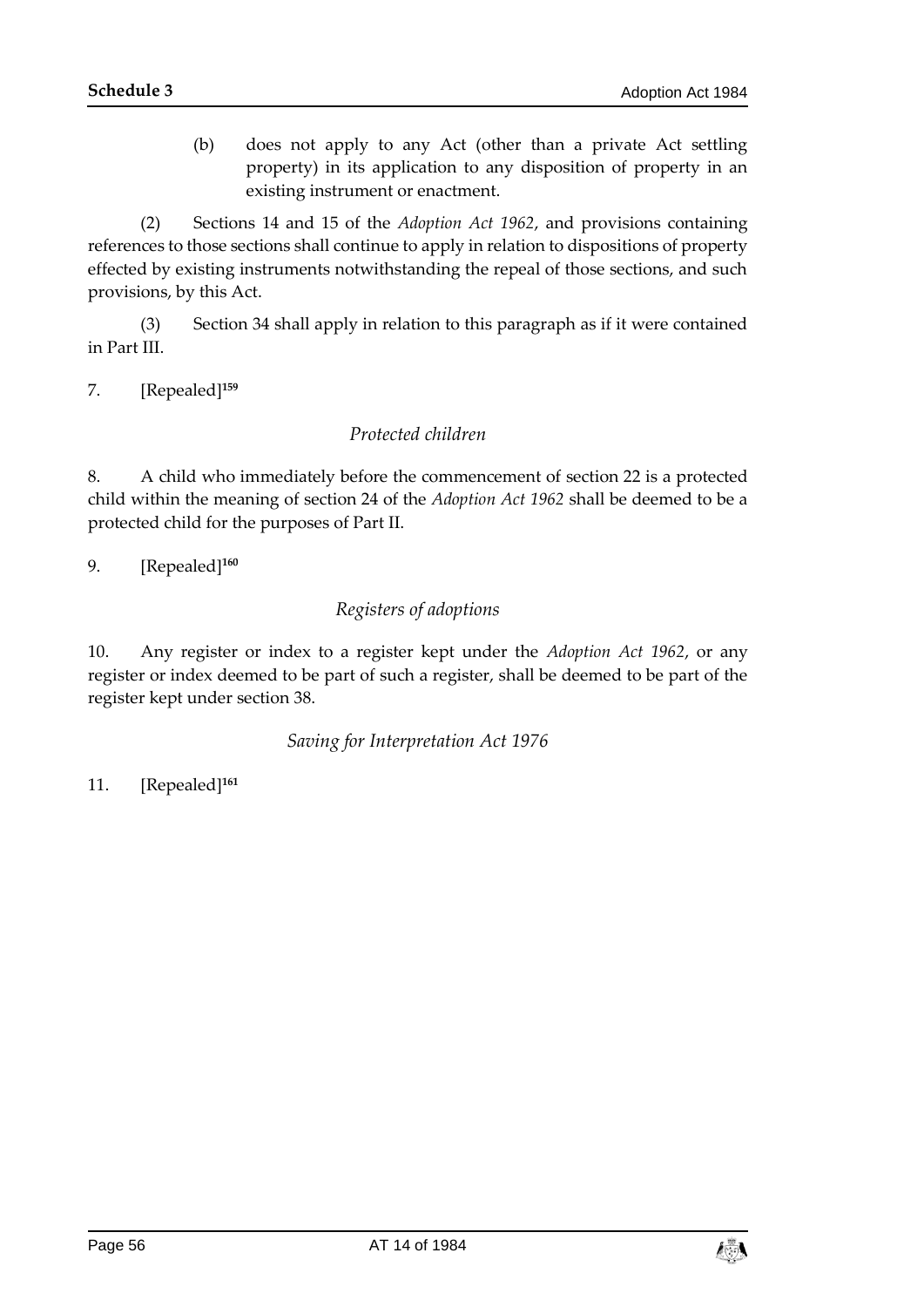# **SCHEDULE 4**

# **CONSEQUENTIAL AMENDMENTS**

Section 59(2)

<span id="page-56-2"></span><span id="page-56-1"></span><span id="page-56-0"></span>[Sch 4 amended by Family Law Act 1991 Sch 6 and by Children and Young Persons Act 2001 Sch 13, and amends the following Order —

Social Security Legislation (Application) (No. 3) Order 1975 (GC154/75).]

# **SCHEDULE 5**162

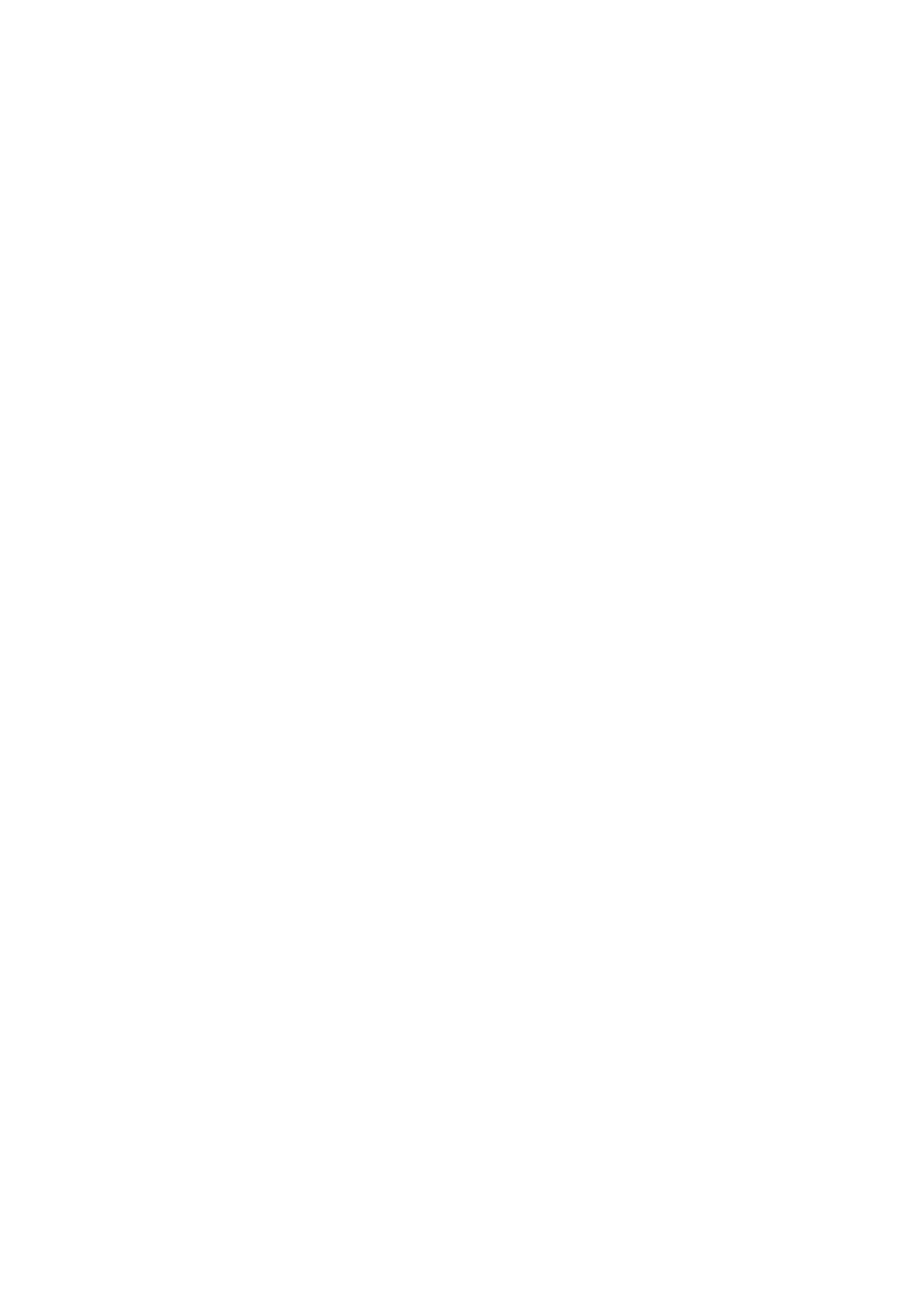# <span id="page-58-0"></span>**ENDNOTES**

# <span id="page-58-1"></span>**Table of Legislation History**

| Legislation | <b>Year and No</b> | <b>Commencement</b> |
|-------------|--------------------|---------------------|
|             |                    |                     |
|             |                    |                     |
|             |                    |                     |
|             |                    |                     |

# <span id="page-58-2"></span>**Table of Renumbered Provisions**

| Original | Current |
|----------|---------|
|          |         |
|          |         |
|          |         |
|          |         |

# <span id="page-58-3"></span>**Table of Endnote References**

 $\overline{a}$ 

**<sup>1</sup>** Subs (1) substituted by Family Law Act 1991 s 29.

**<sup>2</sup>** Subs (2) substituted by Family Law Act 1991 s 29.

**<sup>3</sup>** Para (b) amended by Children and Young Persons Act 2001 Sch 12.

**<sup>4</sup>** Subs (3) substituted by Family Law Act 1991 s 29.

**<sup>5</sup>** Subs (4) amended by Family Law Act 1991 Sch 5.

**<sup>6</sup>** Subs (5A) inserted by Civil Partnership Act 2011 Sch 8.

**<sup>7</sup>** Subs (3) amended by Civil Partnership Act 2011 Sch 8.

**<sup>8</sup>** Para (b) substituted by Health and Social Security Act 1986 Sch 2 and amended by SD359/11 and by SD2014/08.

**<sup>9</sup>** Subs (4) added by Adoption (Amendment) Act 2001 s 6.

**<sup>10</sup>** S 3 heading amended by Civil Partnership Act 2011 Sch 8.

**<sup>11</sup>** Subs (1) amended by Family Law Act 1991 Sch 6 and by Civil Partnership Act 2011 Sch 8.

**<sup>12</sup>** Subs (2) amended by Civil Partnership Act 2011 Sch 8. Para (b) amended by Adoption (Amendment) Act 2001 Sch 2.

**<sup>13</sup>** S 3 amended by Civil Partnership Act 2011 Sch 8. Subs (3) repealed by Family Law Act 1991 Sch 6.

**<sup>14</sup>** Subs (1) substituted by Civil Partnership Act 2011 Sch 8.

**<sup>15</sup>** Para (b) amended by Adoption (Amendment) Act 2001 Sch 2.

**<sup>16</sup>** Subs (4) repealed by Family Law Act 1991 Sch 6.

**<sup>17</sup>** Subs (2A) inserted by Adoption (Amendment) Act 2001 s 10. Para (d) added by Administration of Justice Act 2008 Sch 2.

**<sup>18</sup>** Subs (3) repealed by Adoption (Amendment) Act 2001 Schs 2 and 3.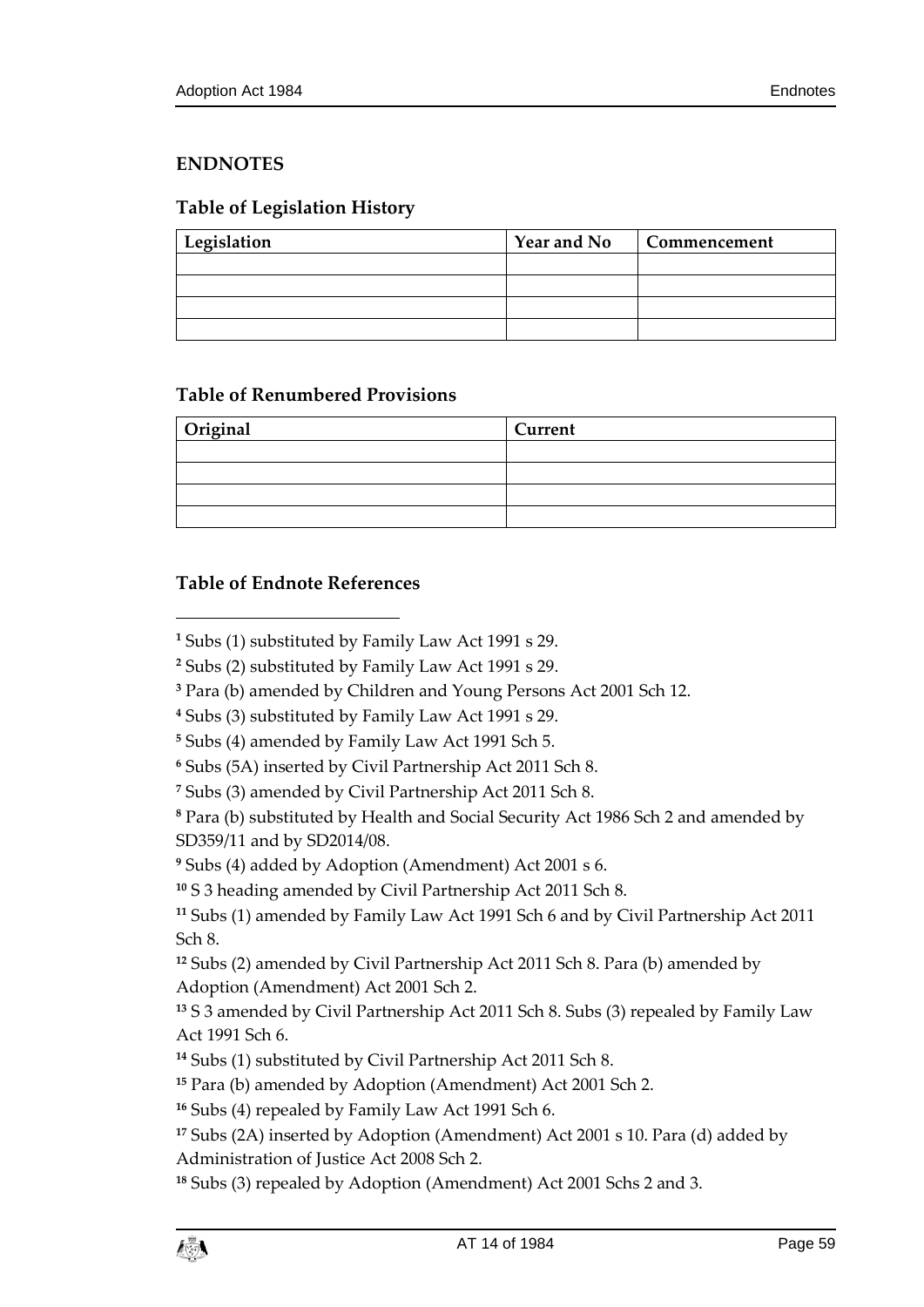S 6 substituted by Adoption (Amendment) Act 2001 s 1. S 6A inserted by Adoption (Amendment) Act 2001 s 1. S 6B inserted by Adoption (Amendment) Act 2001 s 1. Subs (1) amended by Health and Social Security Act 1986 Sch 2. Subs (2) amended by Health and Social Security Act 1986 Sch 2. Subs (3) amended by Health and Social Security Act 1986 Sch 2. S 11 repealed by Family Law Act 1991 Sch 6. Subs (1) amended by Health and Social Security Act 1986 Sch 2. Subs (1A) inserted by Regulation of Care Act 2013 s 188. Subs (1B) inserted by Regulation of Care Act 2013 s 188. Subs (2) amended by Health and Social Security Act 1986 Sch 2. Subs (2A) inserted by Adoption (Amendment) Act 2001 s 5. Subs (2B) inserted by Adoption (Amendment) Act 2001 s 5. Subs (3) amended by Health and Social Security Act 1986 Sch 2. Subs (5) amended by Treasury Act 1985 Sch 2 and by Health and Social Security Act 1986 Sch 2. S 15 amended by Health and Social Security Act 1986 Sch 2. Subs (4) amended by Statute Law Revision Act 1997 Sch 1. Para (b) amended by Health and Social Security Act 1986 Sch 2. Subs (2) amended by Health and Social Security Act 1986 Sch 2. Subs (3) amended by Adoption (Amendment) Act 2001 Sch 2. Subs (4) repealed by Adoption (Amendment) Act 2001 Schs 2 and 3. Subs (5) amended by Health and Social Security Act 1986 Sch 2. Subs (7) amended by Health and Social Security Act 1986 Sch 2. Subs (1) amended by Health and Social Security Act 1986 Sch 2 and by Adoption (Amendment) Act 2001 Sch 2. Subs (2) amended by Adoption (Amendment) Act 2001 Sch 2. Subs (3) amended by Children and Young Persons Act 2001 Sch 12. Subs (1) amended by Health and Social Security Act 1986 Sch 2. Para (a) amended by Statute Law Revision Act 1997 Sch 2. Para (b) amended by Adoption (Amendment) Act 2001 Sch 2. Para (c) substituted by Nursing and Residential Homes Act 1988 Sch 2 and amended by Adoption (Amendment) Act 2001 Sch 2 and by Regulation of Care Act 2013 s 189. Para (a) amended by Children and Young Persons Act 2001 Sch 12. Para (b) amended by Health and Social Security Act 1986 Sch 2. Subpara (ii) substituted by Family Law Act 1991 Sch 5 and amended by Children and Young Persons Act 2001 Sch 12. Subparas (iii) and (iv) repealed by Family Law Act 1991 Sch 5. Subs (1) amended by Health and Social Security Act 1986 Sch 2. Subs (2) substituted by Children and Young Persons Act 2001 Sch 12. S 24 repealed by Children and Young Persons Act 2001 Sch 13. Subs (1) amended by Health and Social Security Act 1986 Sch 2. Subs (2) amended by Health and Social Security Act 1986 Sch 2.

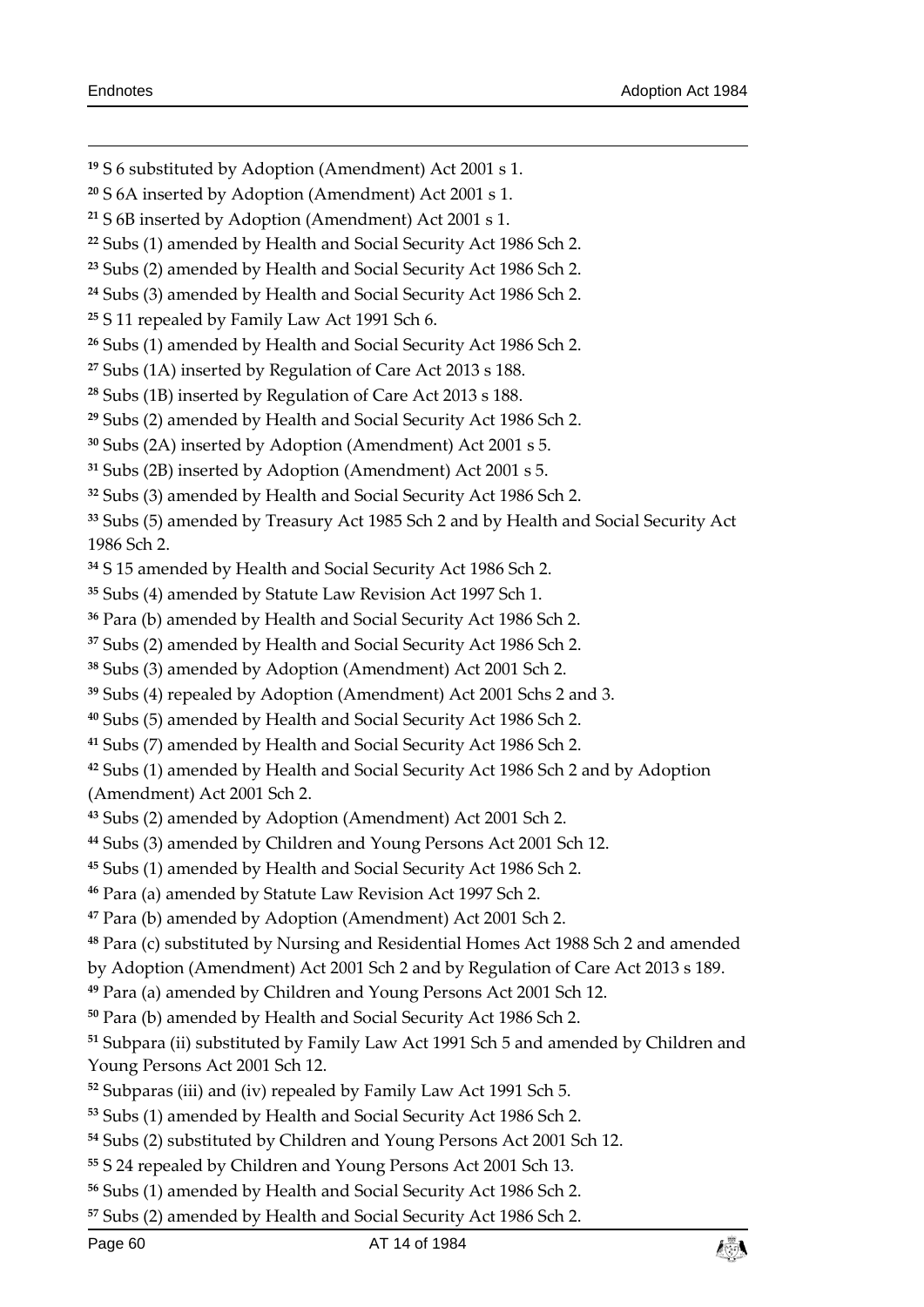$\overline{a}$ 

Subs (1) repealed by Children and Young Persons Act 2001 Sch 13.

Subss (3) and (4) repealed by Children and Young Persons Act 2001 Sch 13.

Para (cc) inserted by Adoption (Amendment) Act 2001 s 2.

Para (b) amended by Civil Partnership Act 2011 Sch 8.

Subs (2) amended by Adoption (Amendment) Act 2001 s 2.

Subs (3A) inserted by Adoption (Amendment) Act 2001 s 2.

Subs (3B) inserted by Adoption (Amendment) Act 2001 s 2.

 Subs (1) amended by Sexual Offences Act 1992 Sch 3 and by Civil Partnership Act 2011 Sch 8.

Para (d) amended by Family Law Act 1991 Sch 5.

Subss (3) to (5) repealed by Family Law Act 1991 Sch 6.

 Subs (1) amended by Adoption (Amendment) Act 2001 s 7 and by Central Registry Act 2018 Sch.

Subs (2) amended by Central Registry Act 2018 Sch.

 Subs (3) amended by Marriage and Civil Registration (Amendment) Act 2011 Sch 3 and by Central Registry Act 2018 Sch.

Subs (4) amended by Central Registry Act 2018 Sch.

Subs (5) amended by Central Registry Act 2018 Sch.

Subs (1) amended by Central Registry Act 2018 Sch.

 Subs (2) amended by Civil Partnership Act 2011 Sch 8 and by Central Registry Act 2018 Sch.

Subs (3) amended by Health and Social Security Act 1986 Sch 2.

Para (a) amended by Health and Social Security Act 1986 Sch 2.

Subs (4) amended by Central Registry Act 2018 Sch.

 Subs (5) amended by Health and Social Security Act 1986 Sch 2 and by Central Registry Act 2018 Sch.

Text renumbered as para (a) by Central Registry Act 2018 Sch.

Para (b) inserted by Central Registry Act 2018 Sch.

 Subs (6) amended by Health and Social Security Act 1986 Sch 2 and by Central Registry Act 2018 Sch.

Subpara (i) amended by Central Registry Act 2018 Sch.

Para (b) amended by Central Registry Act 2018 Sch.

 Subs (6A) inserted by Statute Law Revision Act 1992 Sch 1 and amended by Central Registry Act 2018 Sch.

Subs (7) amended by Central Registry Act 2018 Sch.

Subs (3) repealed by Adoption (Amendment) Act 2001 Sch 2.

Subs (1) substituted by Adoption (Amendment) Act 2001 s 3.

Subs (4) amended by Adoption (Amendment) Act 2001 s 3 and Sch 3.

Subs (1) amended by Adoption (Amendment) Act 2001 Sch 3.

Subs (2) amended by Adoption (Amendment) Act 2001 Sch 3.

 Definition of "relevant time" repealed by Adoption (Amendment) Act 2001 s 3 and Sch 3.

Para (a) amended by Civil Partnership Act 2011 Sch 8.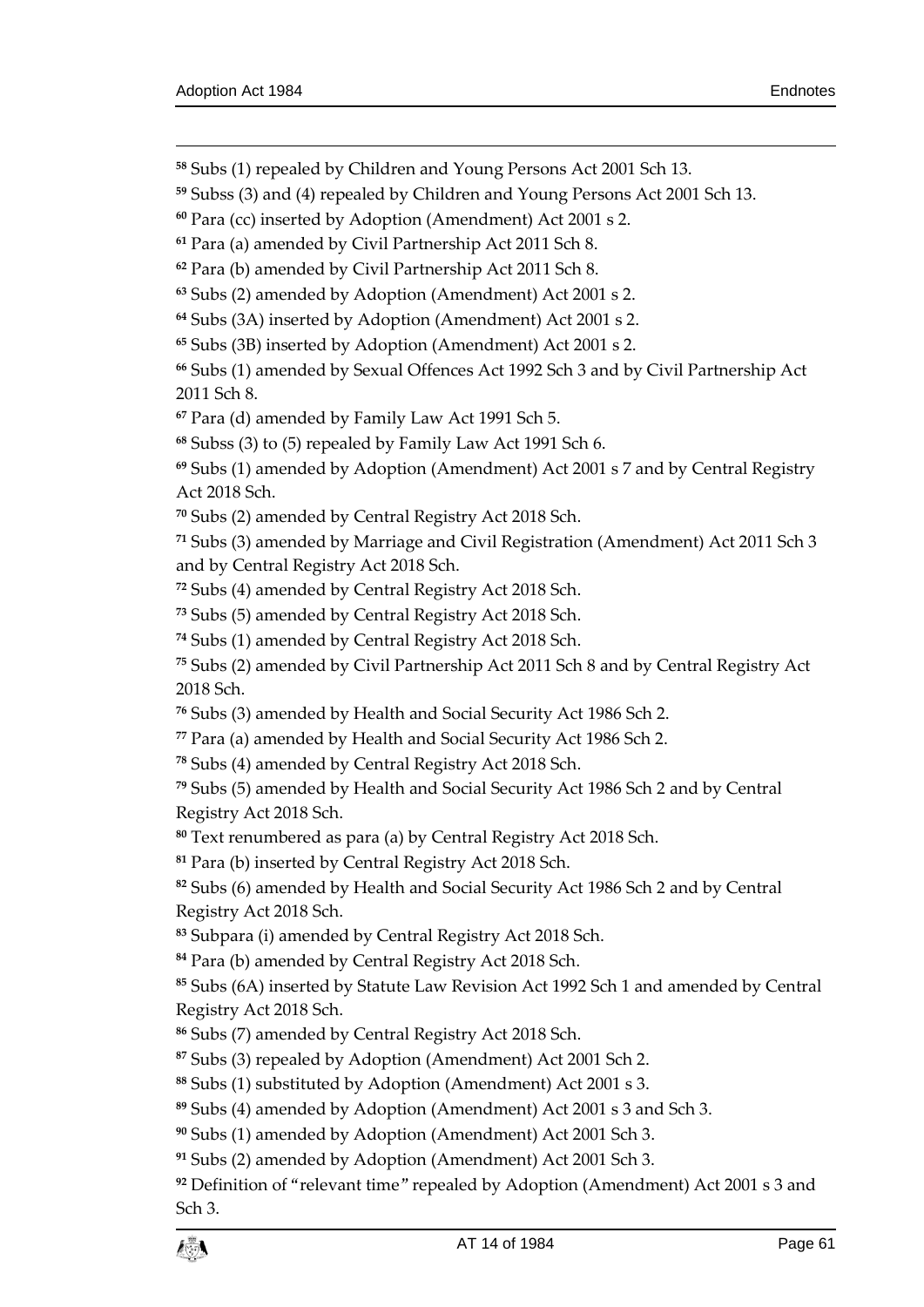Definition of "specified provisions" repealed by Adoption (Amendment) Act 2001 s 3 and Sch 3.

Subs (1) amended by Children and Young Persons Act 2001 Sch 12.

Para (b) repealed by Statute Law Revision Act 1997 Sch 2.

Para (c) repealed by Children and Young Persons Act 2001 Sch 13.

S 44A inserted by Adoption (Amendment) Act 2001 s 9.

Subs (2) amended by Children and Young Persons Act 2001 Sch 13.

Para (a) amended by Health and Social Security Act 1986 s 5.

Subs (1) substituted by Adoption (Amendment) Act 2001 s 3.

Subs (1) amended by Adoption (Amendment) Act 2001 Sch 3.

Para (a) substituted by Adoption (Amendment) Act 2001 Sch 2.

 S 49A inserted by Family Law Act 1991 s 18. Subs (4) substituted by Matrimonial Proceedings Act 2003 Sch 5.

S 50 amended by Family Law Act 1991 Sch 5.

Subs (1) amended by Administration of Justice Act 2008 s 30(5)(a) and (b).

 S 53 amended by Administration of Justice Act 2008 s 30(5)(a). Subs (2) added by Administration of Justice Act 2008 s 30(5)(c).

S 56 repealed by Adoption (Amendment) Act 2001 Schs 2 and 3.

 Definition of "adoption agency" amended by Health and Social Security Act 1986 Sch 2.

 Definition of "authorised officer" amended by Health and Social Security Act 1986 Sch 2.

Definition of "the Board" repealed by Health and Social Security Act 1986 Sch 2.

Definition of "the Board of Education" repealed by GC140/90.

Definition of "the Convention" substituted by Adoption (Amendment) Act 2001 s 4.

 Definition of "Convention adoption" inserted by Adoption (Amendment) Act 2001 s 4.

 Definition of "Convention adoption order" substituted by Adoption (Amendment) Act 2001 s 4.

 Definition of "Convention country" substituted by Adoption (Amendment) Act 2001 s 4.

Definition of "couple" inserted by Civil Partnership Act 2011 Sch 8.

 Definition of "the Department" inserted by Health and Social Security Act 1986 Sch 2 and amended by SD155/10 Sch 6 and by SD2014/08.

Para (b) substituted by Family Law Act 1991 Sch 5.

 Definition of "parental responsibility", previously "the parental rights and duties", substituted by Children and Young Persons Act 2001 Sch 12.

 Definition of "place of safety" repealed by Children and Young Persons Act 2001 Sch 13.

 Definition of "regulated adoption" repealed by Adoption (Amendment) Act 2001 Sch 3.

Definition of "relative" amended by Civil Partnership Act 2011 Sch 8.

Definition of "specified order" repealed by Adoption (Amendment) Act 2001 Sch 3.